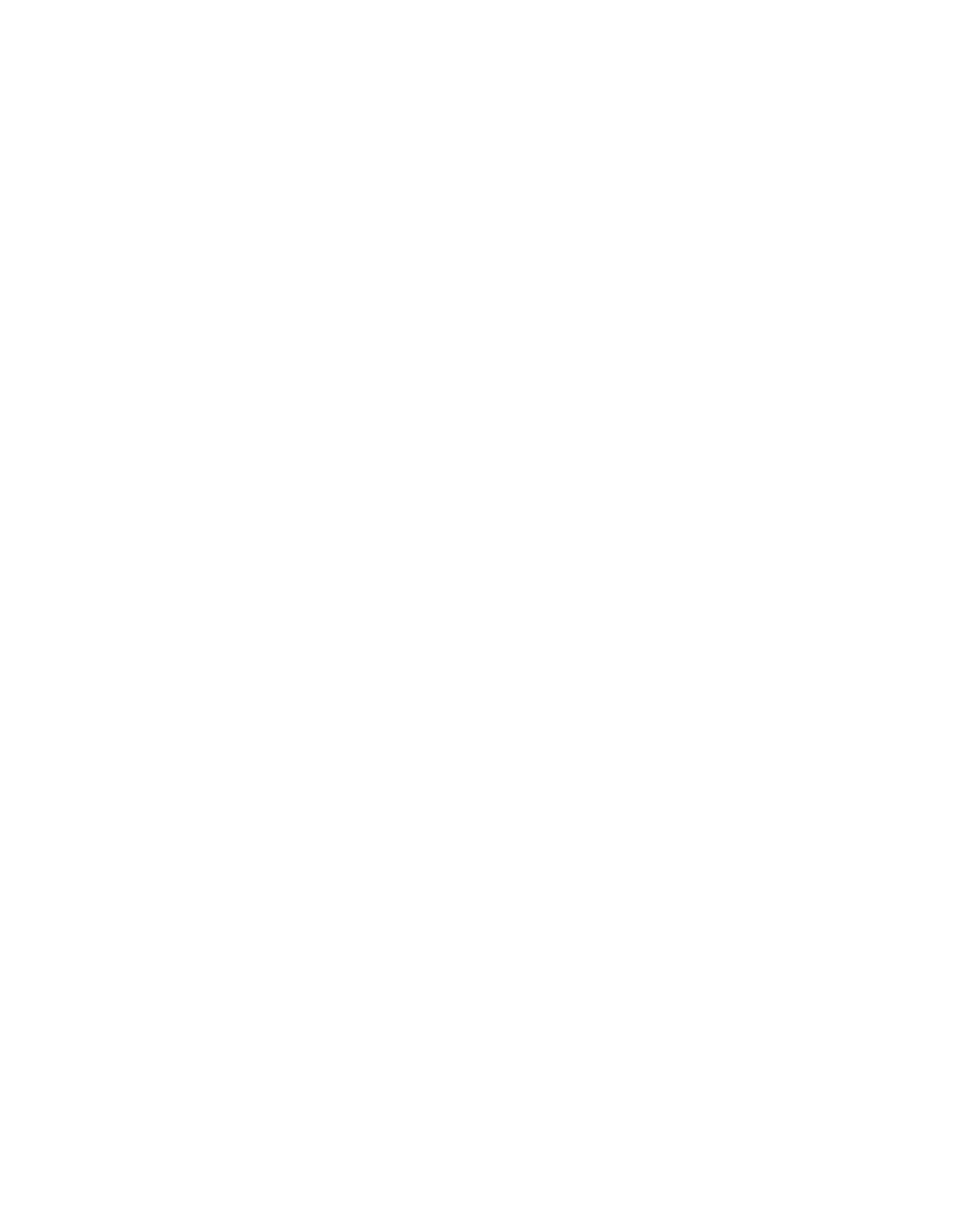## Conference for Food Protection – 2010 **Conference Food Protection – 2010**

| <b>No</b> | <b>Title</b>                                                                          |         | AA | <b>NA</b> | <b>Other</b> |
|-----------|---------------------------------------------------------------------------------------|---------|----|-----------|--------------|
| $II_001$  | <b>Report - NVEAIS Committee</b>                                                      | X       |    |           |              |
| $II_002$  | Amend "Outcome" Section of Program Standard No. 5                                     |         | X  |           |              |
| $II_003$  | Report and Re-creation - Interdisciplinary FBI Committee                              | X       |    |           |              |
| $II_004$  | <b>Report - Inspection Form Scoring Committee</b>                                     | X       |    |           |              |
| $II_005$  | Re-create - Inspection Form Scoring Committee                                         | X       |    |           |              |
| II 006    | <b>Report - Electronic Reporting Committee</b>                                        | X       |    |           |              |
| $II_007$  | Re-create-- Electronic Reporting Committee<br>(Title Changed: Electronic Reporting)   |         | X  |           |              |
| $II_008$  | Report - Certification of Food Safety Regulation<br><b>Professionals Work Group</b>   | X       |    |           |              |
| $II_009$  | Allergen Management Course Addition to Appendix B-1,<br>Standard 2                    | $\sf X$ |    |           |              |
| $II_010$  | Emergency Management Course Additions to Appendix B-<br>1, Standard 2                 | X       |    |           |              |
| $II_011$  | Clarifying Language for Step 2, Standard 2 - Program<br><b>Standards</b>              | X       |    |           |              |
| $II_012$  | Clarifying Definitions for Step 4, Standard 2 - Program<br><b>Standards</b>           |         | X  |           |              |
| $II_013$  | Re-create - CFSRP Work Group                                                          | X       |    |           |              |
| $II_014$  | <b>Report - FPMTTC Committee</b>                                                      | X       |    |           |              |
| $II_015$  | FPMTTC Committee - Amend Training Language in<br><b>Standards</b>                     | X       |    |           |              |
| $II_016$  | FPMTTC Committee - Amend Section 5 of the Standards<br>for Accreditation              |         | X  |           |              |
| $II_017$  | FPMTTC Committee - Remove "monitor" from Standards<br>for Accreditation               | X       |    |           |              |
| $II_018$  | FPMTTC Committee - Name Change                                                        | X       |    |           |              |
| $II_019$  | <b>FPMTTC Committee - Revise Bylaws</b>                                               | X       |    |           |              |
| II 020    | New or Continuation Charges for the renamed FPMTTC<br>Committee                       |         | X  |           |              |
| $II_021$  | <b>Food Protection Manager Certification</b>                                          |         |    |           | Moved I      |
| $II_022$  | Report - Program Standards Committee                                                  | X       |    |           |              |
| $II_023$  | New Definition for Voluntary Retail Food Regulatory<br>Program Standards              | X       |    |           |              |
| $II_024$  | Amendments to Program Standard No. 9 - Program<br>Assessment                          | X       |    |           |              |
| $II_025$  | Financial Support for Voluntary Retail Food Regulatory<br>Program Standards           | X       |    |           |              |
| $II$ 026  | Re-create - Program Standards Committee                                               | X       |    |           |              |
| $II_027$  | Change in Program Standard No. 6 and Appendix F,<br><b>Compliance and Enforcement</b> | X       |    |           |              |
| $II_028$  | Report - Constitution and Bylaws Committee                                            | X       |    |           |              |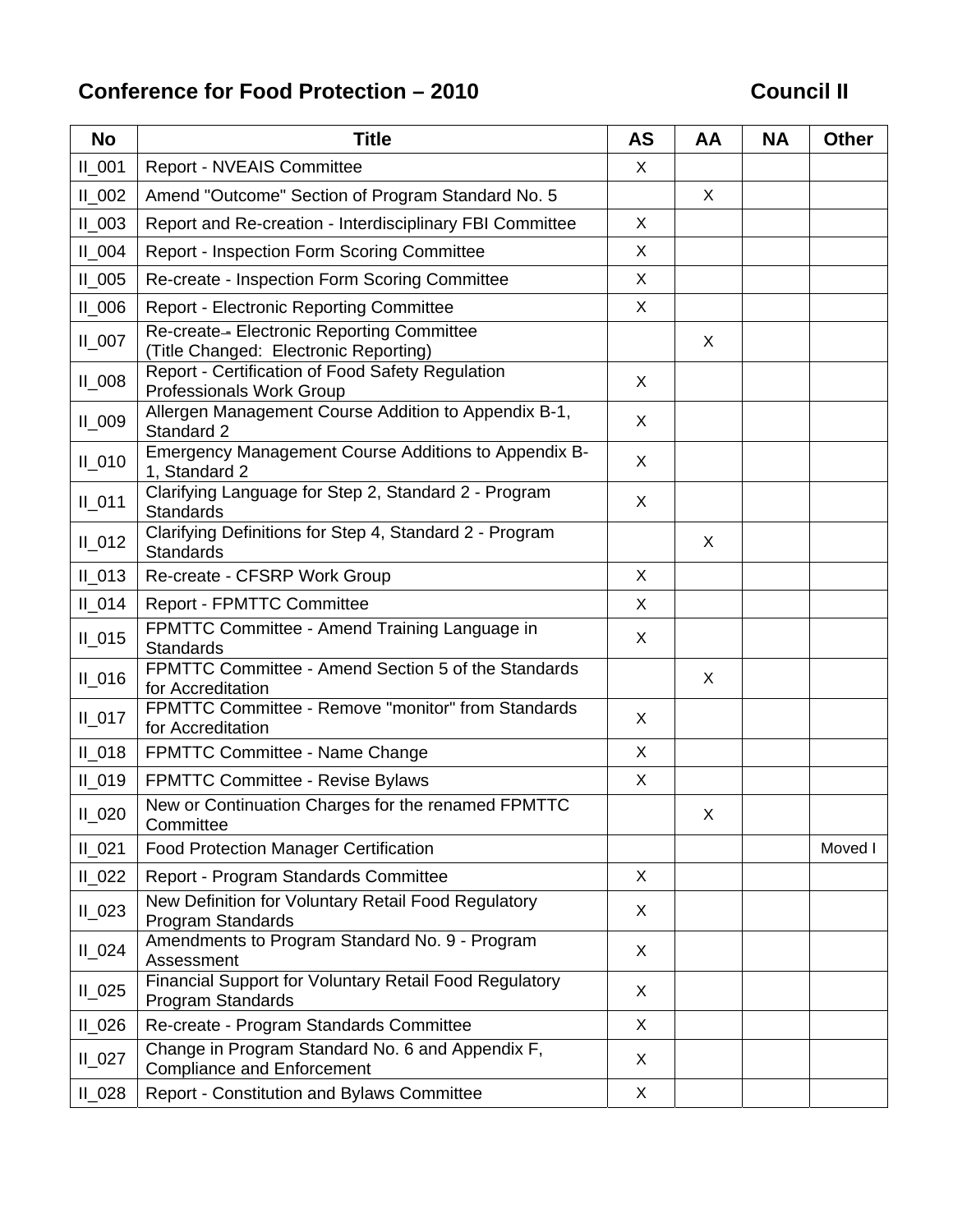| <b>No</b> | <b>Title</b>                                                                         | <b>AS</b> | AA | <b>NA</b> | <b>Other</b> |
|-----------|--------------------------------------------------------------------------------------|-----------|----|-----------|--------------|
| $II_029$  | Constitution - New Article Titled "Parliamentary Authority"                          | X         |    |           |              |
| $II_030$  | Expand Archive and Posting Capabilities of CFP<br><b>Approved Documents</b>          | X         |    |           |              |
| $II_031$  | Coordination of the Two Current FDA Food Program<br><b>Standards</b>                 |           | X  |           |              |
| $II_032$  | Report - Food Contact and Utensil Barrier Usage<br>Committee                         | X         |    |           |              |
| $II_033$  | Barriers to Bare Hand Contact Training Materials                                     | X         |    |           |              |
| $II$ 034  | Support and Funding for Consumer Participation at the<br><b>CFP</b>                  |           |    | X         |              |
| $II_035$  | <b>Limiting Committee Member Numbers</b><br>(Title Changed: Committee Participation) |           | X  |           |              |
| $L_{003}$ | Addition to Section 8-4 Inspection and Correction of<br><b>Violations</b>            |           |    | X         |              |
| $L_{004}$ | Inclusion of Inspection Result Posting in the Model<br>Food Code                     |           |    | X         |              |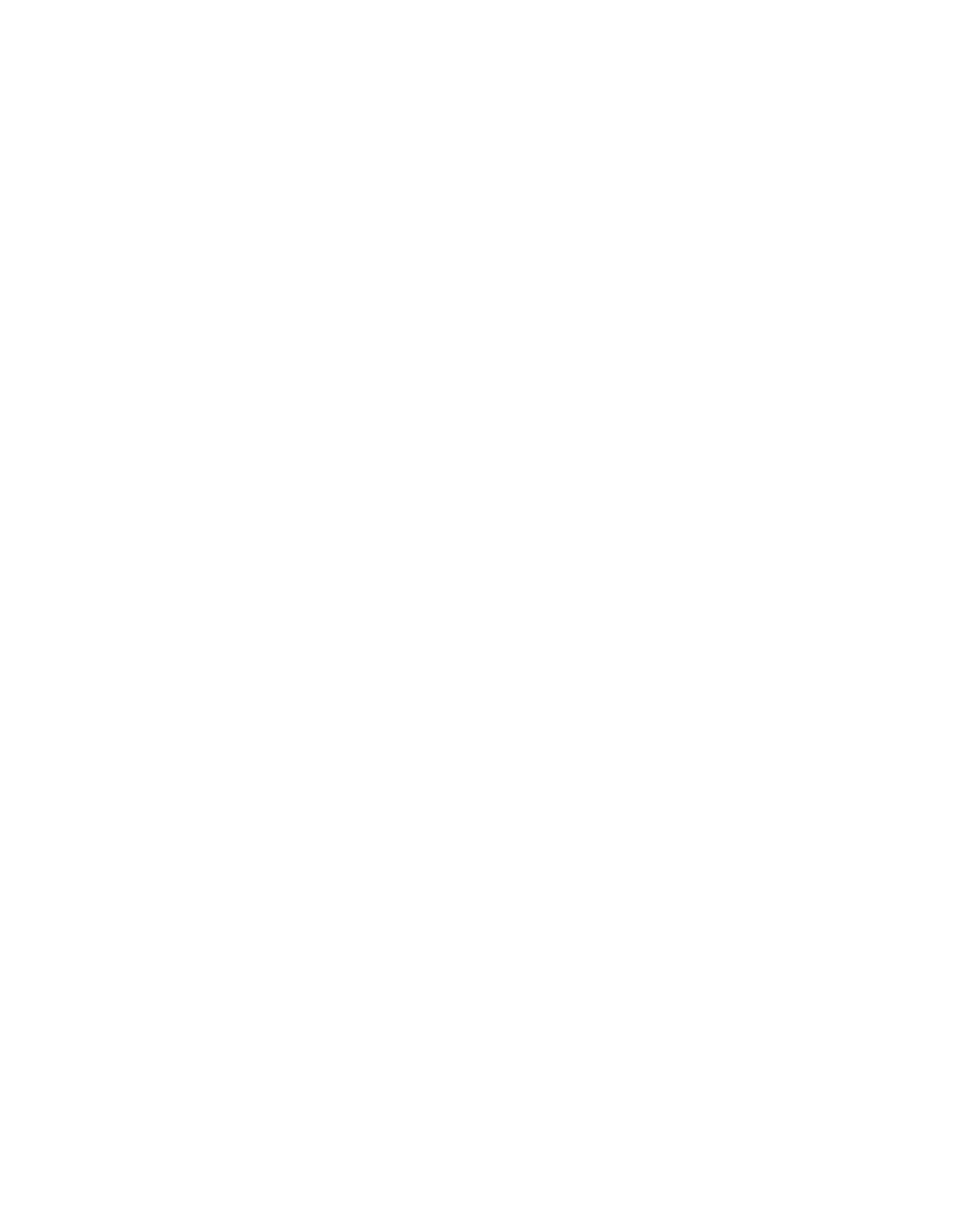#### **Issue: 2010 II-001**

| <b>Council</b><br><b>Recommendation:</b> | Accepted as<br>Submitted                                   |  | Accepted as<br>Amended | No Action |  |  |  |  |
|------------------------------------------|------------------------------------------------------------|--|------------------------|-----------|--|--|--|--|
| <b>Delegate Action:</b>                  | Accepted                                                   |  | <b>x</b> Rejected      |           |  |  |  |  |
|                                          | All information above the line is for conference use only. |  |                        |           |  |  |  |  |

## **Title: Report – NVEAIS Committee**

#### **Recommended Solution:**

The Conference recommends acknowledgement of the National Voluntary Environmental Assessment Information System (NVEAIS) Committee Report, thanking the Committee members for completed work, and dissolving the committee.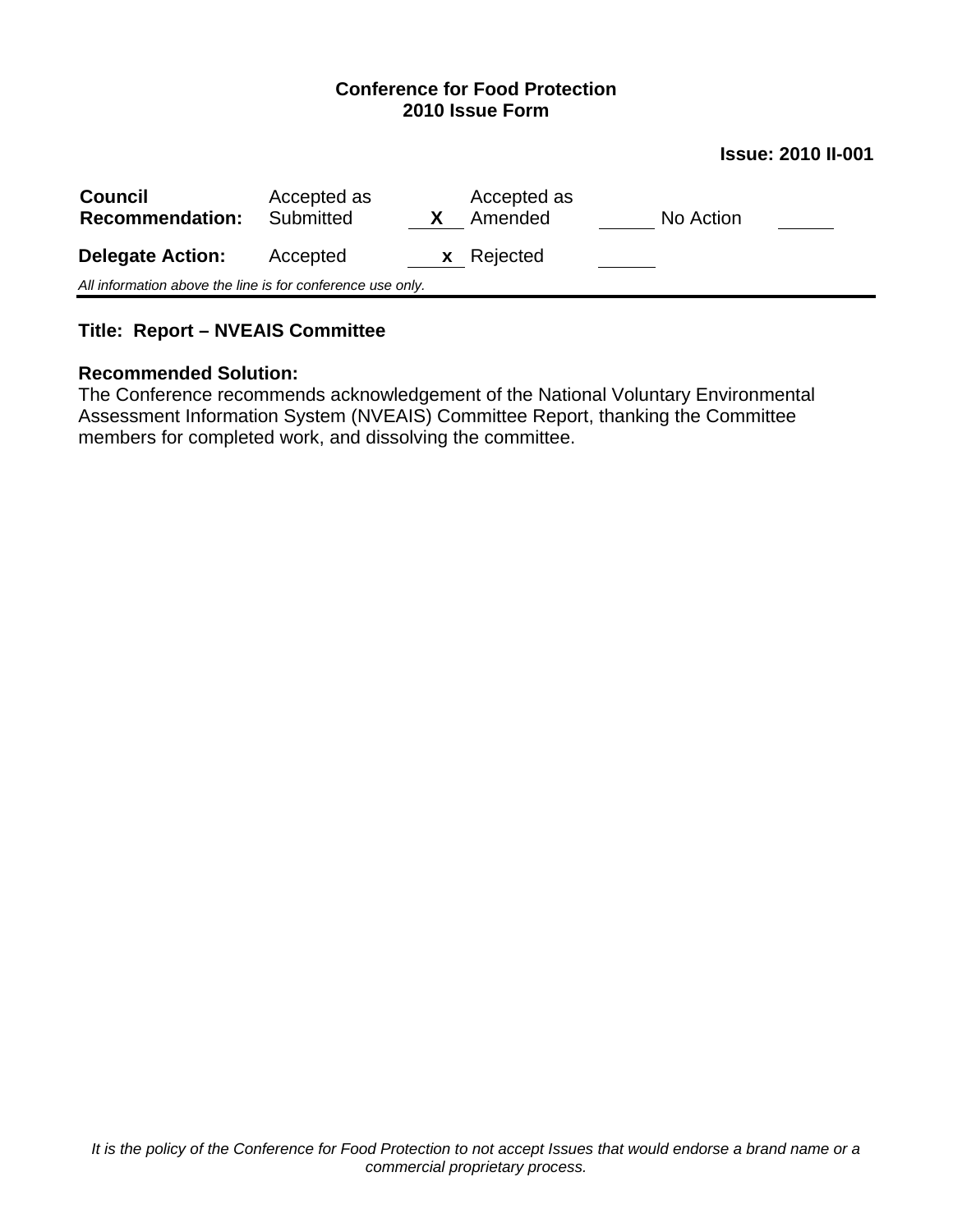#### **Issue: 2010 II-002**

| <b>Council</b><br><b>Recommendation:</b>                   | Accepted as<br>Submitted |              | Accepted as<br>Amended | X | No Action |  |
|------------------------------------------------------------|--------------------------|--------------|------------------------|---|-----------|--|
| <b>Delegate Action:</b>                                    | Accepted                 | $\mathbf{x}$ | Rejected               |   |           |  |
| All information above the line is for conference use only. |                          |              |                        |   |           |  |

#### **Title: Amend "Outcome" Section of Program Standard No. 5**

#### **Recommended Solution:**

The Conference recommends that a letter be written to FDA endorsing and recommending that the amendment below (indicated in underline format) be included to the appropriate Section of FDA's *Voluntary National Retail Food Regulatory Program Standards, Standard 5 - April 2009:*

A food regulatory program has a systematic approach for the detection, investigation, response, documentation, and analysis of alleged food-related incidents that involve illness, injury, unintentional, or deliberate food contamination.

Regulatory programs are encouraged to also participate in the CDC National Voluntary Environmental Assessment Information System (NVEAIS). NVEAIS is designed to provide a more comprehensive approach to foodborne disease outbreak investigation and response and will provide a data source to measure the impact of food safety programs to further research and understand foodborne illness causes and prevention. (The following link provides additional information regarding NVEAIS: http://www.cdc.gov/nceh/ehs/)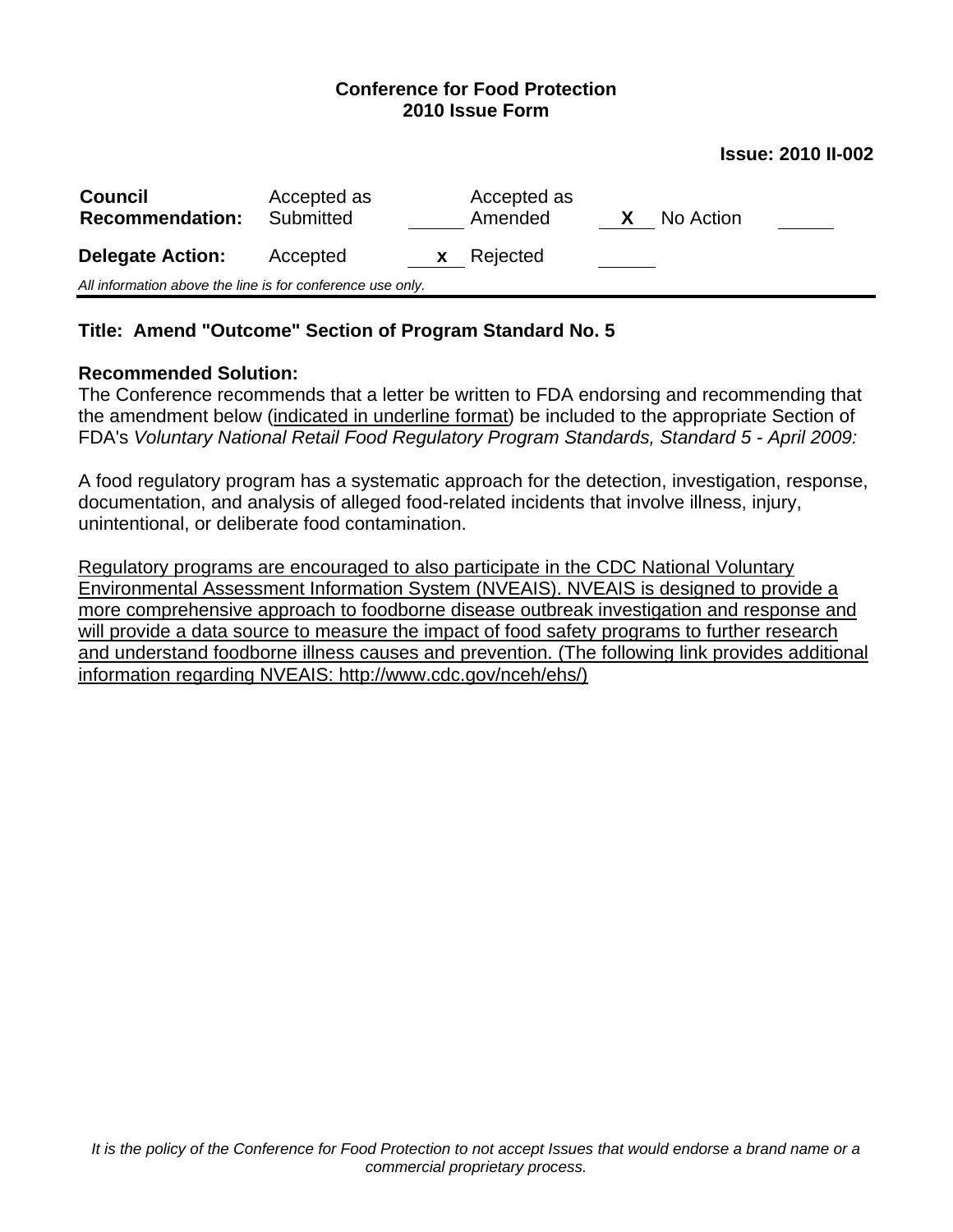#### **Issue: 2010 II-003**

| <b>Council</b><br><b>Recommendation:</b> | Accepted as<br>Submitted                                   |          | Accepted as<br>Amended | No Action |  |  |  |  |
|------------------------------------------|------------------------------------------------------------|----------|------------------------|-----------|--|--|--|--|
| <b>Delegate Action:</b>                  | Accepted                                                   | <b>X</b> | Rejected               |           |  |  |  |  |
|                                          | All information above the line is for conference use only. |          |                        |           |  |  |  |  |

#### **Title: Report and Re-creation – Interdisciplinary FBI Committee**

#### **Recommended Solution:**

The Conference recommends

- 1) acceptance of the Report from the Interdisciplinary Foodborne Illness Training Committee,
- 2) thanking the Committee members for their work, and
- 3) re-creation of the Foodborne Illness Training Committee with the following charges:
	- continuing to track the progress of prominent disease training programs currently in development; and
	- reporting back to the 2012 Biennial Meeting of the Conference for Food Protection.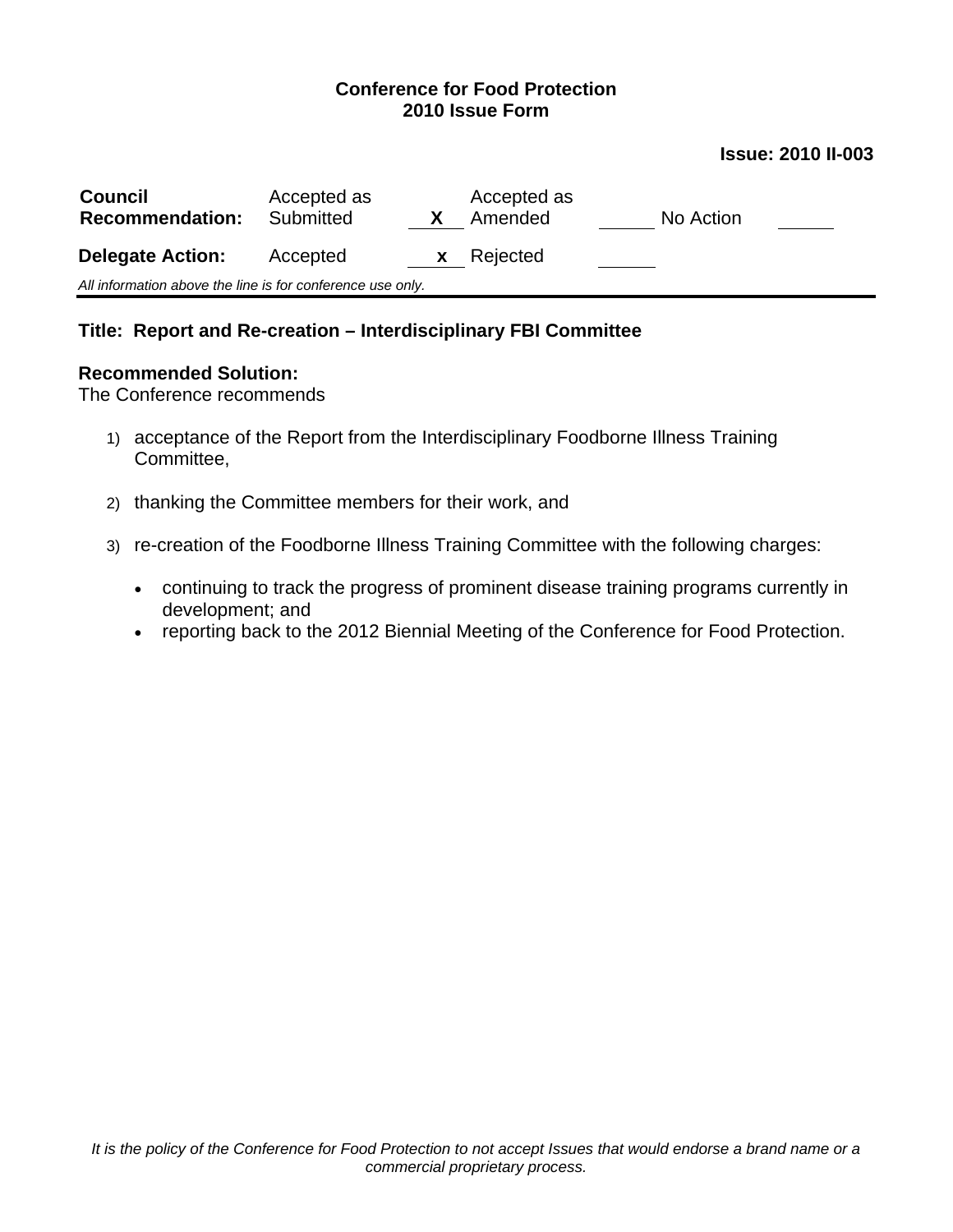#### **Issue: 2010 II-004**

| <b>Council</b><br><b>Recommendation:</b>                   | Accepted as<br>Submitted |    | Accepted as<br>Amended |  | No Action |  |
|------------------------------------------------------------|--------------------------|----|------------------------|--|-----------|--|
| <b>Delegate Action:</b>                                    | Accepted                 | X. | Rejected               |  |           |  |
| All information above the line is for conference use only. |                          |    |                        |  |           |  |

## **Title: Report – Inspection Form Scoring Committee**

#### **Recommended Solution:**

The Conference recommends acknowledgement of the work of the Inspection Form Scoring Committee and to thank the committee for their hard work and dedication.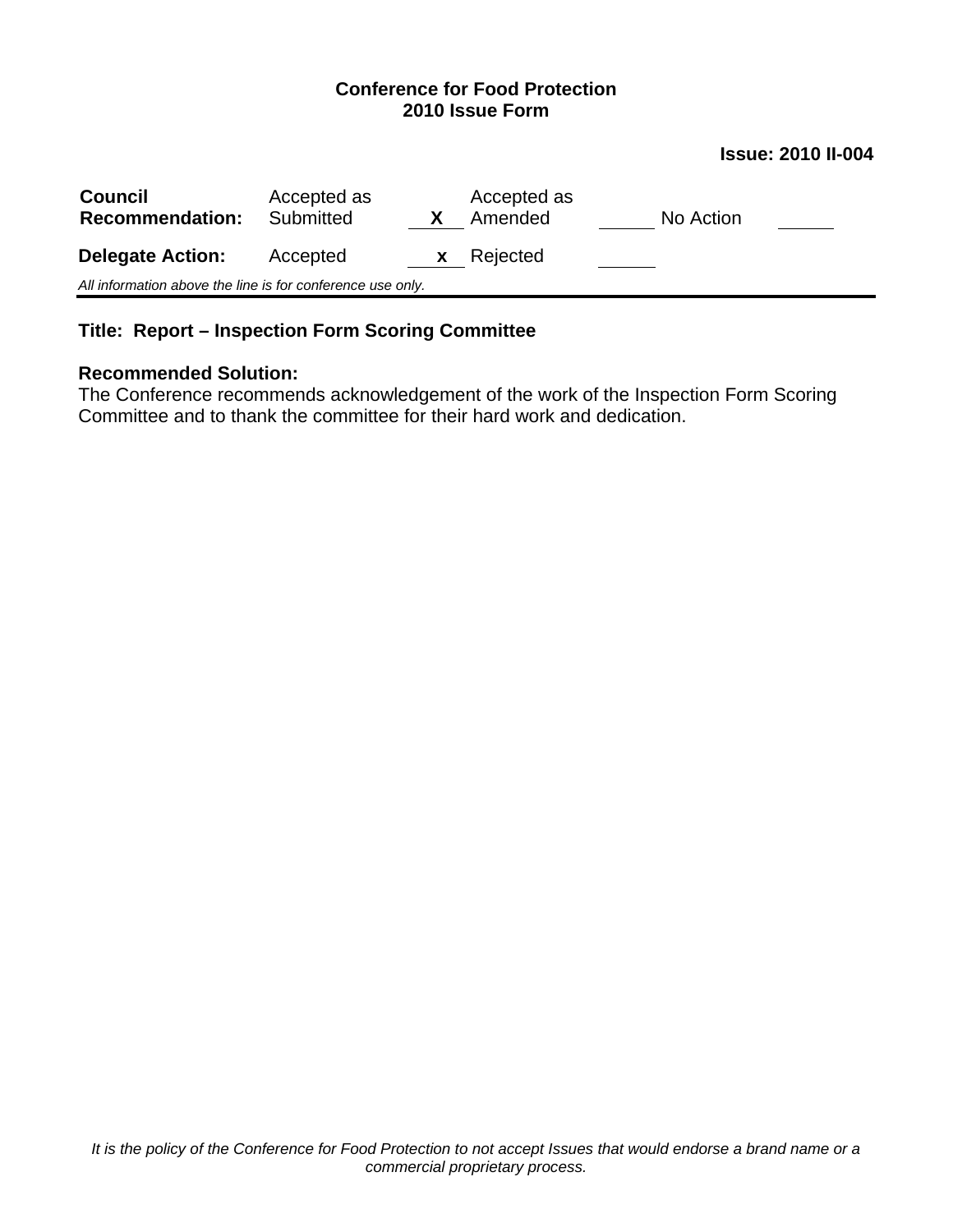#### **Issue: 2010 II-005**

| <b>Council</b><br><b>Recommendation:</b>                   | Accepted as<br>Submitted |   | Accepted as<br>Amended | No Action |  |  |  |
|------------------------------------------------------------|--------------------------|---|------------------------|-----------|--|--|--|
| <b>Delegate Action:</b>                                    | Accepted                 | X | Rejected               |           |  |  |  |
| All information above the line is for conference use only. |                          |   |                        |           |  |  |  |

#### **Title: Re-create – Inspection Form Scoring Committee**

#### **Recommended Solution:**

The Conference recommends re-creating the Inspection Form Scoring Committee during 2010- 2012 to:

- 1. Continue working with academic researchers to:
	- investigate and determine the most effective Foodservice Establishment scoring system, based on the current identified risk factors and interventions identified in the FDA Food Code, and for use with the current FDA Food Establishment Inspection Form; including the possible development of a scoring system for the FDA Model Food Establishment Inspection Report Form.
	- determine the most effective way to communicate the Food Establishment Inspection scores to the public so they have access to information in advance of choosing where to dine or where to purchase food items; including the possible development of a method to post inspection scores so that the public has access to the information in advance of choosing where to dine and purchase food items.
	- identify funding sources to conduct research and provide a letter of support for funding already identified.
- 2. Report the committee's findings back to the Conference for Food Protection at the 2012 Biennial Meeting.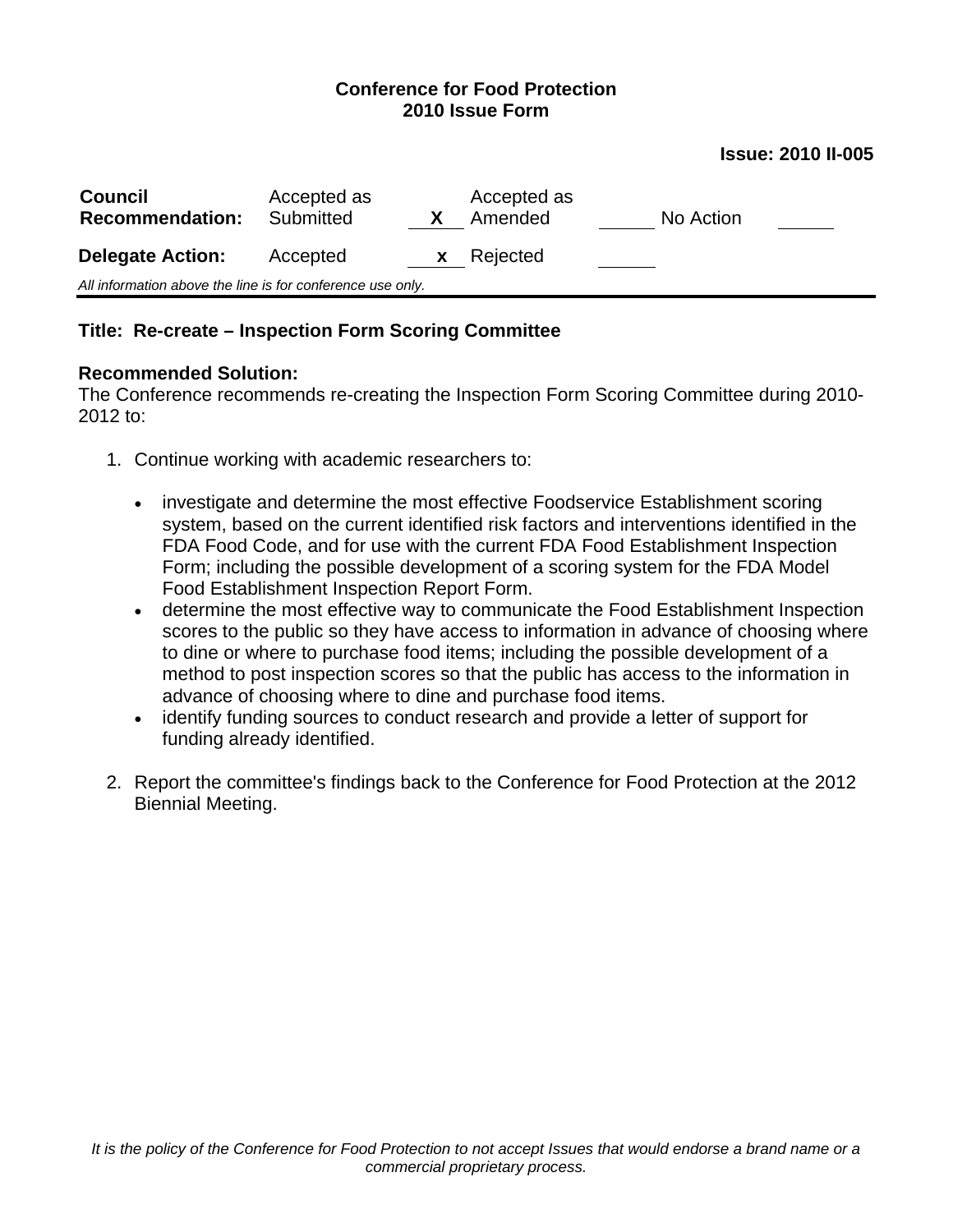#### **Issue: 2010 II-006**

| <b>Council</b><br><b>Recommendation:</b>                   | Accepted as<br>Submitted | X            | Accepted as<br>Amended | No Action |  |  |  |
|------------------------------------------------------------|--------------------------|--------------|------------------------|-----------|--|--|--|
| <b>Delegate Action:</b>                                    | Accepted                 | $\mathbf{x}$ | Rejected               |           |  |  |  |
| All information above the line is for conference use only. |                          |              |                        |           |  |  |  |

#### **Title: Report – Electronic Reporting Committee**

#### **Recommended Solution:**

The Conference recommends

- 1. acknowledgement of the Electronic Reporting Committee final report,
- 2. thanking the committee members for completed work; and
- 3. that a more prominent link be provided on the CFP web site to the 2006-2008 Electronic Data Capture and Reporting Committee Survey.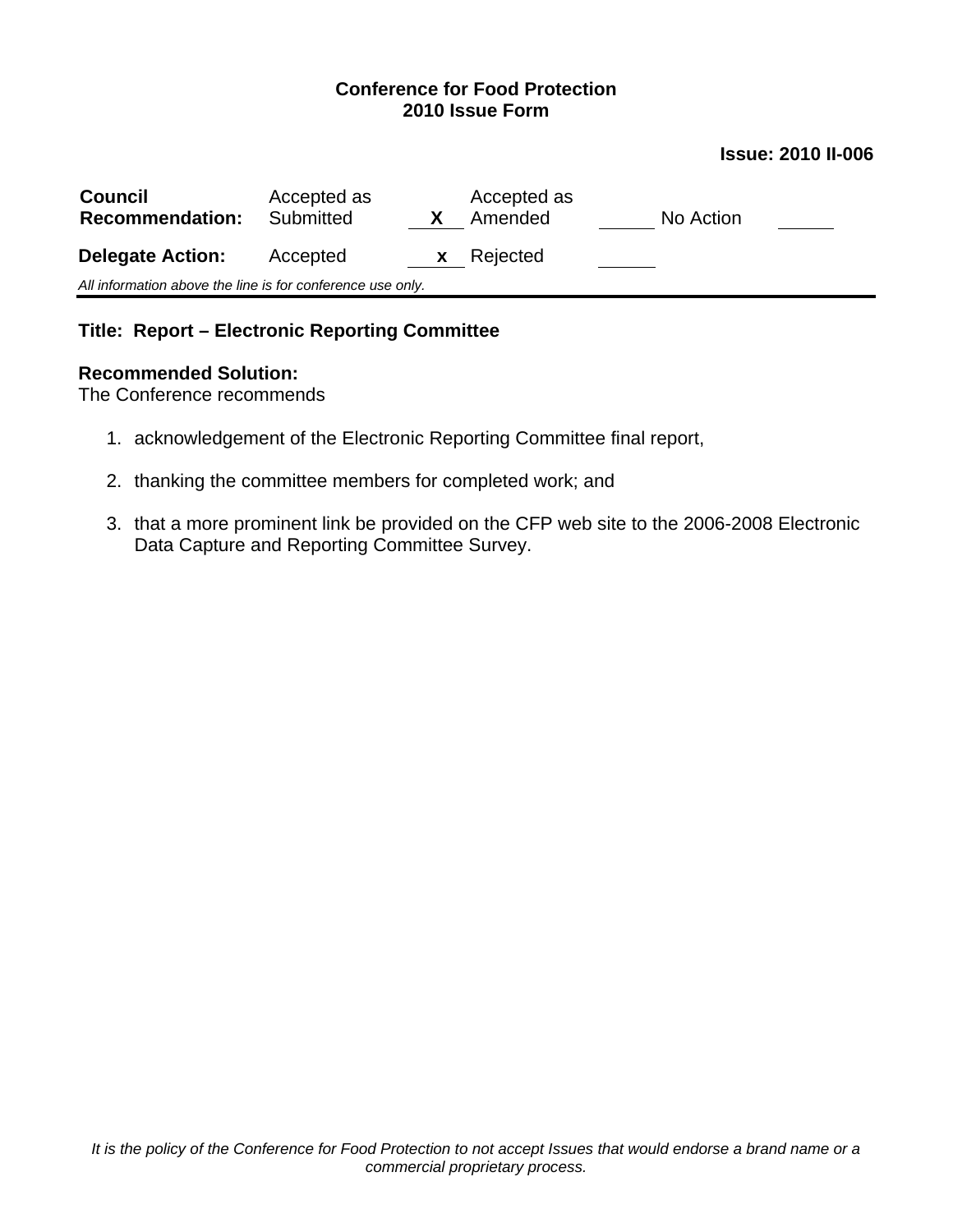**Issue: 2010 II-007** 

| <b>Council</b><br><b>Recommendation:</b>                   | Accepted as<br>Submitted | Accepted as<br>Amended | X | No Action |  |
|------------------------------------------------------------|--------------------------|------------------------|---|-----------|--|
| <b>Delegate Action:</b>                                    | Accepted                 | <b>x</b> Rejected      |   |           |  |
| All information above the line is for conference use only. |                          |                        |   |           |  |
|                                                            |                          |                        |   |           |  |

## **Title: Re-create – Electronic Reporting Committee (title changed: Electronic Reporting)**

#### **Recommended Solution:**

The Conference recommends that the Conference Chair write a letter to the Food and Drug Administration (FDA) requesting that they develop a database management tool that will enable the analysis of future baseline survey data collected by regulatory agencies to assess and enhance the effectiveness of food safety programs and report back to the Conference for Food Protection.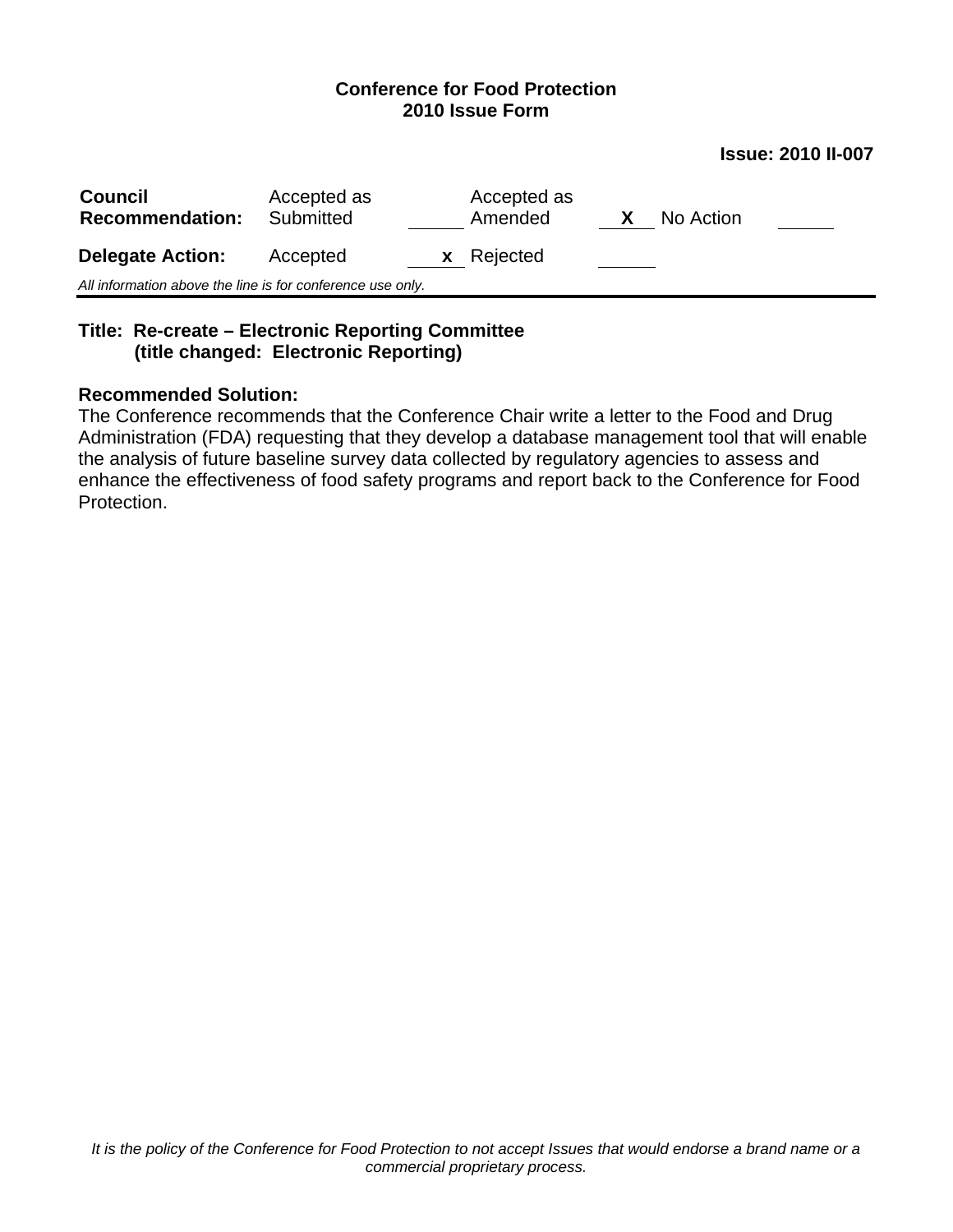**Issue: 2010 II-008** 

| <b>Council</b><br><b>Recommendation:</b>                   | Accepted as<br>Submitted |   | Accepted as<br>Amended | No Action |  |  |
|------------------------------------------------------------|--------------------------|---|------------------------|-----------|--|--|
| <b>Delegate Action:</b>                                    | Accepted                 | X | Rejected               |           |  |  |
| All information above the line is for conference use only. |                          |   |                        |           |  |  |

#### **Title: Report – Certification of Food Safety Regulation Professionals Work Group**

#### **Recommended Solution:**

The Conference recommends acknowledgement of the Conference for Food Protection, Certification of Food Safety Regulation Professionals - Work Group Report included as Attachment A with this Issue. The Conference further recommends that an expression of thanks be extended to all the CFSRP Work Group members who diligently dedicated their time over the past two years.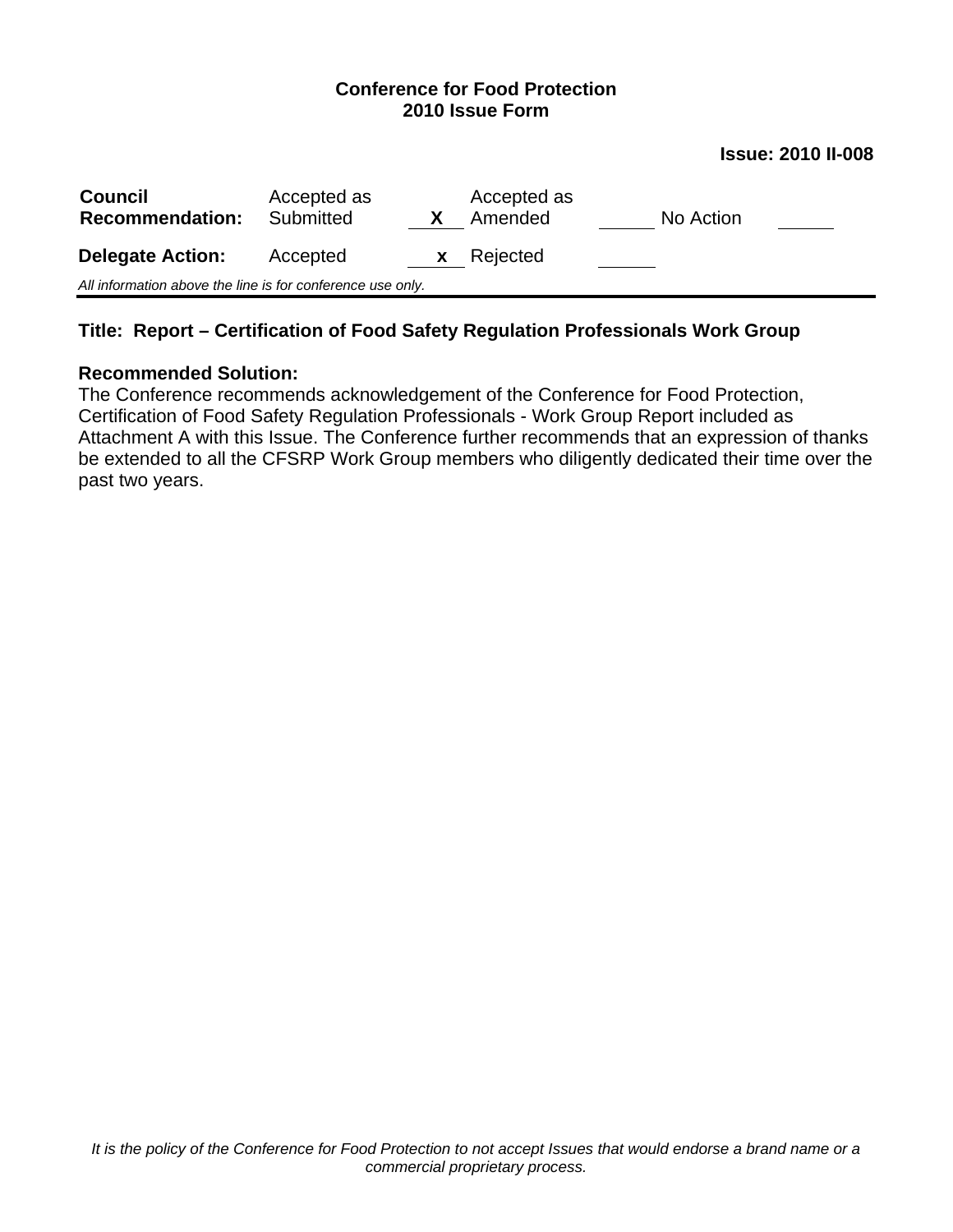**Issue: 2010 II-009** 

| <b>Council</b><br><b>Recommendation:</b>                   | Accepted as<br>Submitted |              | Accepted as<br>Amended | No Action |  |  |
|------------------------------------------------------------|--------------------------|--------------|------------------------|-----------|--|--|
| <b>Delegate Action:</b>                                    | Accepted                 | $\mathbf{X}$ | Rejected               |           |  |  |
| All information above the line is for conference use only. |                          |              |                        |           |  |  |

## **Title: Allergen Management Course Addition to Appendix B-1, Standard 2**

#### **Recommended Solution:**

The Conference recommends that a letter be sent to FDA requesting:

- that upon its completion the FDA Allergen Management Course be reviewed by the recreated CFP Food Allergen Committee.
- the inclusion of the finalized Allergen Management Course as part of the "post curriculum" training in Appendix, B-1, Standard 2 - Trained Regulatory Staff, FDA Draft Voluntary National Retail Food Regulatory Program Standards when the next subsequent version is drafted. Moreover, at the time the Allergen Management Course is ready for inclusion as part of Appendix B-1, the total post curriculum hours and total Standard 2 training hours should be revised accordingly.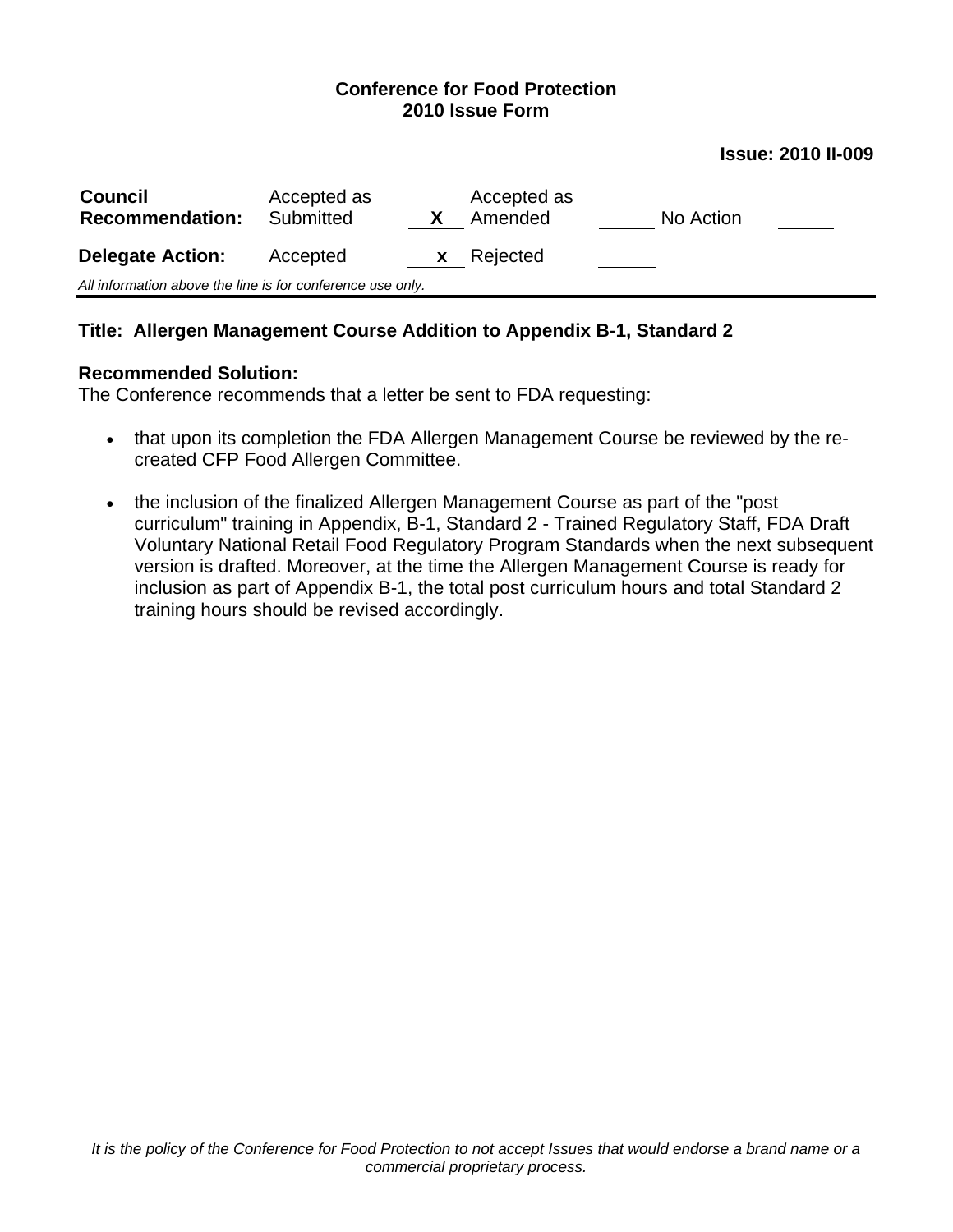**Issue: 2010 II-010** 

| <b>Council</b><br><b>Recommendation:</b>                   | Accepted as<br>Submitted |   | Accepted as<br>Amended | No Action |  |  |
|------------------------------------------------------------|--------------------------|---|------------------------|-----------|--|--|
| <b>Delegate Action:</b>                                    | Accepted                 | X | Rejected               |           |  |  |
| All information above the line is for conference use only. |                          |   |                        |           |  |  |

#### **Title: Emergency Management Course Additions to Appendix B-1, Standard 2**

#### **Recommended Solution:**

The Conference recommends that a letter be sent to the FDA requesting that Appendix, B-1, Standard 2 - Trained Regulatory Staff, FDA Draft Voluntary National Retail Food Regulatory Program Standards (2009) be revised to:

- include the following three Federal Emergency Management Agency (FEMA) courses as part of the post curriculum retail food protection training program as contained in Attachment A with this Issue (changes are noted with shaded background)
	- IS-100.a, *Introduction to Incident Command System*, ICS-100
	- IS-200.a, *ICS for Single Resources and Initial Action Incidents*, ICS 200
	- IS-700.a, *NIMS an Introduction*, ICS-700; and
- update the post curriculum courses and total training hours listed in Appendix B-1 to reflect the additional 9 hours needed to complete the three FEMA courses. Any references to these training hours in other parts of the FDA Program Standards are to be updated to ensure consistency.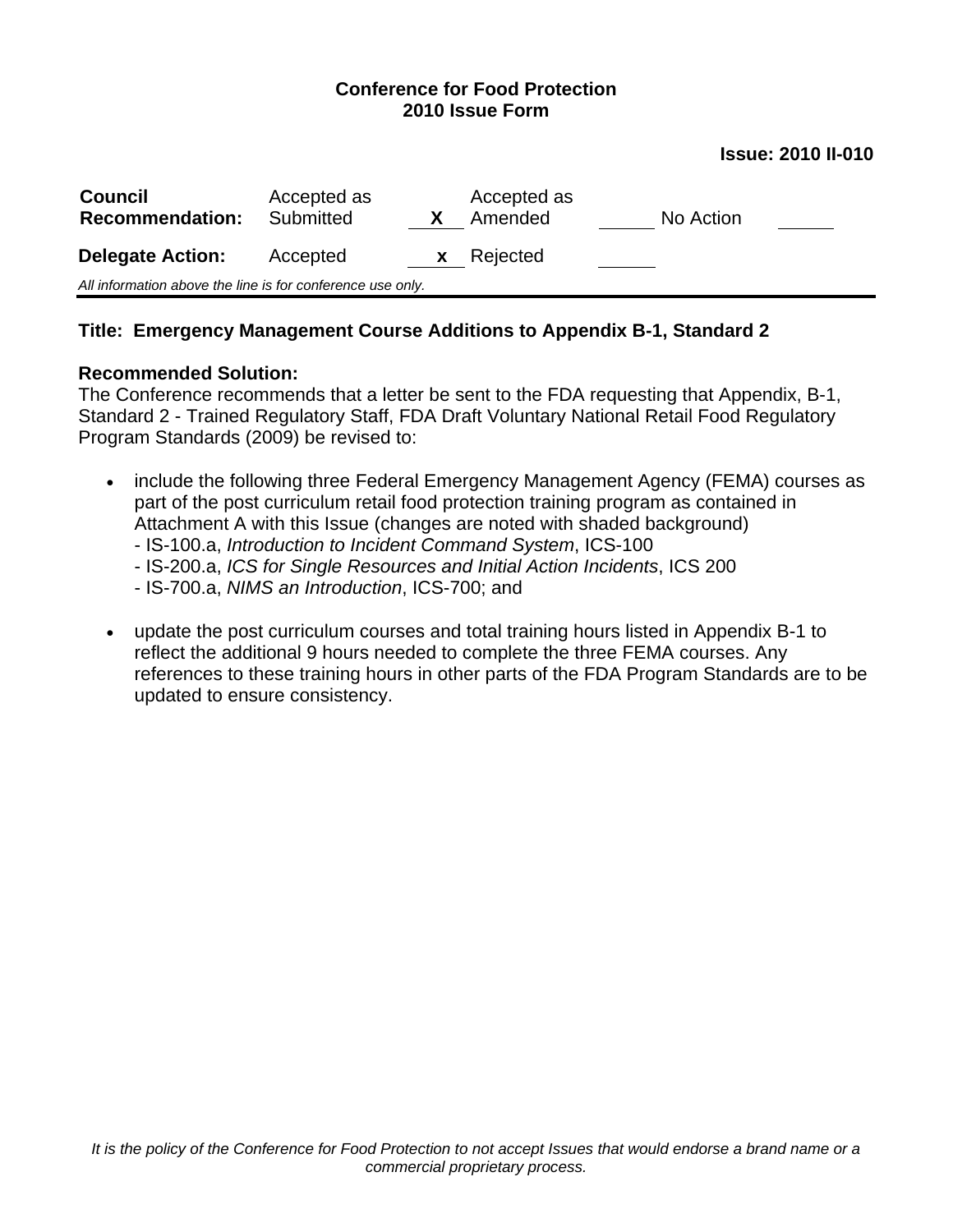#### **Issue: 2010 II-011**

| <b>Council</b><br><b>Recommendation:</b>                   | Accepted as<br>Submitted |    | Accepted as<br>Amended | No Action |  |  |
|------------------------------------------------------------|--------------------------|----|------------------------|-----------|--|--|
| <b>Delegate Action:</b>                                    | Accepted                 | X. | Rejected               |           |  |  |
| All information above the line is for conference use only. |                          |    |                        |           |  |  |

## **Title: Clarifying Language for Step 2, Standard 2 – Program Standards**

#### **Recommended Solution:**

The Conference recommends that a letter be sent to the FDA requesting that Standard 2 - Trained Regulatory Staff, *FDA Voluntary National Retail Food Regulatory Program Standards (2009)* be revised as follows:

*Note, in the context below:* 

- *-- FSIO is a "Food Safety Inspection Officer" and the acronym is spelled out and defined earlier in the Standard.*
- *-- wording to be inserted is indicated with underline format; wording to be deleted is with strike through.*

#### **REQUIREMENT SUMMARY**

**STEP 2 - Completion of a minimum of 25 joint field training inspections or a sufficient number of** joint inspections determined by the trainer and verified through written documentation that the FSIO has demonstrated all performance elements and competencies to conduct independent inspections of retail food establishments,

#### AND

successful completion of the jurisdiction's FSIO Field Training Plan similar to the process outlined in Appendix B-2.

#### **Step 2: Initial Field Training and Experience**

The regulatory staff conducting inspections of retail food establishments must conduct a **minimum** of 25 joint field inspections with a trainer or the jurisdiction's designated staff member, who has successfully completed all training elements (Steps 1 - 3) required by of this Standard. The 25 joint field inspections are to be comprised of both "demonstration" (trainer led) and "FSIO-led" (trainee led) inspections and include a variety of retail food establishment types available within the jurisdiction. If the trainer determines that the FSIO has successfully demonstrated the required performance elements and competencies, a lower minimum number of joint field training inspections can be established for that FSIO provided there is written documentation, such as the completion of the CFP Field Training Plan in Appendix B-2, to support the exception.

Demonstration inspections are those in which the jurisdiction's trainer and/or designated staff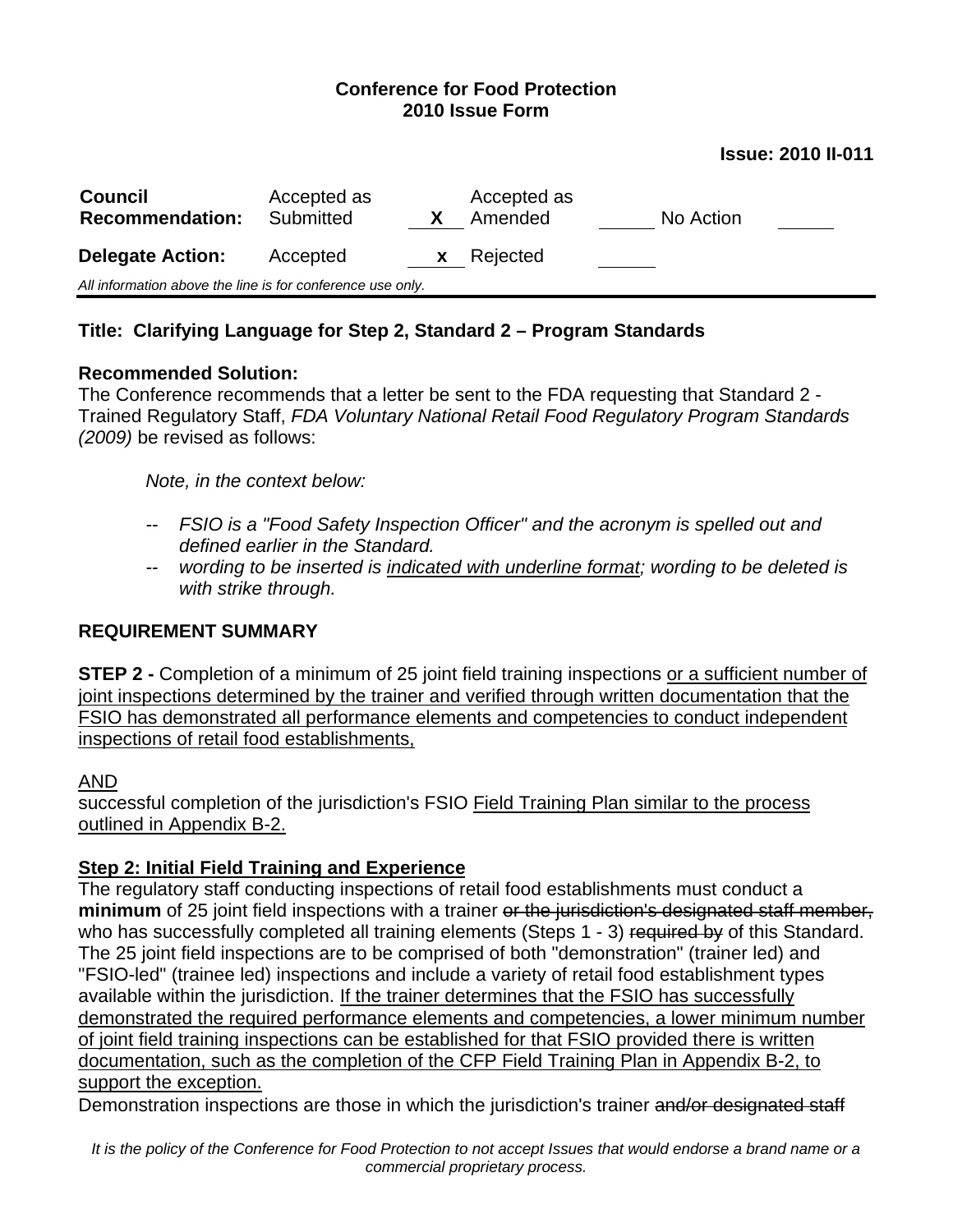person takes the lead and the FSIO observes the inspection process. FSIO-led inspections are those in which the candidate takes the lead and demonstrates competencies identified in the jurisdiction's retail food program training plan. The jurisdiction's trainer is responsible for determining the appropriate combination of demonstration and FSIO-led inspections base d on the FSIO's food safety knowledge and performance during the joint field training inspections.

The joint inspections must be conducted using a field training process and forms similar to ones incorporated into any jurisdiction's retail food training program. It is a national model upon which presented in the *CFP Field Training Manual* included as Appendix B-2. The *CFP Field Training Manual* consists of a training plan and log, trainer's worksheets, and procedures that may be jurisdictions can design basic field training and provides a method for FSIOs to demonstrate competencies needed to conduct independent inspections of retail food, restaurant and institutional foodservice establishments.

Jurisdictions are not required to use the forms or worksheets provided in the CFP Field Training *Manual.* Equivalent forms or training processes can be developed. To meet the intent of this Standard, documentation must be maintained that confirms FSIOs are trained on, and have demonstrated, the performance element competencies needed to conduct independent inspections of retail food and/or foodservice establishments.

**NOTE:** The CFP Field Training Manual is designed as a training approach providing a structure *for continuous feedback between the FSIO and trainer on specific knowledge, skills and abilities that are important elements of effective retail food, restaurant, and institutional foodservice inspections.* 

- -- The CFP Field Training Manual is **NOT** intended to be used for certification or licensure *purposes.*
- -- Regulatory jurisdictions are **NOT** to use the CFP Field Training Manual for administrative *purposes including but not limited to, job classifications, promotions, or disciplinary actions up to and including termination.*

FSIOs must successfully complete a joint field training process, similar to that presented in the inspections of risk category 1 establishments as defined in Appendix B-3 at any time during the *CFP Field Training Manual*, prior to conducting independent inspections and re-inspections of retail food establishments in risk categories 2, 3, and 4 as presented in Appendix B-3 (taken from Annex 5, Table 1 of the 2005 FDA Food Code). The jurisdiction's trainer/food program manager can make a determination as to the FSIO's readiness to conduct independent training process.

**OTE:** *The criterion for conducting a minimum of 25 joint field training inspections is intended*  **N** *for new employees or employees new to the food safety program. In order to accommodate an experienced FSIO, the supervisor/training officer can in lieu of the 25 joint field inspections*

*Include a signed statement or affidavit in the employee's training file explaining the - background or experience that justifies a waiver of this requirement; and*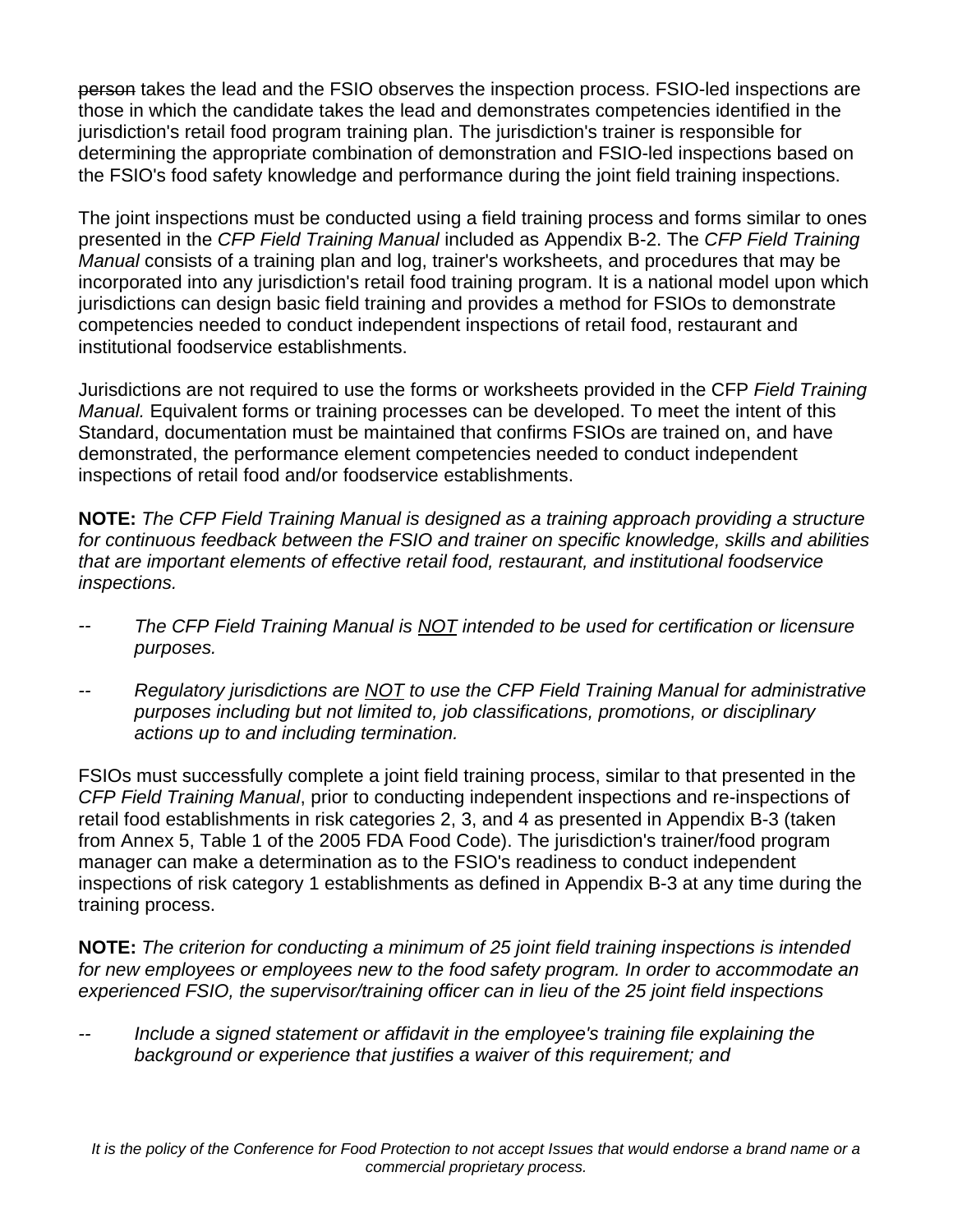The supervisor/training officer must observe experienced FSIOs conduct inspections to *determine any areas in need of improvement. An individual corrective action plan should be developed outlining how any training deficiencies will be corrected and the date when correction will be achieved.* 

## **Reference:**

APPENDIX B-2: CFP Field Training Manual for Regulatory Retail Food Safety Inspection Officers, Standard #2 - Trained Regulatory Staff, *FDA Voluntary National Retail Food Regulatory Program Standards,* referenced in this Issue is available from the following CFP web link:

www.foodprotect.org/media/guide/CFPFieldTrainingManual-1-7-08.pdf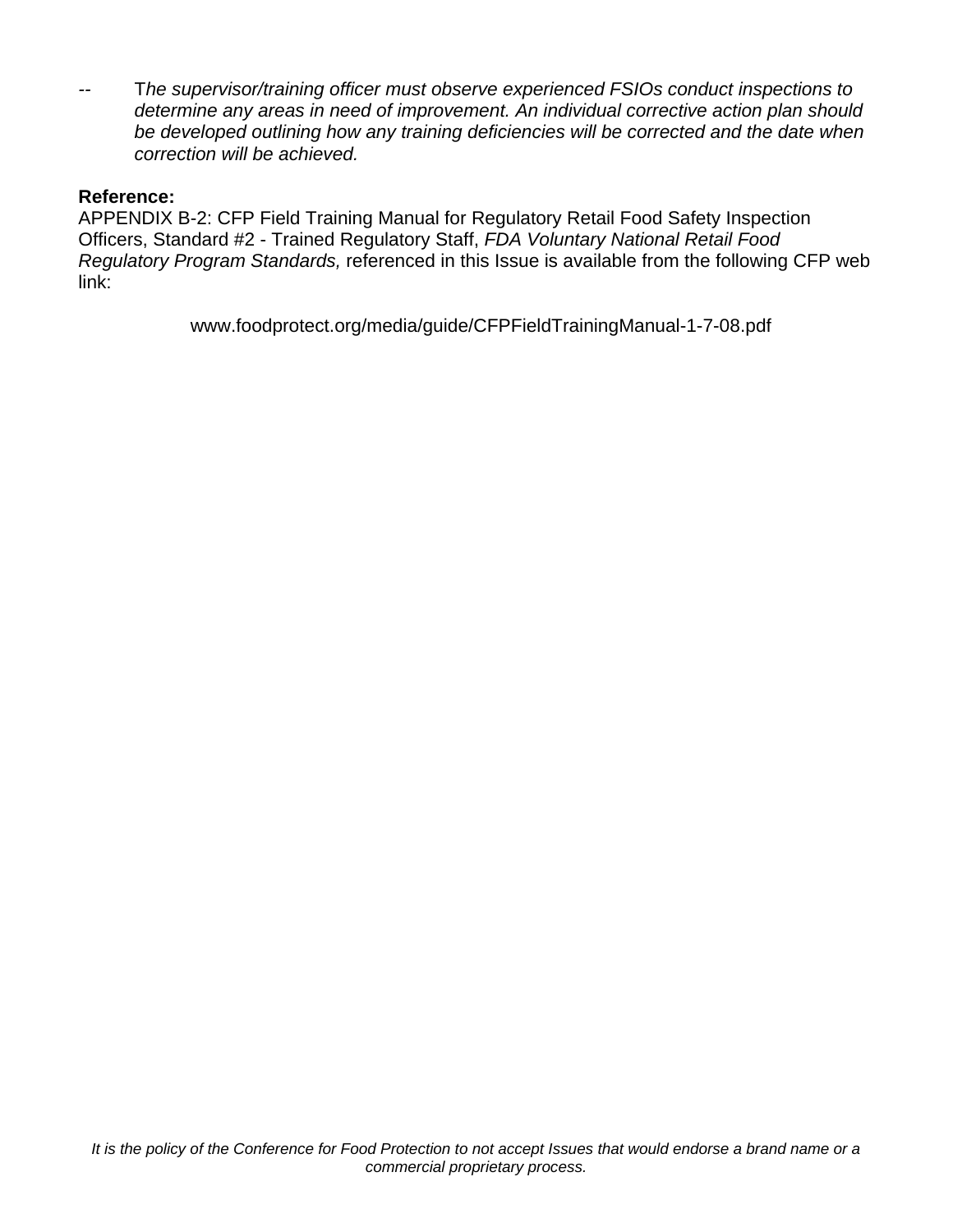#### **Issue: 2010 II-012**

| <b>Council</b><br><b>Recommendation:</b>                   | Accepted as<br>Submitted |          | Accepted as<br>Amended | X | No Action |  |
|------------------------------------------------------------|--------------------------|----------|------------------------|---|-----------|--|
| <b>Delegate Action:</b>                                    | Accepted                 | <b>X</b> | Rejected               |   |           |  |
| All information above the line is for conference use only. |                          |          |                        |   |           |  |

#### **Title: Clarifying Definitions for Step 4, Standard 2 – Program Standards**

#### **Recommended Solution:**

The Conference recommends that a letter be sent to the FDA requesting:

- that the terms "Trainer" and "Training Standard" as defined in the FDA Voluntary National Retail Food Program Standards (2009) be revised to reflect the language below.
- that Step 4, Standard 2 be revised to include clarification regarding the "Training" Standard" requirements as presented below.

*Note: new language is underlined; language to be deleted is with strike through.*

## **DEFINITIONS**

The following definitions apply in the interpretation and application of these Standards.

- 24) **Trainer** an individual who has successfully completed the training elements as outlined in Steps 1-3, Standard 2, and is recognized by the program manager as having field experience and communication skills necessary to train new employees.
	- 1. Satisfactory completion of the prerequisite curriculum;
	- 2. Completion of a field training process similar to that contained in Appendix B-2, and
	- 3. Completion of a minimum of 25 independent inspections and satisfactory completion of the remaining course curriculum.
- 25) **Training Standard** a trainer who has successfully completed the following training AND and standardization elements in Standard 2 and is recognized by the program manager as having the field experience and communication skills necessary to train and standardize new employees. The training and standardization elements include:
	- 1. Satisfactory completion of the prerequisite curriculum;
	- 2. Completion of a field training process similar to that contained in Appendix B-2;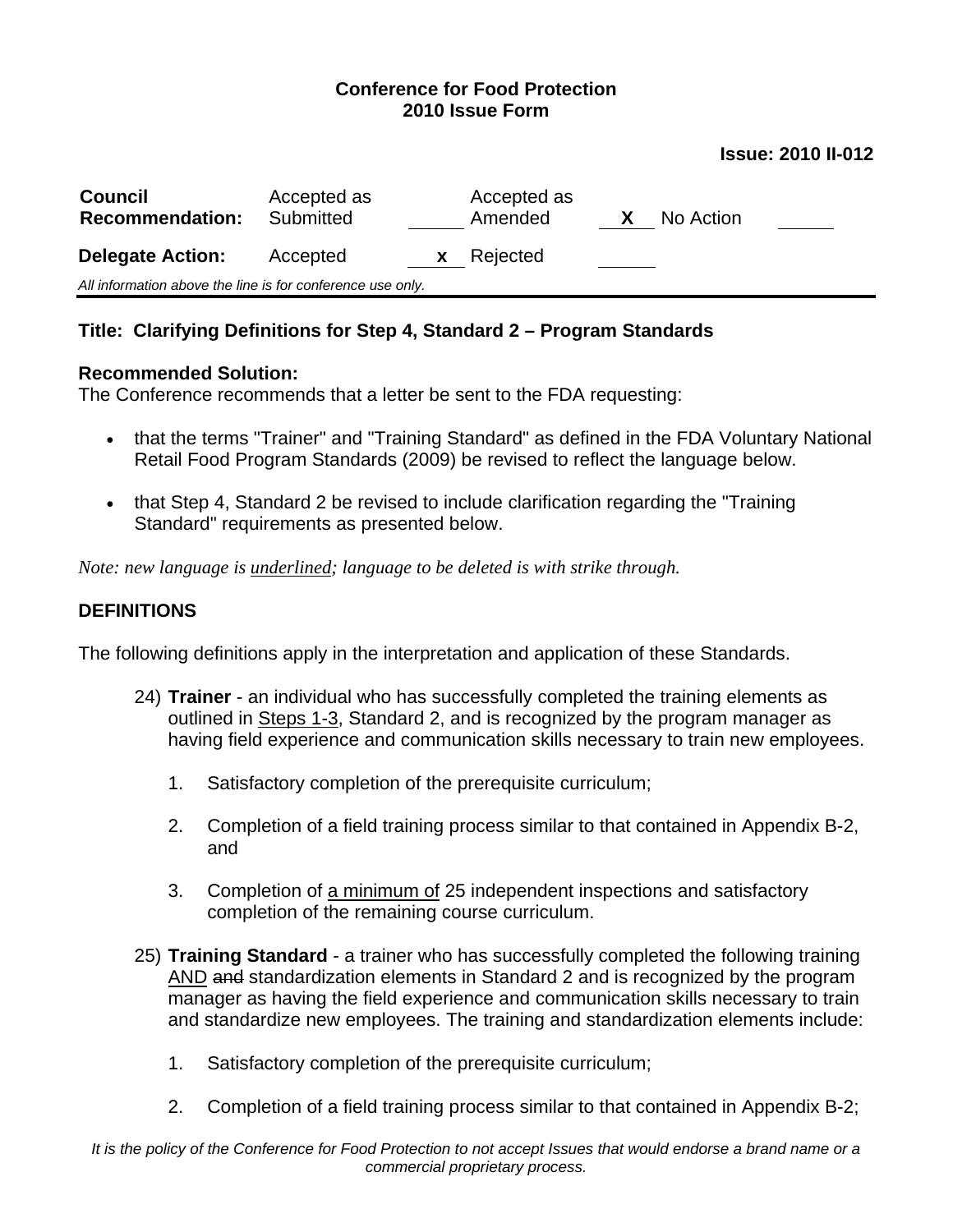- 3. Completion of a minimum of 25 independent inspections and satisfactory completion of the remaining course curriculum; and
- 4. Successful completion of a standardization process based on a minimum of eight inspections that includes development of HACCP flow charts, completion of a risk control plan, and verification of a HACCP Plan, similar to the FDA Standardization Procedures.

## Step 4 - Food Safety Inspection Officer - Field Standardization

Within 18 months of employment or assignment to the retail food program, staff conducting inspections of retail food establishments must satisfactorily complete four joint inspections with a "training standard" using a process similar to the "FDA Standardization Procedures." The jurisdiction's "training standard" must have met all the requirements for conducting field standardizations as presented in the definition section for these Standards. The standardization procedures shall determine the inspector's ability to apply the knowledge and skills obtained from the training curriculum, and address the five following performance areas:

- 1. risk-based inspections focusing on the factors that contribute to foodborne illness;
- 2. good Retail Practices;
- 3. application of HACCP;
- 4. inspection equipment; and
- 5. communication.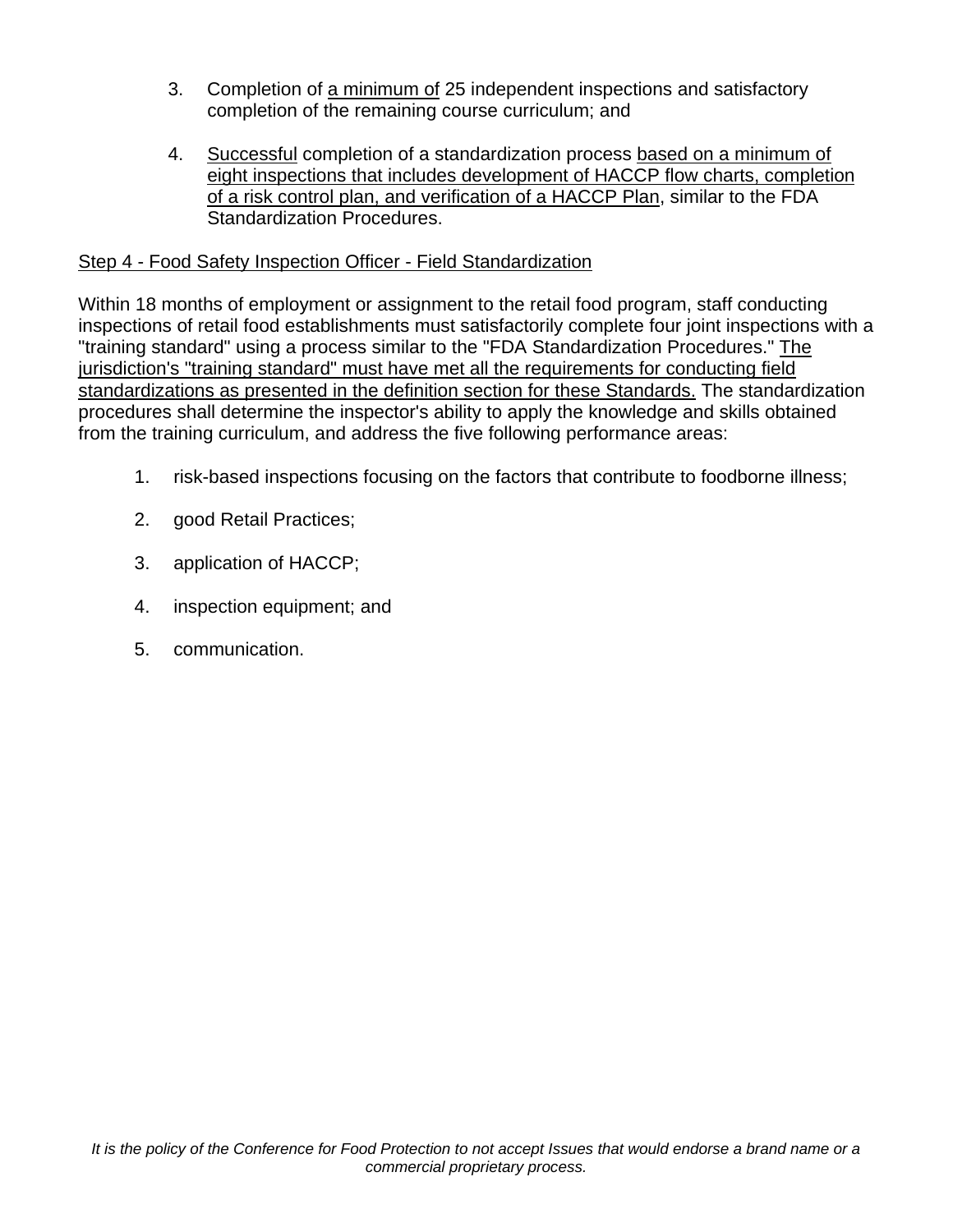#### **Issue: 2010 II-013**

| <b>Council</b><br><b>Recommendation:</b>                   | Accepted as<br>Submitted |              | Accepted as<br>Amended | No Action |  |  |
|------------------------------------------------------------|--------------------------|--------------|------------------------|-----------|--|--|
| <b>Delegate Action:</b>                                    | Accepted                 | $\mathbf{X}$ | Rejected               |           |  |  |
| All information above the line is for conference use only. |                          |              |                        |           |  |  |

#### **Title: Re-create – CFSRP Work Group**

#### **Recommended Solution:**

The Conference recommends that a 2010-2012 Certification of Food Safety Regulation Professionals (CFSRP) Work Group be re-created to address the following charges:

- 1. Collaborate with the FDA Center for Food Safety and Applied Nutrition and the FDA Division of Human Resource Development to:
	- Review all initiatives: existing, new or under development; involving the training, evaluation and/or certification of Food Safety Inspection Officers. This collaborative working relationship will ensure the sharing of information so as not to create any unnecessary redundancies in the creation of work product or assignment of tasks/responsibilities.
	- Review and revise, as needed, Standard 2 classroom curriculum, time frame for completion of Steps 1 through 4 for new hires or staff newly assigned to the regulatory retail food protection program.
	- Determine if the CFP Field Training Manual and forms have completely addressed all recommendations received as part of the 2007 Assessment of Training Needs (ATN) pilot project.
- 2. Eliminate the potential redundancy of multiple verification tools (FDA *Retail Food Level I Performance Audit and FDA Procedures for Standardization and Certification of Retail Food Inspection / Training Officers*) utilized by FDA programs, work in collaboration with FDA's Center for Food Safety and Applied Nutrition, FDA's National Retail Food Team and the FDA's Division of Human Resource Development to:
	- Conduct a pilot project over the next year using the FDA *Retail Food Level I Performance Audit* with a limited and selected number of jurisdictions. The FDA *Performance Audit* will be piloted for use during the two joint inspections conducted as part of the quality assurance component of *Standard 4 - Uniform Inspection Program.*  An outline of the pilot project objectives, protocol, and projected timeline is included as Attachment A with this Issue. The CFP CFSRP work group will submit a report to the 2012 Biennial Meeting that documents the result of the pilot project and any recommendations for the use of verification tools as part of the FDA Program Standards*;* and,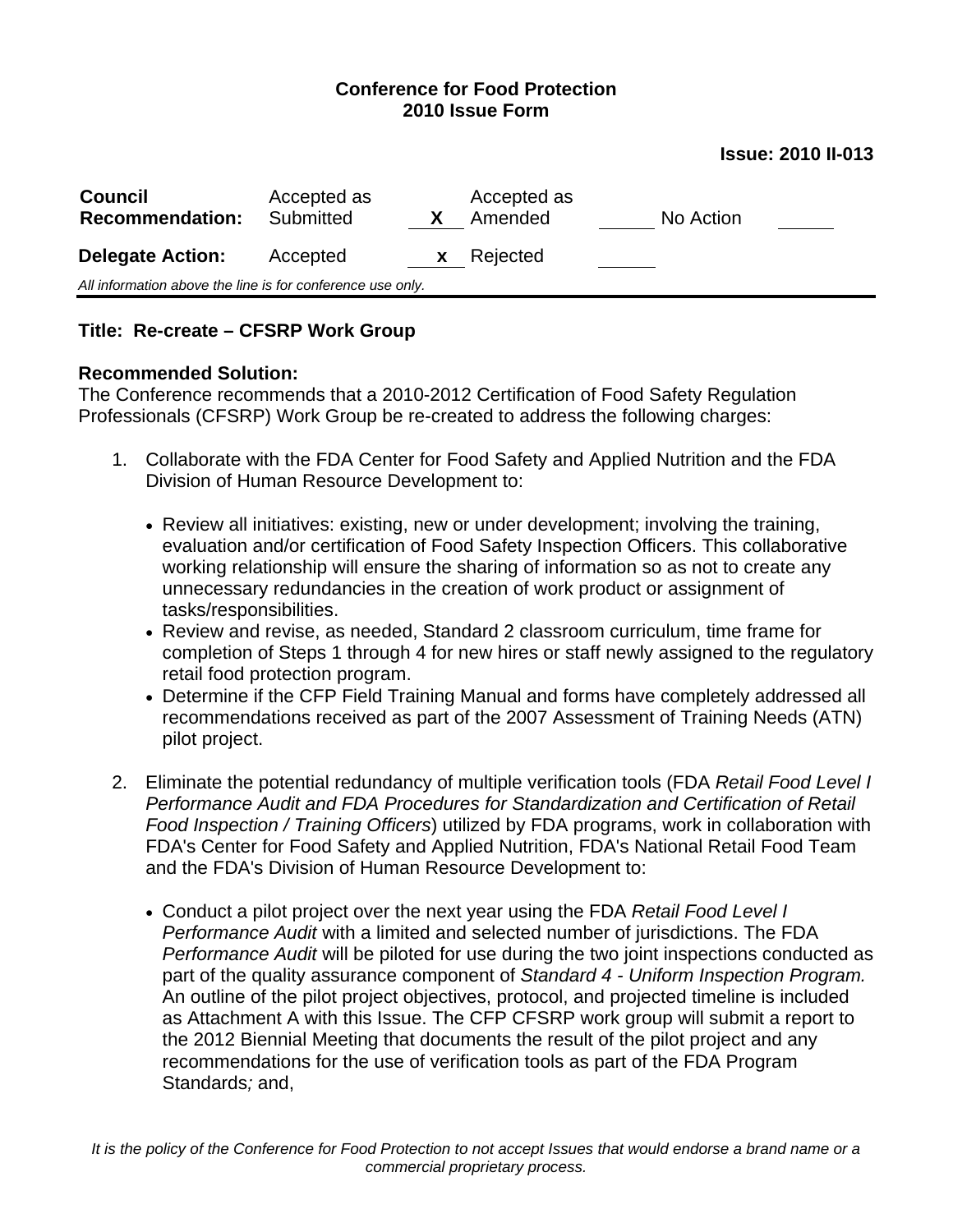- Conduct a joint assessment of FDA *Standardization Procedures* and FDA *Performance Audit* documents to determine if both verification tools are equally viable with distinct purposes and outcomes; and,
- Explore the feasibility of merging these existing verification tool documents and provide a plan for consolidation of such; and,
- Upon determination, assess the placement and administration of final verification tool(s) within the FDA *Program Standards* as appropriate, or separately as appropriate; and,

With input and guidance from the CFSRP Work Group, FDA will determine if modifications to their draft FDA *Performance FDA Retail Food Level I Performance Audit* and/or *Standardization* documents are needed. Any modifications that would include changes to the Program Standards will be submitted as Issues by the CFP CFSRP Work Group to the 2012 Biennial Meeting.

- 3. Collaborate with FDA, other federal agencies, professional and industry associations to research what criteria is currently being used to assess the education and training qualifications of independent third party auditors that have been contracted to conduct institutional foodservice, restaurant, and retail food compliance inspections in lieu of a State/local/tribal regulatory retail food program. The re-created Work Group is to provide a report to the 2012 Biennial Meeting that:
	- Assesses the number of jurisdictions and geographic areas where retail food compliance Inspections are conducted by independent third party auditors in lieu of a regulatory compliance program;
	- Delineates the reasons jurisdictions have moved to a third party auditor inspection compliance program;
	- Summarizes criteria used to select third party auditors for inspection compliance oversight responsibilities including, but not limited to, education and training qualifications;
	- Assesses and determines appropriate training and standardization processes/protocols for third party auditors, and
	- Identifies any agencies/organizations/working groups currently addressing education and training standards for third party auditors conducting retail food compliance inspections.

Based on the above research, the work group will provide a recommendation to the Conference as to what actions/initiatives, if any, need to be undertaken to provide a national structure for ensuring that third party auditors possess the necessary knowledge, skills, and abilities to conduct retail food program compliance inspections.

- 4. Evaluate and determine the best approaches to promoting awareness and implementation of the national training model contained in the CFP Field Training Manual and forms, Appendix B-2, Standard 2. The Work Group will:
	- Research the use of websites, list serves, newsletters, testimonials, presentations, and training workshops, etc.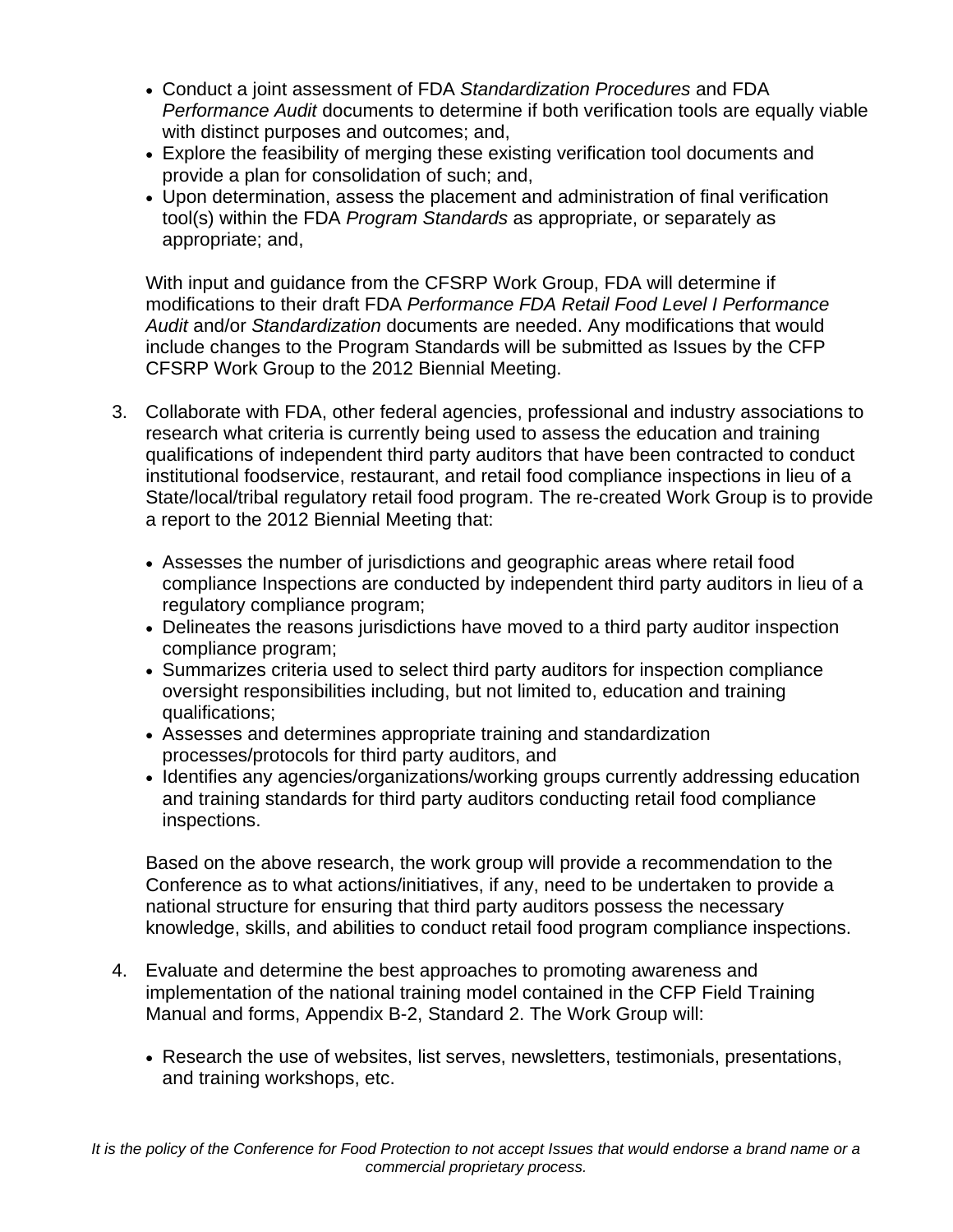- Assess opportunities for enhancing the electronic versions of the CFP Field Training Manual and forms to minimize paperwork.
- 5. Report back to the 2012 Biennial Meeting its findings regarding the above charges.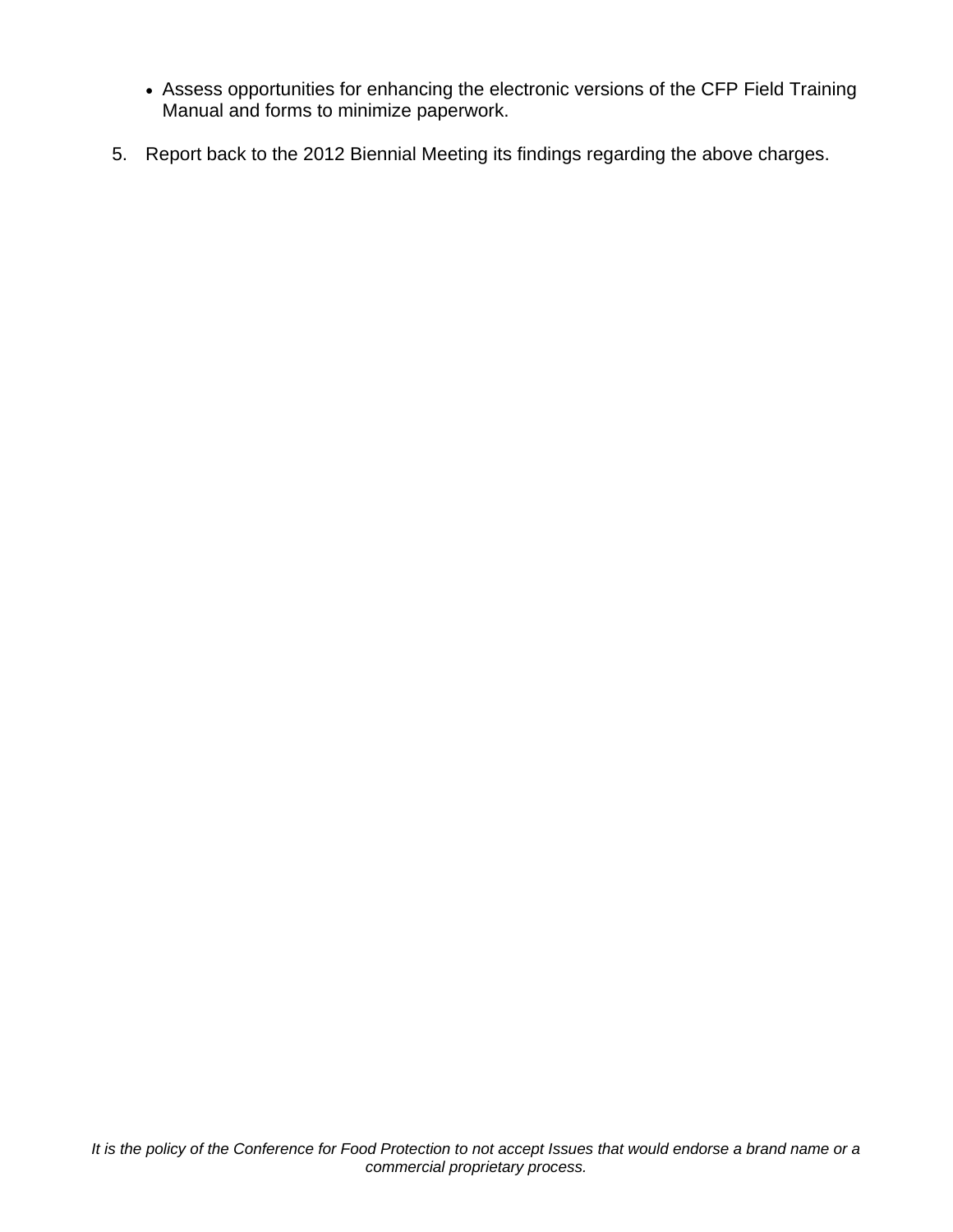#### **Issue: 2010 II-014**

| <b>Council</b><br><b>Recommendation:</b>                   | Accepted as<br>Submitted |   | Accepted as<br>Amended | No Action |  |  |
|------------------------------------------------------------|--------------------------|---|------------------------|-----------|--|--|
| <b>Delegate Action:</b>                                    | Accepted                 | X | Rejected               |           |  |  |
| All information above the line is for conference use only. |                          |   |                        |           |  |  |

## **Title: Report – FPMTTC Committee**

#### **Recommended Solution:**

The Conference recommends acknowledging the attached Committee report and extending thanks to the Committee members for their work.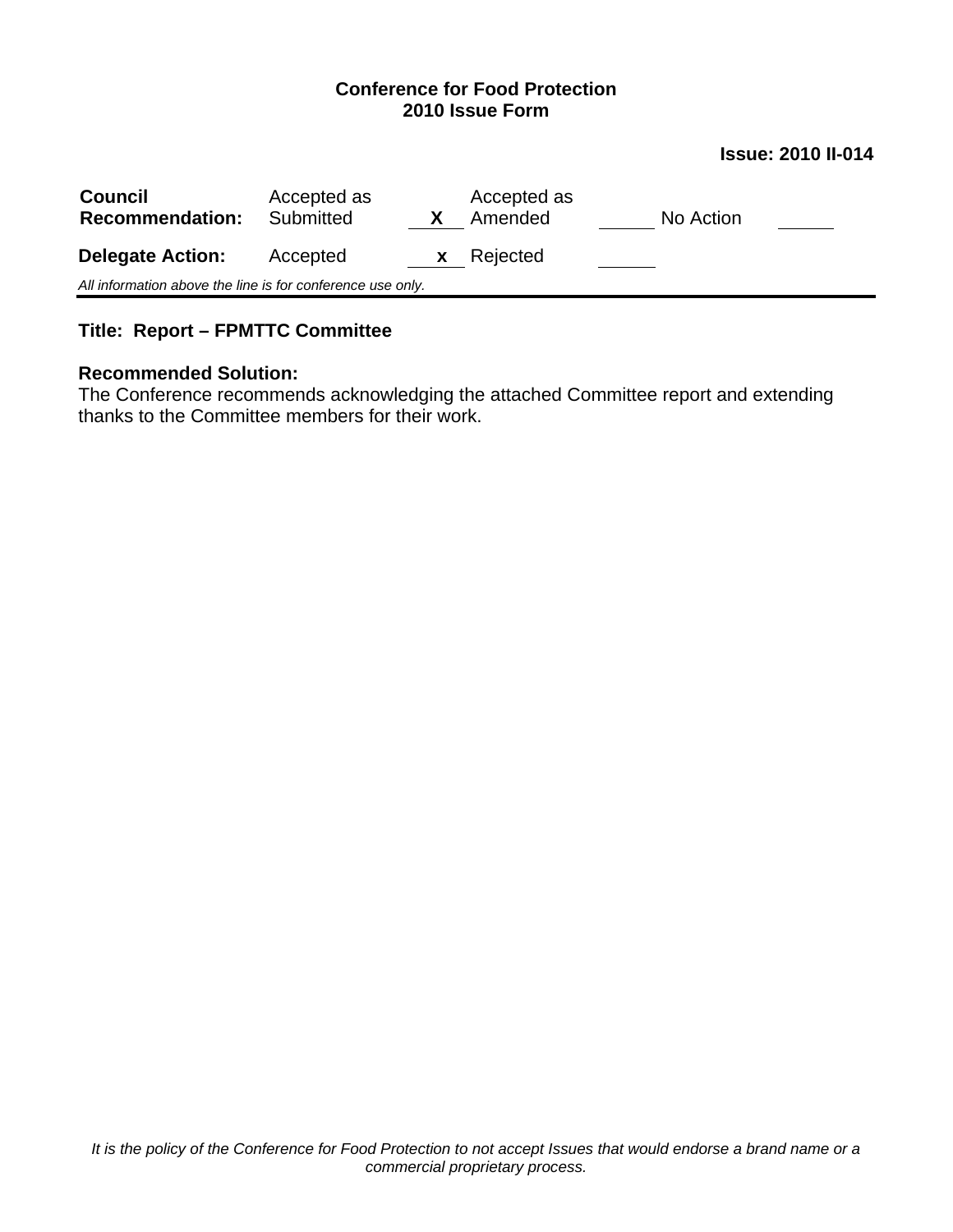**Issue: 2010 II-015** 

| <b>Council</b><br><b>Recommendation:</b>                   | Accepted as<br>Submitted |              | Accepted as<br>Amended | No Action |  |  |
|------------------------------------------------------------|--------------------------|--------------|------------------------|-----------|--|--|
| <b>Delegate Action:</b>                                    | Accepted                 | $\mathbf{x}$ | Rejected               |           |  |  |
| All information above the line is for conference use only. |                          |              |                        |           |  |  |

## **Title: FPMTTC Committee – Amend Training Language in Standards**

#### **Recommended Solution:**

The Conference recommends revising the *Standards for Accreditation of Food Protection Manager Certification Programs,* Annex B, Section B 3, as noted below to clarify information available regarding food safety content to assist training program developers and evaluators.

*Note: new language below is in underline format; language to be deleted is in strike through*

**B3. Qualifications for** *Certification***.** To In order to become a *Certified Food Protection Manager*, an individual must pass a *food safety certification examination* from an accredited certifying program recognized by the CFP. The CFP recognizes the importance and need for the provision of food safety training for all food employees and managers. The CFP recommends the content of food protection manager training be consistent with paragraph 2-102.11(C) of the most recent FDA Food Code. The CFP promotes the information contained in the FDA Food Code as well as content outlines based on job tasks analyses, provided on the CFP website, which may be of value in developing or evaluating training. To prepare for *certification*, it is recommended that the individual obtain training. Based on the content of the areas of knowledge prescribed in Paragraph 2-102.11 (C) of the FDA Food Code.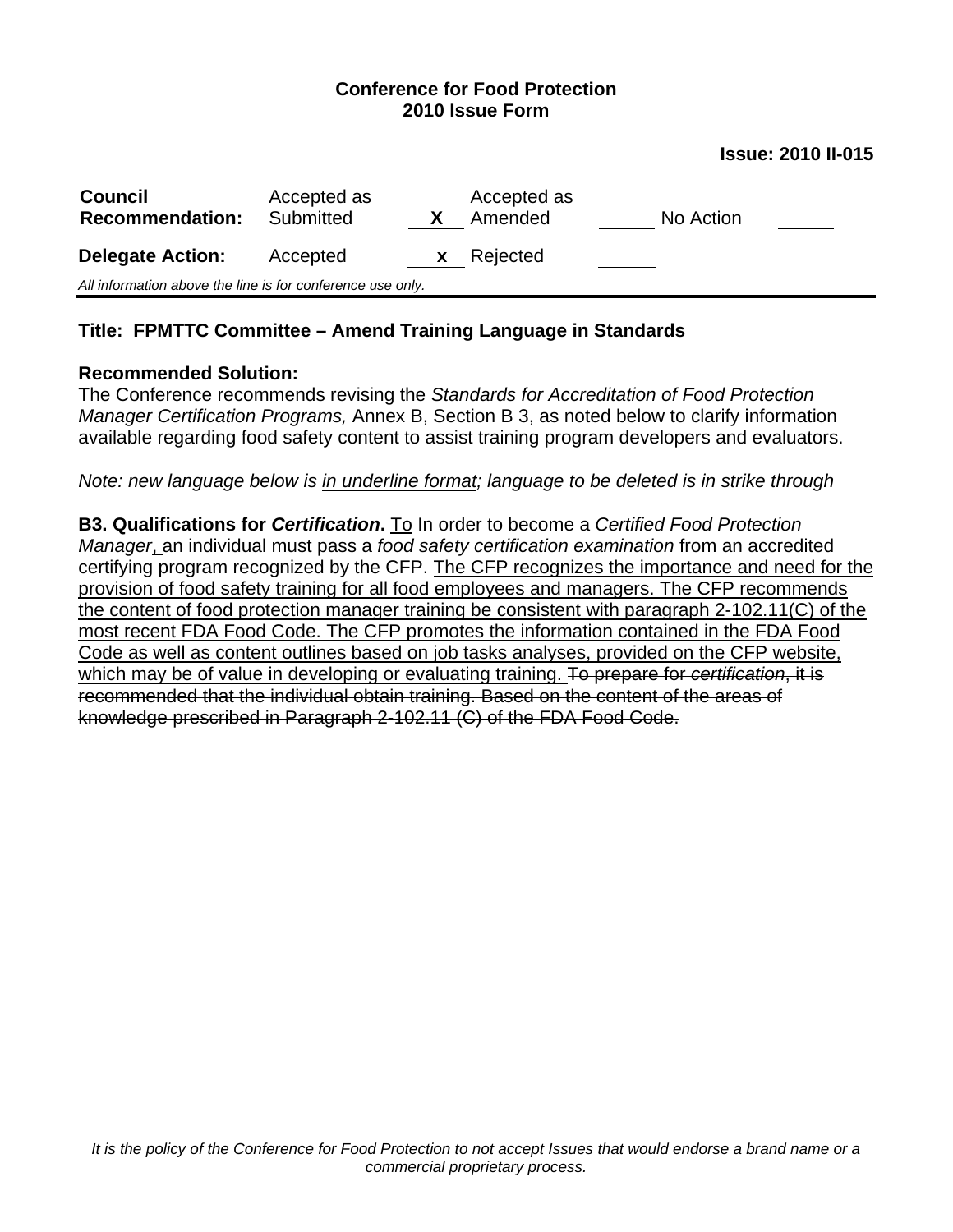**Issue: 2010 II-016** 

| <b>Council</b><br><b>Recommendation:</b>                   | Accepted as<br>Submitted |              | Accepted as<br>Amended | X. | No Action |  |
|------------------------------------------------------------|--------------------------|--------------|------------------------|----|-----------|--|
| <b>Delegate Action:</b>                                    | Accepted                 | $\mathbf{X}$ | Rejected               |    |           |  |
| All information above the line is for conference use only. |                          |              |                        |    |           |  |

## **Title: FPMTTC Committee – Amend Section 5 of the Standards for Accreditation**

#### **Recommended Solution:**

The Conference recommends revising the *Standards for Accreditation of Food Protection Manager Certification Programs,* Section 5 *- Food Safety Examination Administration* with **substantial revisions** as follows:

*Note: language to insert is indicated with underline; language to delete is with strike through*

- **5.4 8** *Test Administrator* **and** *Monitors/Proctor* **Qualifications, Training and Duties**. *Certification* Certifying *organizations* must specify the responsibilities of *test administrators* and of *monitors/ proctors*, set minimum criteria for approval of *test administrators* and for *monitors/ proctors*, and provide suitable programs of training to enable persons to meet those criteria. Responsibilities, duties, qualifications and training of *test administrators* and *monitors/ proctors* must be directed toward assuring standardized, secure examination administration and fair and equitable treatment of examinees. Policies and procedures for taking corrective action(s) when any *test administrator* or */monitors/ proctor* fails to meet job responsibilities must be implemented and documented. Where *instructors/educators/trainers* are used as *test administrators/proctors,* the certifying organization shall enter into a formal contractual relationship with the *test administrators/proctors* to ensure they follow all administrative procedures.
- **5.5** *The* c*ertification organization* shall define and provide descriptions for the roles of *test administrators, proctors*, and certification personnel that will clearly delineate the responsibilities of each role. The *certification organization* shall demonstrate how it ensures that all certification personnel, including *test administrators* and *proctors,* understand and practice the procedures identified for their roles.
- **5.6** *The certification organization* shall ensure that all *test administrators* and *proctors* meet the competency requirements established by the *certification organization* and comply with all requirements of the *certification organization*.
- **5.7** *The certification organization* shall enter into a formal agreement with the *test administrators/proctors* and shall assess and monitor the performance of *test administrators* and *proctors* in accordance with all documented procedures and agreements. The formal agreement shall include, at a minimum, provisions that relate

*It is the policy of the Conference for Food Protection to not accept Issues that would endorse a brand name or a commercial proprietary process.*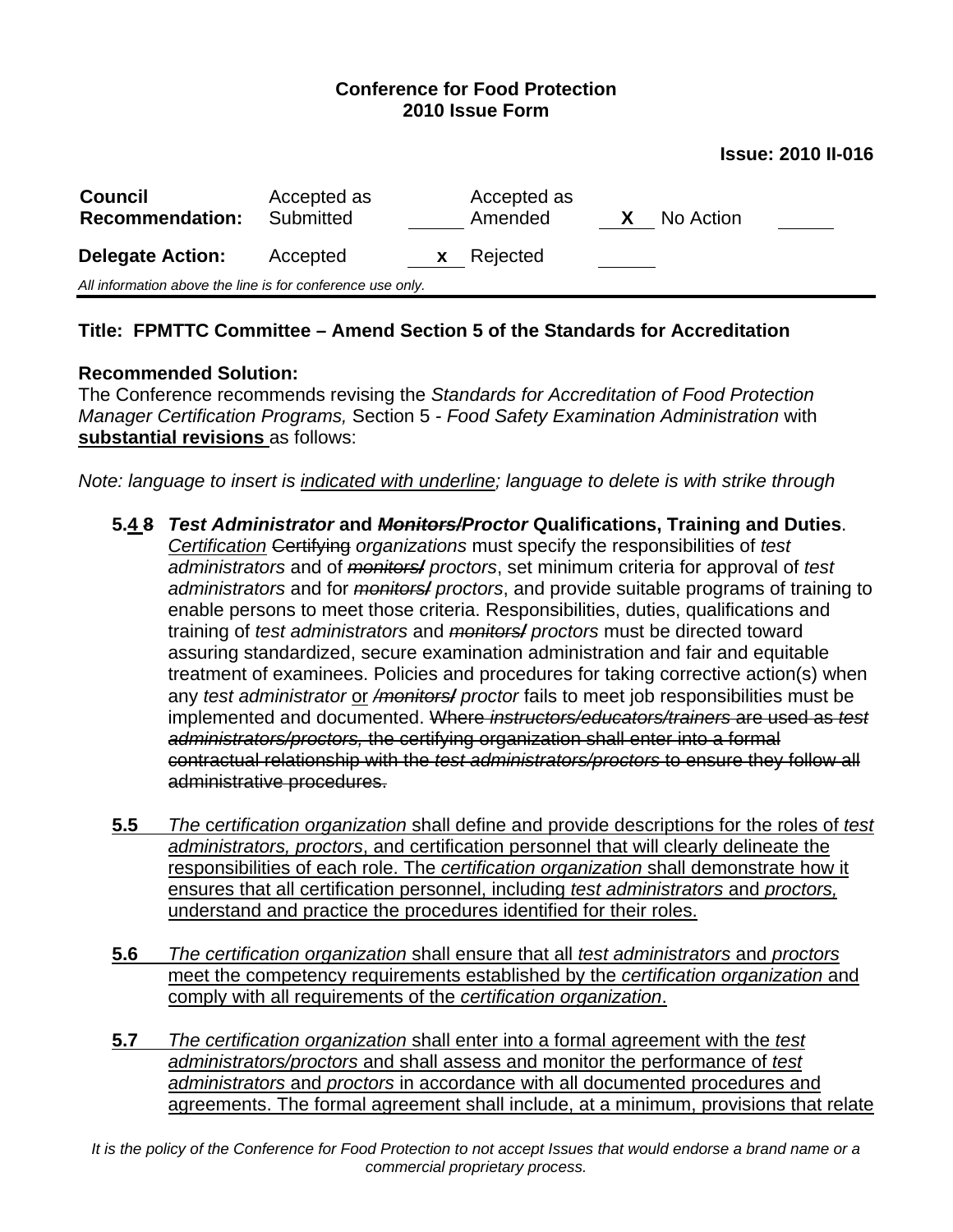to code of conduct, conflict of interest and a statement of consequences for breach of the agreement.

- **5.8 Item & Examination Exposure.** *The certification organization* must demonstrate it has controlled for item and examination exposure. An exposure plan must take into account the number of times a test item and *examination form*/version is administered, that no *examination form* is retained for any test administration or by any *test administrator/proctor* for more than 90 days; and that at all times it can account for all copies of all used and unused *examination forms* before being returned to the *certification organization*.
- **5.13 9** *Test administrators* are responsible for the organization and administration of all examination site activities and procedures, and for the accurate identification of each examinee. They are also responsible for supervision of the activities of *monitors/proctors*. When the *instructor/educator/trainer* also serves in the role of *test administrator*, it is important that the individual clearly recognizes the difference in those two roles.

The Conference further recommends that **non-substantial revisions** to the *Standards* such as renumbering and changes to the Table of Contents be approved as documented in the FPMTTC Final Report attachment, *Standards for Accreditation of Food Protection Manager Certification.*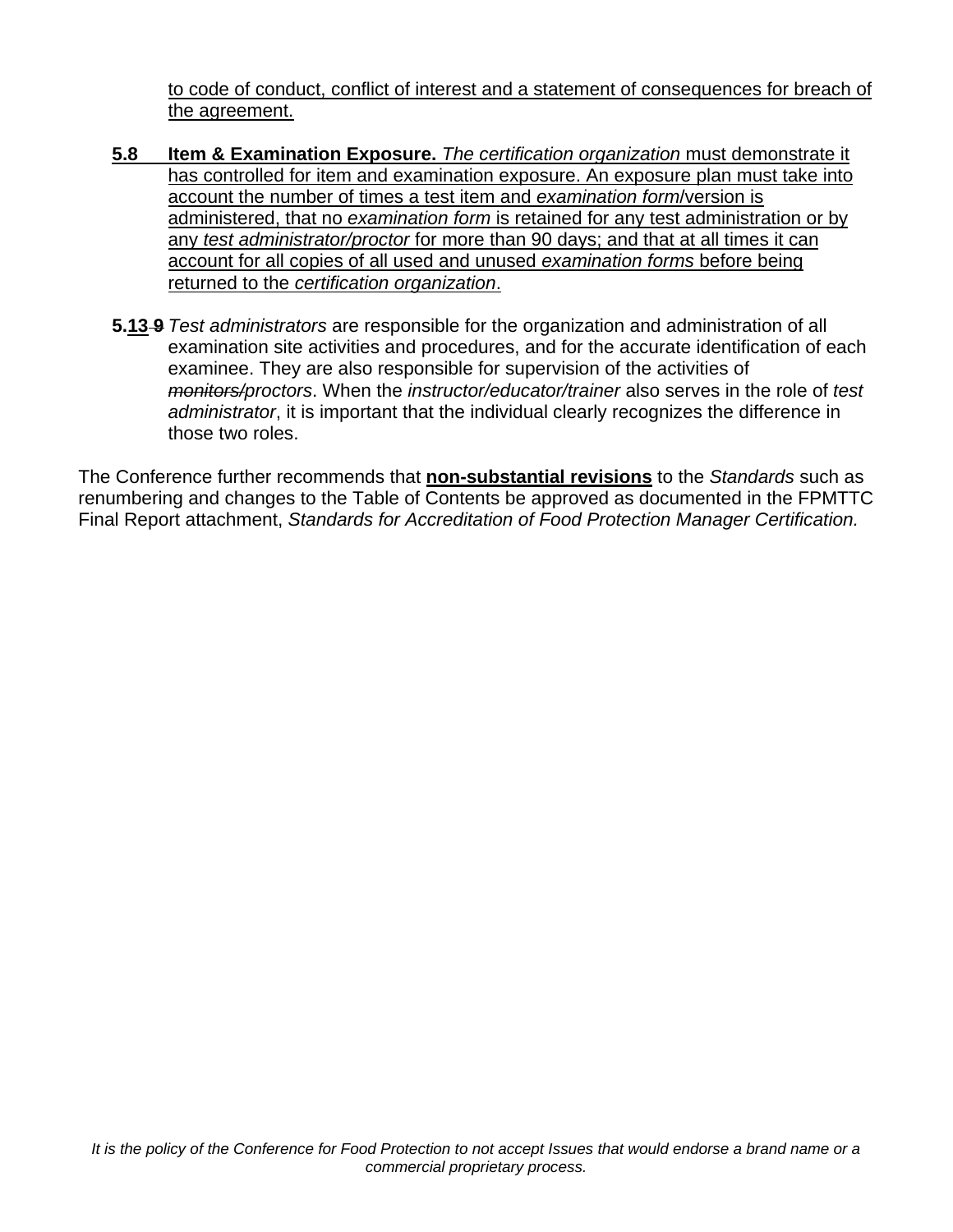#### **Issue: 2010 II-017**

| <b>Council</b><br><b>Recommendation:</b>                   | Accepted as<br>Submitted |   | Accepted as<br>Amended | No Action |  |  |
|------------------------------------------------------------|--------------------------|---|------------------------|-----------|--|--|
| <b>Delegate Action:</b>                                    | Accepted                 | X | Rejected               |           |  |  |
| All information above the line is for conference use only. |                          |   |                        |           |  |  |

## **Title: FPMTTC Committee – Remove "monitor" from Standards for Accreditation**

#### **Recommended Solution:**

The Conference recommends removing the definition and use of the term "monitor" from the Standards for Accreditation of Food Protection Manager Certification Programs in the following sections*:*

*(Note: underlined sections are due to proposed Standards revisions in other FPMTTC Committee submitted Issues)*

- 1.29 (definition)
- 1.36 c.
- $-4.17.a.$
- $5.3.$
- 5.4
- 5.13
- $5.14$
- 5.15
- Annex A

As these are non-substantial revisions to the *Standards,* exact language changes can be found in the FPMTTC Committee Final Report attachment, *Standards for Accreditation of Food Protection Manager Certification*.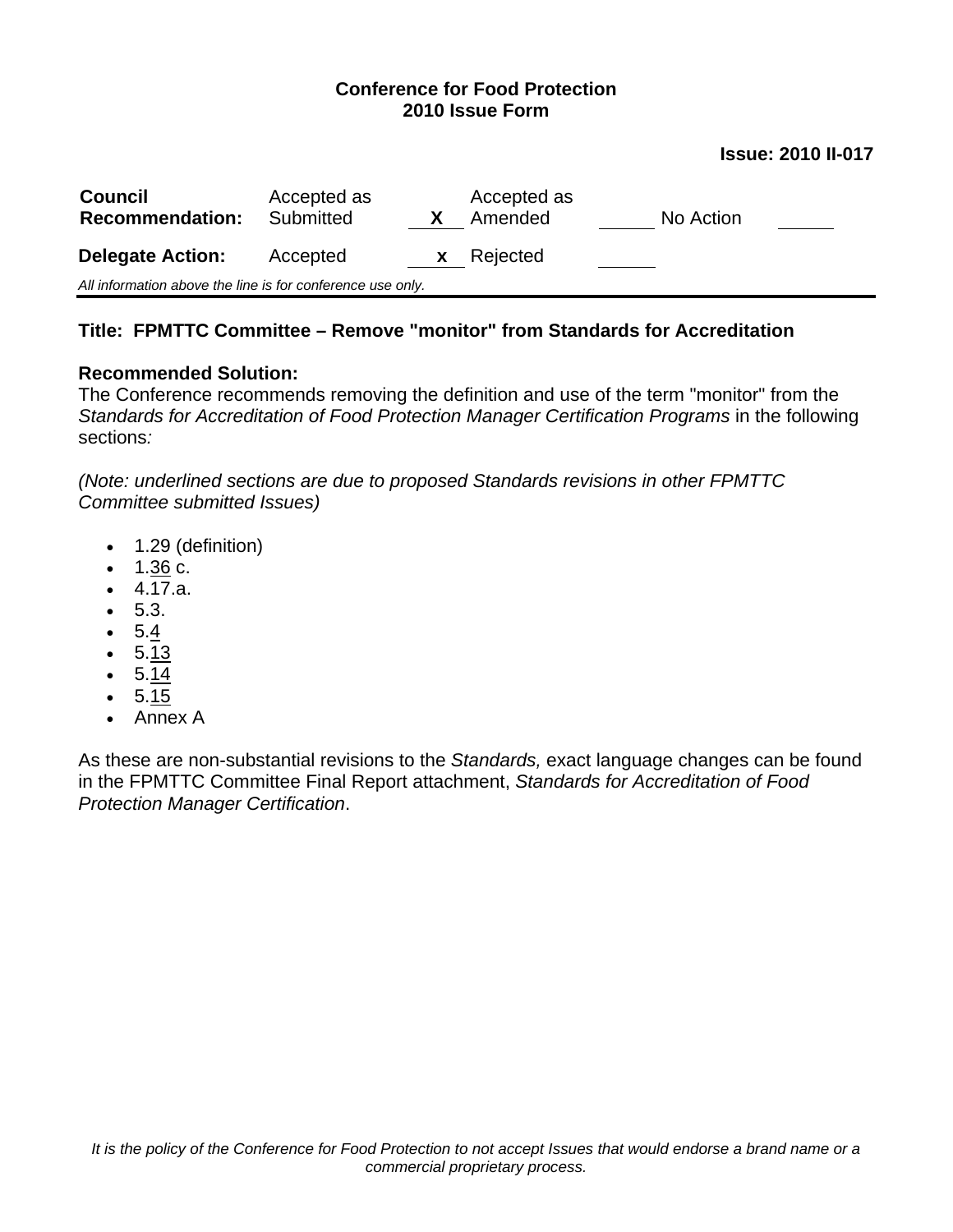#### **Issue: 2010 II-018**

| <b>Council</b><br><b>Recommendation:</b>                   | Accepted as<br>Submitted |  | Accepted as<br>Amended | No Action |  |  |  |
|------------------------------------------------------------|--------------------------|--|------------------------|-----------|--|--|--|
| <b>Delegate Action:</b>                                    | Accepted                 |  | <b>x</b> Rejected      |           |  |  |  |
| All information above the line is for conference use only. |                          |  |                        |           |  |  |  |

#### **Title: FPMTTC Committee – Name Change**

#### **Recommended Solution:**

The Conference recommends

1) Changing the name of the CFP standing committee **from**  "Managers Training, Testing and Certification Committee" (as listed in the *CFP Constitution and Bylaws*), and "Food Protection Manager Training, Testing and Certification Committee" (as listed in the *FPMTTC Committee Bylaws*) **to**  "Food Protection Manager Certification Committee" in all CFP documents, including

the *CFP Constitution and Bylaws 2008* in Article XIV Committees, Section 2. Subsection 4: Food Protection Managers Training, Testing and Certification Committee.

2) Adding a new article to the *FPMTTC Committee Bylaws* specifying the full name of the committee and re-numbering all subsequent sections: Article I. Name. The Name of the Committee is Food Protection Manager Certification Committee.

The Conference further recommends that all other references in the CFP Constitution and Bylaws, FPMTTC Committee Bylaws, and information on the CFP Website be updated to reflect the new full committee name or the acronym FPMCC.

Refer to the FPMTTC Committee Report Issue attachment *Food Protection Manager Training, Testing, and Certification Committee Bylaws* for complete proposed revision.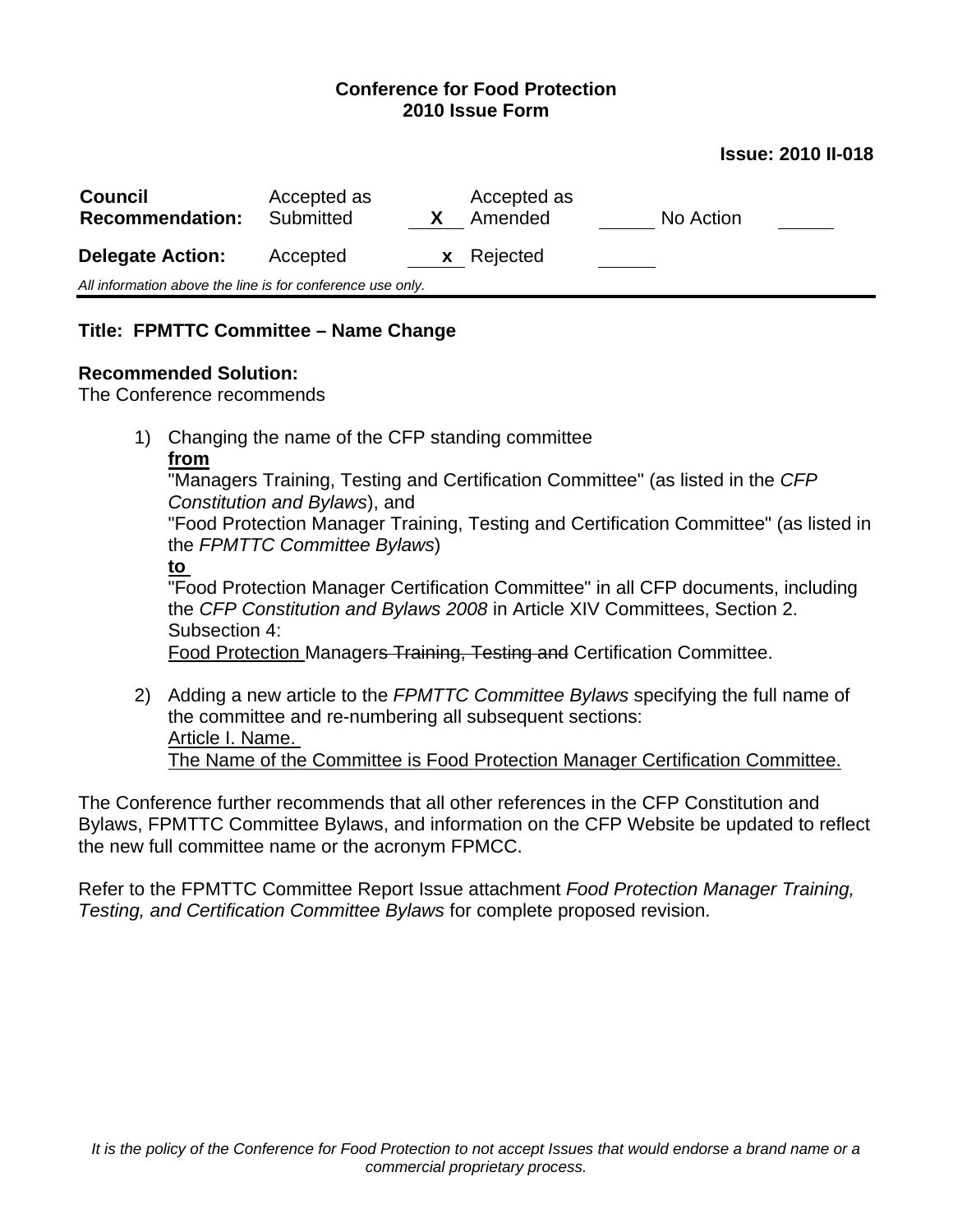#### **Issue: 2010 II-019**

| <b>Council</b><br><b>Recommendation:</b> | Accepted as<br>Submitted                                   |              | Accepted as<br>Amended | No Action |  |  |  |  |
|------------------------------------------|------------------------------------------------------------|--------------|------------------------|-----------|--|--|--|--|
| <b>Delegate Action:</b>                  | Accepted                                                   | $\mathbf{X}$ | Rejected               |           |  |  |  |  |
|                                          | All information above the line is for conference use only. |              |                        |           |  |  |  |  |

#### **Title: FPMTTC Committee – Revise Bylaws**

#### **Recommended Solution:**

The Conference recommends adopting the Committee Bylaw revisions as proposed by the Food Protection Manager Training, Testing and Certification Committee. All new language is indicated in underline format; language to be deleted is in strike through.

Substantial revisions to the *Food Protection Manager Training, Testing, and Certification Committee Bylaws* are as follows:

Section 2. The Council II Chair shall select the Committee Chair and Vice-Chair. from the following groups that comprise the broad based representation of the Conference: regulatory agencies, industry, academia and consumer groups. The Chair and Vice-Chair shall not be selected from the same group affiliation.

Section 3. The composition of the Committee is a balanced representation of industry, regulatory, academia, certification providers, training providers, and consumers. The Committee shall consist of twenty-eight (28) members in addition to the Chair and Vice-Chair.

Subsection 1. Nine (9) Ten (10) representatives from regulatory agencies:

- a. Two  $(2)$  Three  $(3)$  from State regulatory agencies;
- b. Two  $(2)$  Three  $(3)$  from local regulatory agencies;
- c. Two (2) from federal government agencies with retail food program responsibilities.
- d. Three (3)  $\frac{1}{4}$  Two  $\left(\frac{2}{2}\right)$  "At Large" appointments. (\*At Large representation agencies with primary regulatory food safety responsibilities or professional organizations whose mission incorporates a significant public health protection focus.)

Subsection 2. Nine (9) Ten (10) industry representatives;

a. Three (3) Four (4) from the foodservice (restaurant) industry;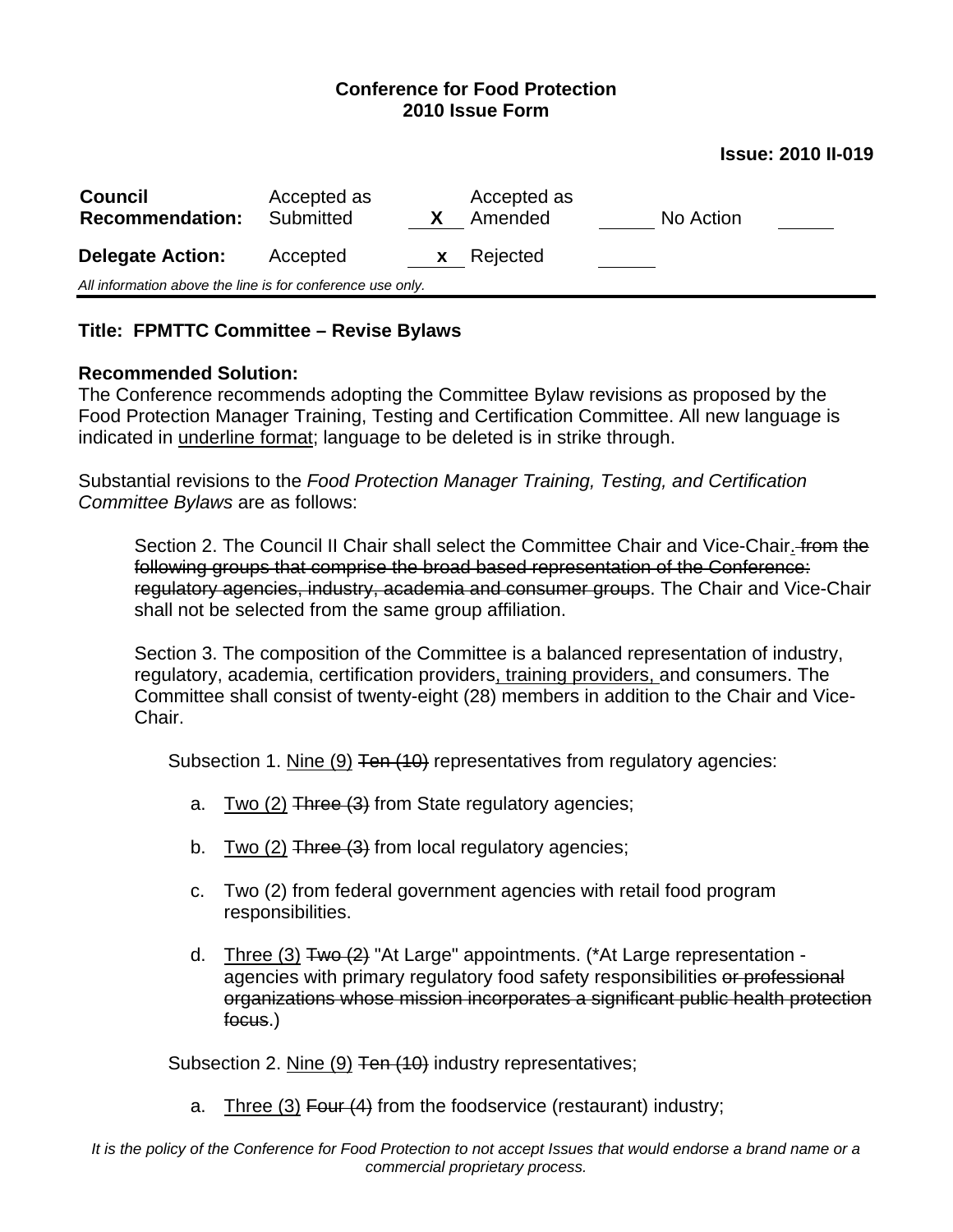- b. Three (3) Four (4) from the retail food store industry, and
- c. Three (3)  $\mp$ wo (2) "At Large" appointments. (\*At large selections may include professional or trade organizations that directly represent the restaurant, retail food, institutional foodservice and food vending segments of the industry and whose mission incorporates a public health protection component.)

Subsection 3. Three (3) Four (4) certification providers that are accredited by the Conference's accreditation process;

Subsection 4. Three (3) Food Protection Manager training providers;

Subsection 4 5. Two (2) representatives from academia, and

Subsection 5 6.Two (2) consumer/independent representatives/public members.

Section 9. A quorum to conduct Committee meetings and conference calls shall be the presence of one more than half of the filled fifteen (15) Committee positions members**.** A Committee quorum shall be considered a sufficient number for voting on issues under deliberations. The decisions resulting from a quorum vote shall be deemed representative of the Committee. In the event of a lack of a quorum, the Chair may vote to make up the quorum.

Non-substantial revisions to Standards Section 5, such as renumbering, can be found in the FPMTTC Committee Final Report attachment, *Food Protection Manager Training, Testing, and Certification Committee Bylaws*.

NOTE: The revisions with this Issue do **not** include the proposed Committee name change; this change is presented in a separate Issue.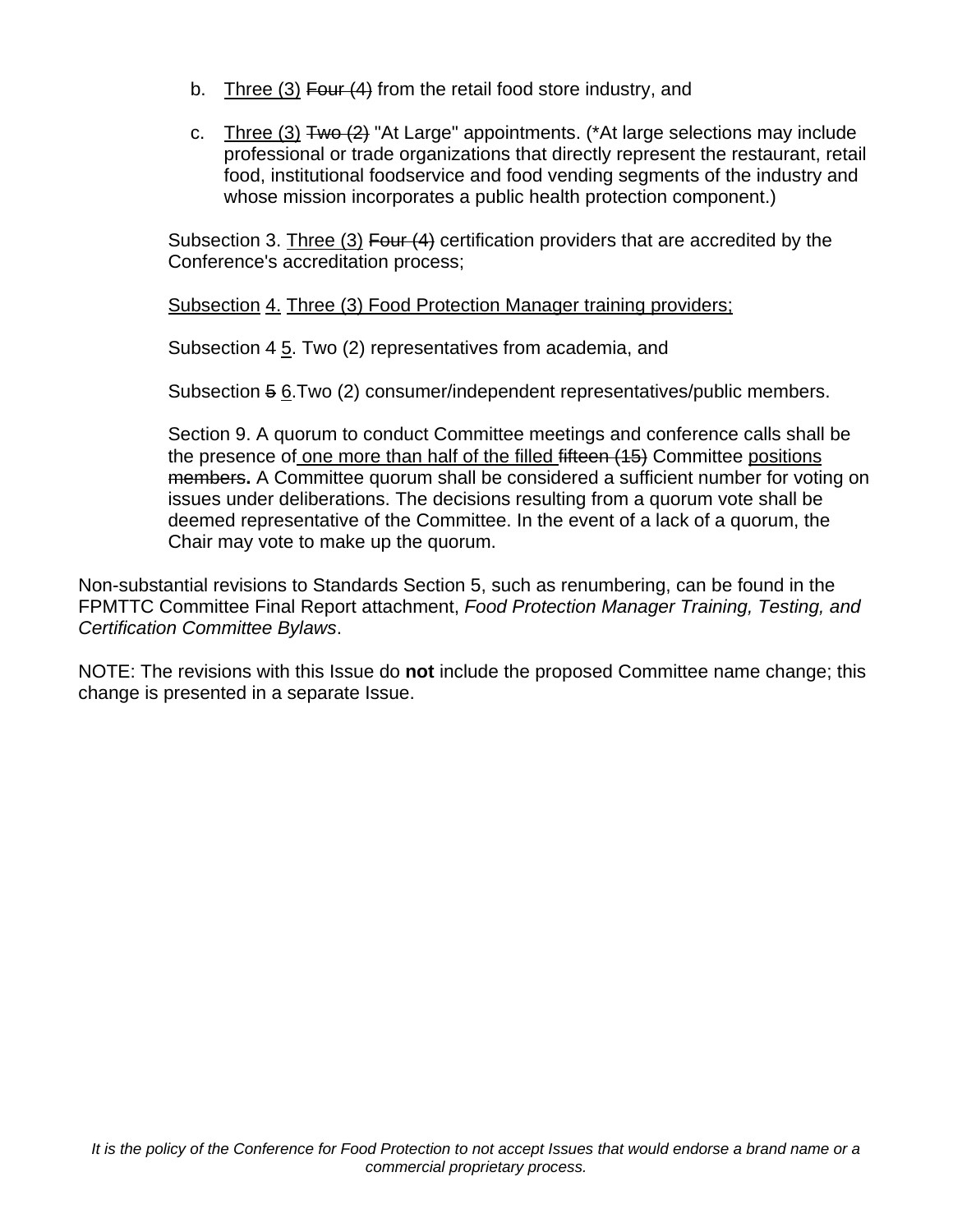#### **Issue: 2010 II-020**

| <b>Council</b><br><b>Recommendation:</b>                   | Accepted as<br>Submitted | Accepted as<br>Amended | X | No Action |  |
|------------------------------------------------------------|--------------------------|------------------------|---|-----------|--|
| <b>Delegate Action:</b>                                    | Accepted                 | <b>x</b> Rejected      |   |           |  |
| All information above the line is for conference use only. |                          |                        |   |           |  |

#### **Title: New or Continuation Charges for the Renamed FPMTTC Committee**

#### **Recommended Solution:**

The Conference recommends that the Food Protection Manager Certification Committee (FPMCC), a standing committee of the Conference be charged to:

- continue working with the CFP Executive Board and the American National Standards Institute (ANSI)-CFP Accreditation Committee (ACAC) to maintain the *Standards for Accreditation of Food Protection Manager Certification Programs* in an up-to-date format.
- request that ANSI and the Certification Providers will examine all options for resolving the exam security and independence issues as they pertain to trainers serving as test administrators and come to consensus with a suggested action plan as follows:
	- o By April of 2011, a recommended solution to be reviewed by the ANSI / Certification providers workgroup
	- o By June of 2011 the FPMCC, Certification Providers and ANSI have reached consensus on the recommended solutions
	- o The draft recommendations will be submitted to the Executive Board for their review at the August 2011 Board meeting
	- o Recommendations approved by the Executive Board will be submitted as an issue at the 2012 biennial meeting
- Pending Conference approval, the new requirements will be implemented no later than January of 2013.Investigate if the *Standards for Accreditation of Food Protection Manager Certification Programs* should create more alignment with ISO (International Standards Organization) 17024 and propose changes if needed.
- determine how Committee membership vacancies and change of membership representation are addressed in the Committee bylaws and propose changes if needed.
- report back to the Executive Board and the 2012 Biennial Meeting of the Conference for Food Protection.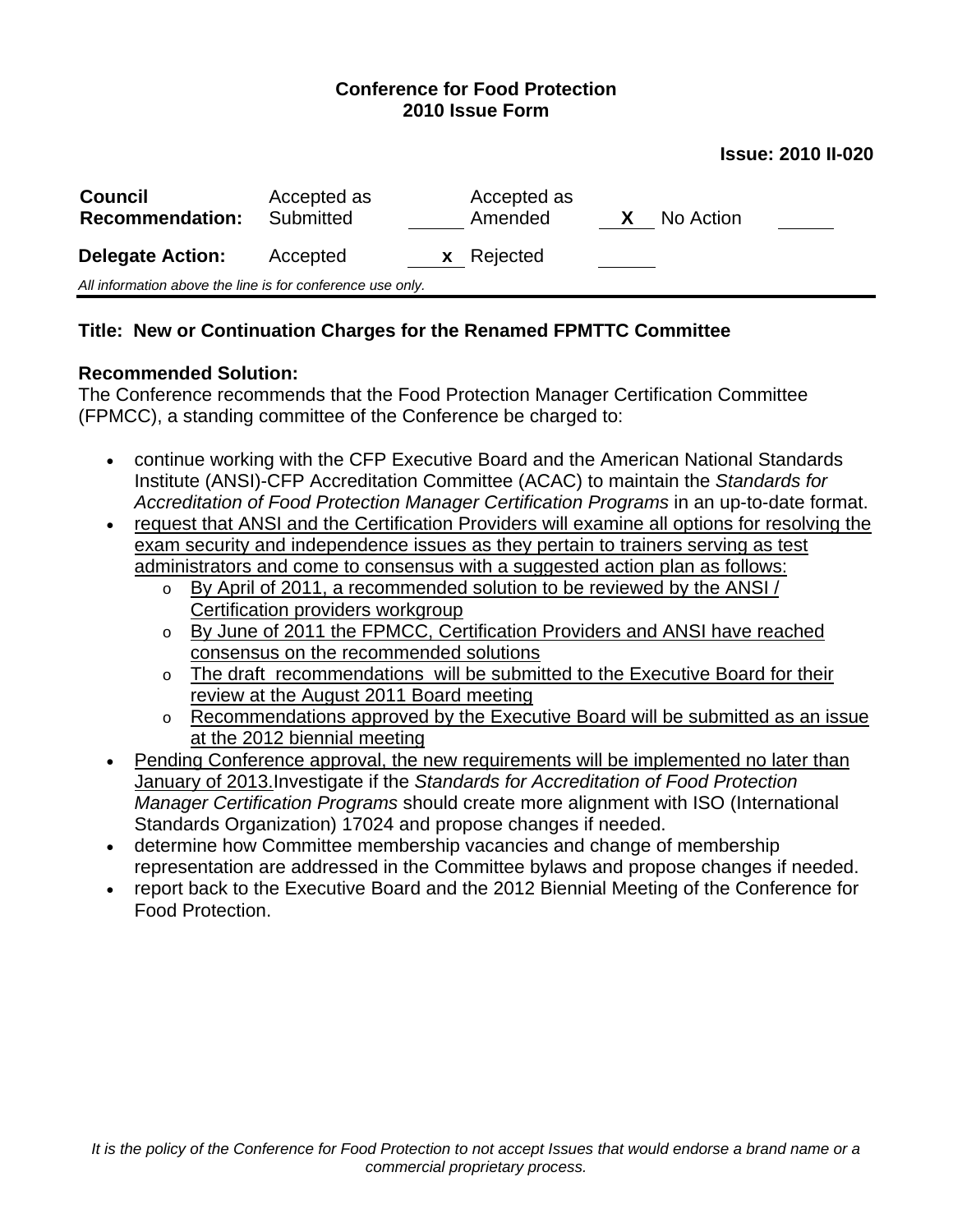#### **Issue: 2010 II-022**

| <b>Council</b><br><b>Recommendation:</b>                   | Accepted as<br>Submitted | X            | Accepted as<br>Amended | No Action |  |  |
|------------------------------------------------------------|--------------------------|--------------|------------------------|-----------|--|--|
| <b>Delegate Action:</b>                                    | Accepted                 | $\mathbf{X}$ | Rejected               |           |  |  |
| All information above the line is for conference use only. |                          |              |                        |           |  |  |

#### **Title: Report – Program Standards Committee**

#### **Recommended Solution:**

The Conference recommends

- 1. acknowledgement of the CFP Program Standards Committee Report;
- 2. thanking the Committee members; and,
- 3. that a letter be sent to the FDA recommending that:
	- the FDA continue to send the Retail Resource Disk to all enrolled jurisdictions and that a hard copy be provided to enrolled jurisdictions only if requested.
	- the following documents be made available on the FDA web site:
		- o summary of Program Standards changes from 2007 and 2009
		- o the two most current versions of the Program Standards (currently, 2007 and 2009)
		- o all Supplemental Tools and Materials
		- o the FDA Data Collection Manual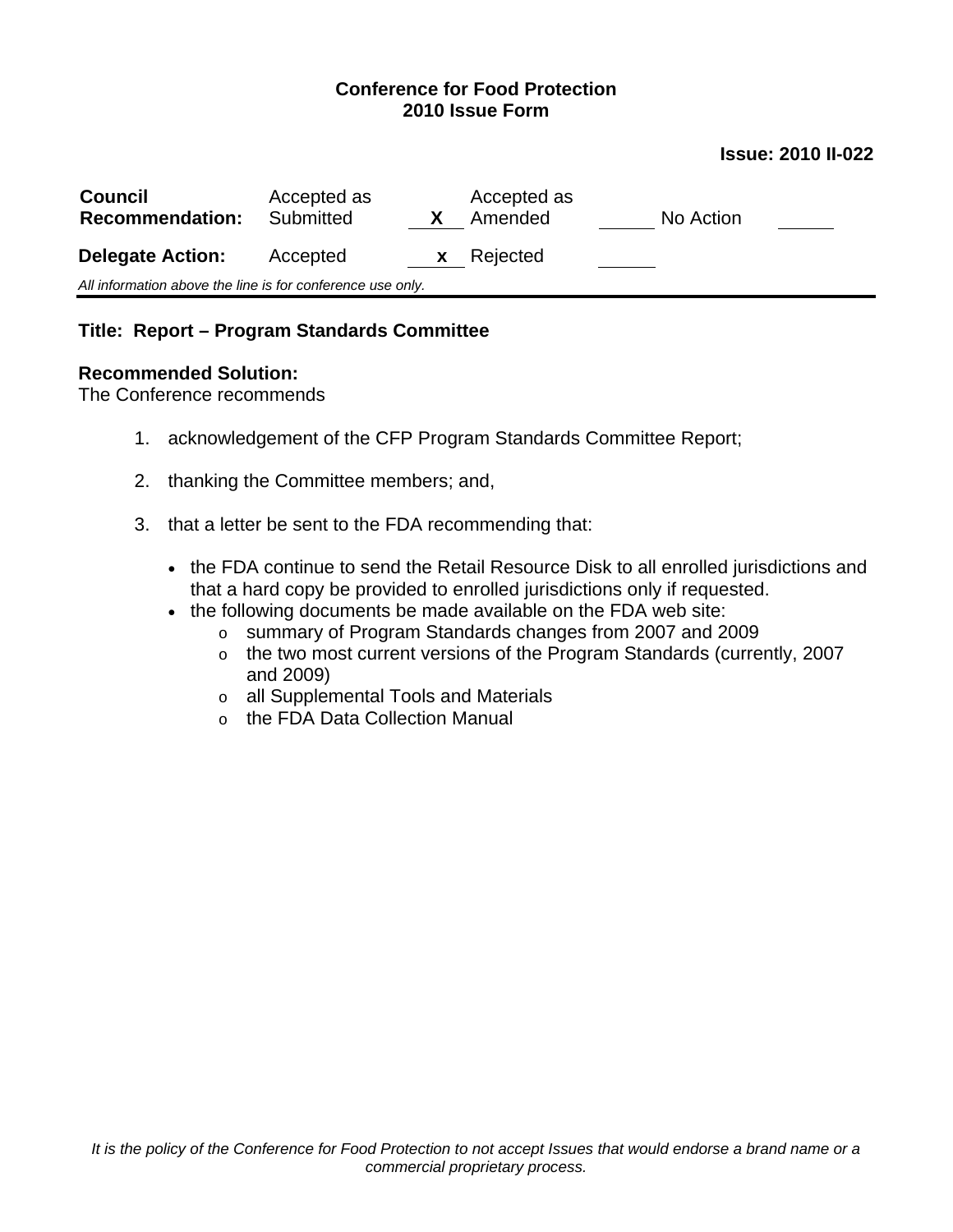#### **Issue: 2010 II-023**

| <b>Council</b><br><b>Recommendation:</b>                   | Accepted as<br>Submitted |   | Accepted as<br>Amended | No Action |  |  |
|------------------------------------------------------------|--------------------------|---|------------------------|-----------|--|--|
| <b>Delegate Action:</b>                                    | Accepted                 | X | Rejected               |           |  |  |
| All information above the line is for conference use only. |                          |   |                        |           |  |  |

#### **Title: New Definition for Voluntary Retail Food Regulatory Program Standards**

#### **Recommended Solution:**

The Conference recommends that the Conference Chair send a letter to the FDA Commissioner requesting:

- 1. that the Definitions in the Program Standards be amended to include designation in numerical order, and
- 2. that the following definition be added:

Self-Assessment Update **-** Comparison of one or more program elements against the Voluntary *National Retail Food Regulatory Program Standards* between the required 60-month, periodic Self-Assessments.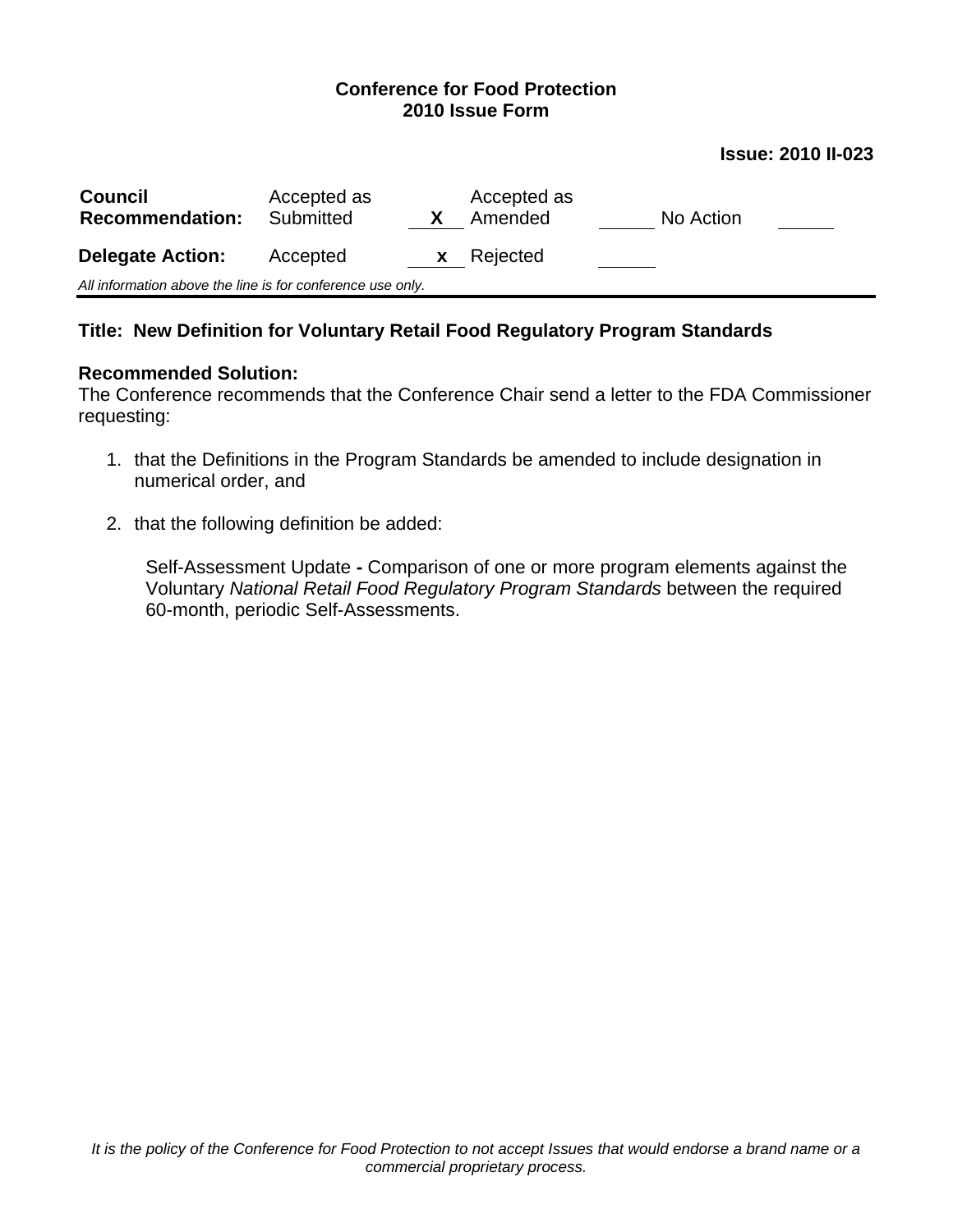**Issue: 2010 II-024** 

| <b>Council</b><br><b>Recommendation:</b>                   | Accepted as<br>Submitted | X        | Accepted as<br>Amended |  | No Action |  |
|------------------------------------------------------------|--------------------------|----------|------------------------|--|-----------|--|
| <b>Delegate Action:</b>                                    | Accepted                 | <b>X</b> | Rejected               |  |           |  |
| All information above the line is for conference use only. |                          |          |                        |  |           |  |
|                                                            |                          |          |                        |  |           |  |

### **Title: Amendments to Program Standard No. 9 – Program Assessment**

#### **Recommended Solution:**

The Conference recommends that the Conference Chair send a letter to the FDA Commissioner requesting that Program Standard No. 9 be amended to read as specified in the attached document titled: *Proposed Amendments to Standard No. 9 - Program Assessment*.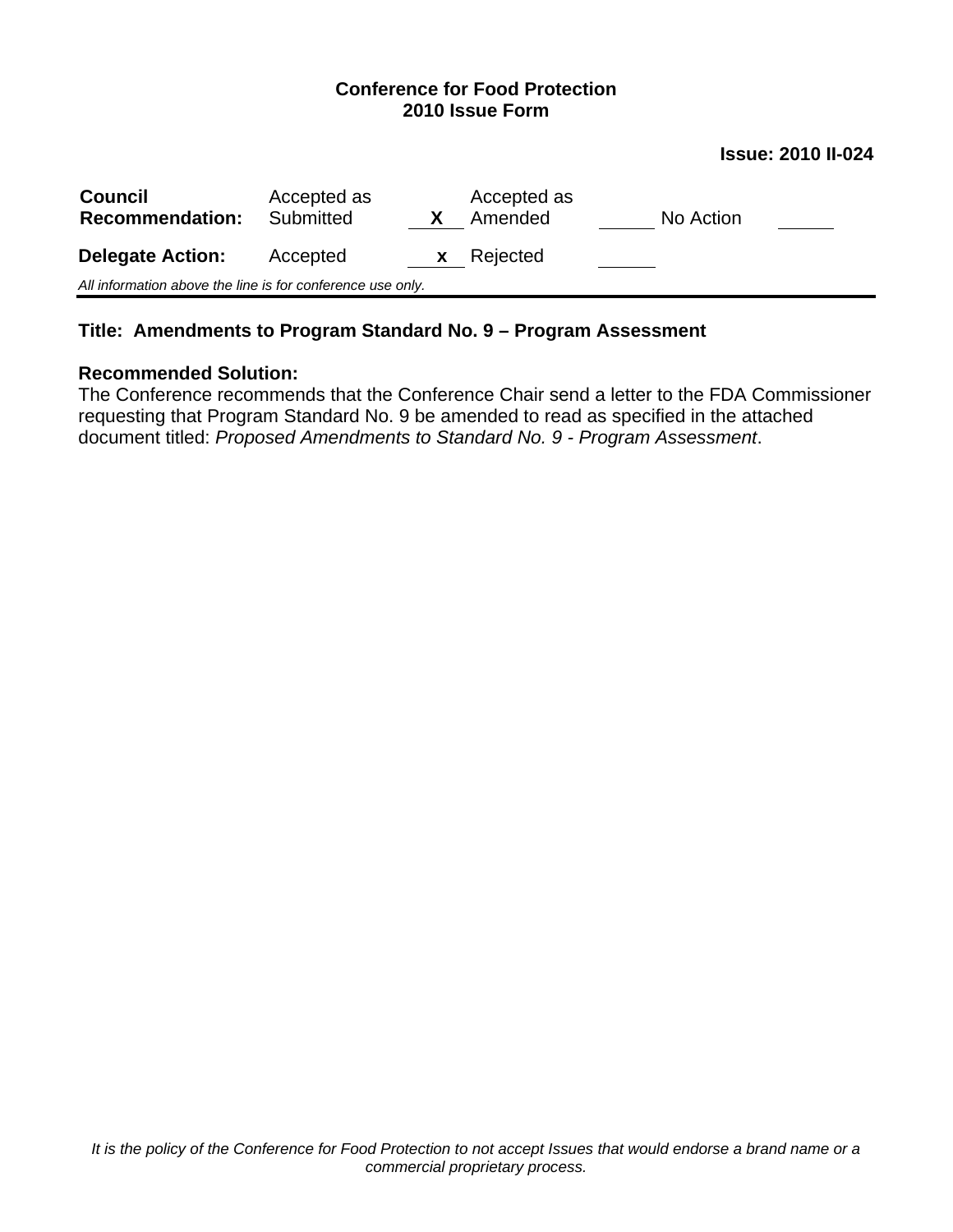**Issue: 2010 II-025** 

| <b>Council</b><br><b>Recommendation:</b>                   | Accepted as<br>Submitted |    | Accepted as<br>Amended | No Action |  |
|------------------------------------------------------------|--------------------------|----|------------------------|-----------|--|
| <b>Delegate Action:</b>                                    | Accepted                 | X. | Rejected               |           |  |
| All information above the line is for conference use only. |                          |    |                        |           |  |

## **Title: Financial Support for Voluntary Retail Food Regulatory Program Standards**

#### **Recommended Solution:**

The Conference recommends that the Conference Chair send a letter to the FDA Commissioner recommending that FDA enhance national food safety by providing multi-year funding through appropriate mechanisms to state, territorial, tribal, and local food safety agencies enrolled in the Voluntary National Retail Food Regulatory Program Standards to build the necessary infrastructure to assess, implement and audit program efforts to attain standards.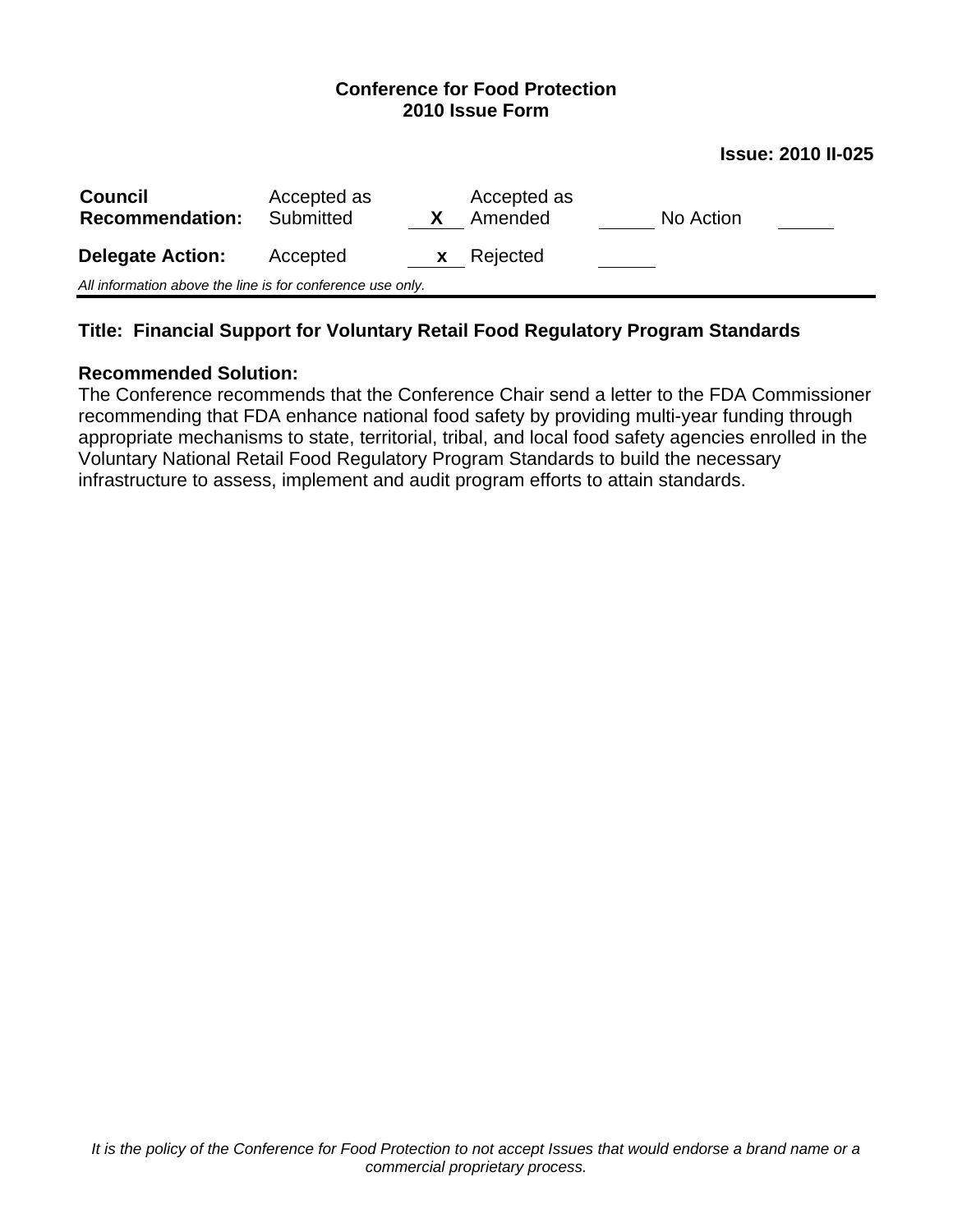#### **Issue: 2010 II-026**

| <b>Council</b><br><b>Recommendation:</b>                   | Accepted as<br>Submitted |   | Accepted as<br>Amended | No Action |  |
|------------------------------------------------------------|--------------------------|---|------------------------|-----------|--|
| <b>Delegate Action:</b>                                    | Accepted                 | X | Rejected               |           |  |
| All information above the line is for conference use only. |                          |   |                        |           |  |

#### **Title: Re-create – Program Standards Committee**

#### **Recommended Solution:**

The Conference recommends re-creating the Program Standards Committee to work on the following charges:

- 1. Serve as a stakeholder group to provide input to an FDA internal working group which will be considering administrative functions such as:
	- Criteria for verification auditors
	- Recommending additional changes or improvements to the Program Standards
- 2. Formulate resolutions to issues brought before the committee.
- 3. Report back to Conference at the 2012 CFP Biennial Meeting.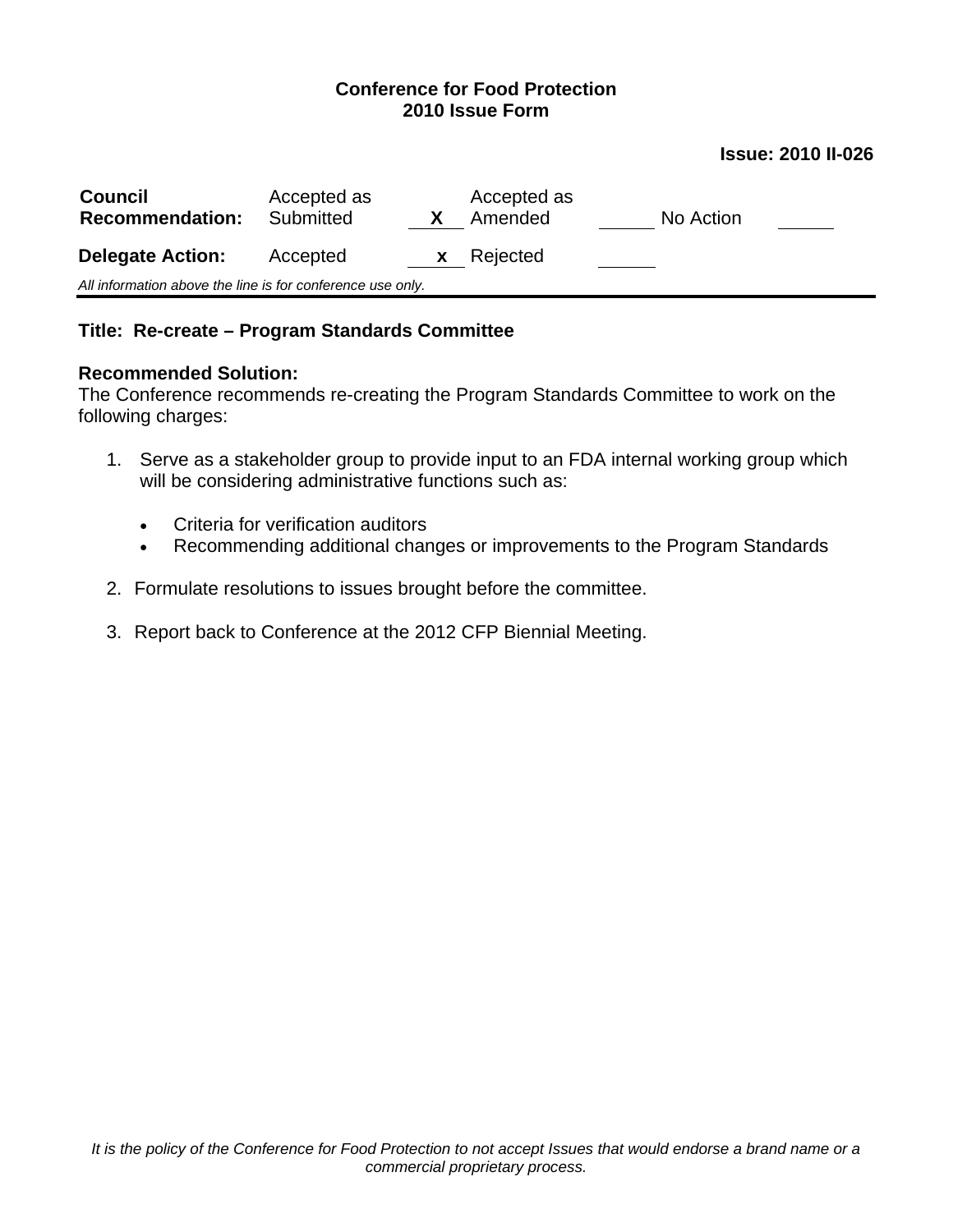#### **Issue: 2010 II-027**

| <b>Council</b><br><b>Recommendation:</b>                   | Accepted as<br>Submitted |   | Accepted as<br>Amended | No Action |  |
|------------------------------------------------------------|--------------------------|---|------------------------|-----------|--|
| <b>Delegate Action:</b>                                    | Accepted                 | X | Rejected               |           |  |
| All information above the line is for conference use only. |                          |   |                        |           |  |

## **Title: Change in Program Standard No. 6 and Appendix F, Compliance and Enforcement**

#### **Recommended Solution:**

The Conference recommends that a letter be sent to the FDA requesting that the modified language proposed be incorporated into Standard 6 and Appendix F, Supplement to Standard 6 - Compliance and Enforcement of the Voluntary National Retail Food Regulatory Program Standards.

Modify Standard 6 so that it reads:

Description of Requirement

- " . . . The essential program elements required to meet this standard are:
	- 1. No Change.
	- 2. No Change.
	- 3. Documentation on the establishment inspection report form or in the establishment file using the statistical method for file selection in the Supplement to Standard 6, Appendix F, where at least 80 percent of sampled establishments meet the following conditions:
		- a) The inspection and enforcement staff takes compliance and enforcement action according to the procedures (i.e., the staff follows the step-by-step compliance and enforcement procedures when violations occur), and
		- b) Resolution was successfully achieved for all out-of-control risk factors or interventions that were recorded on the selected routine inspection.

#### Documentation

" The quality records needed for this standard include:

- 1. No change.
- 2. No change.
- 3. Documentation that compliance and enforcement action was taken correctly for at least 80% of sampled establishments using the worksheet and procedures in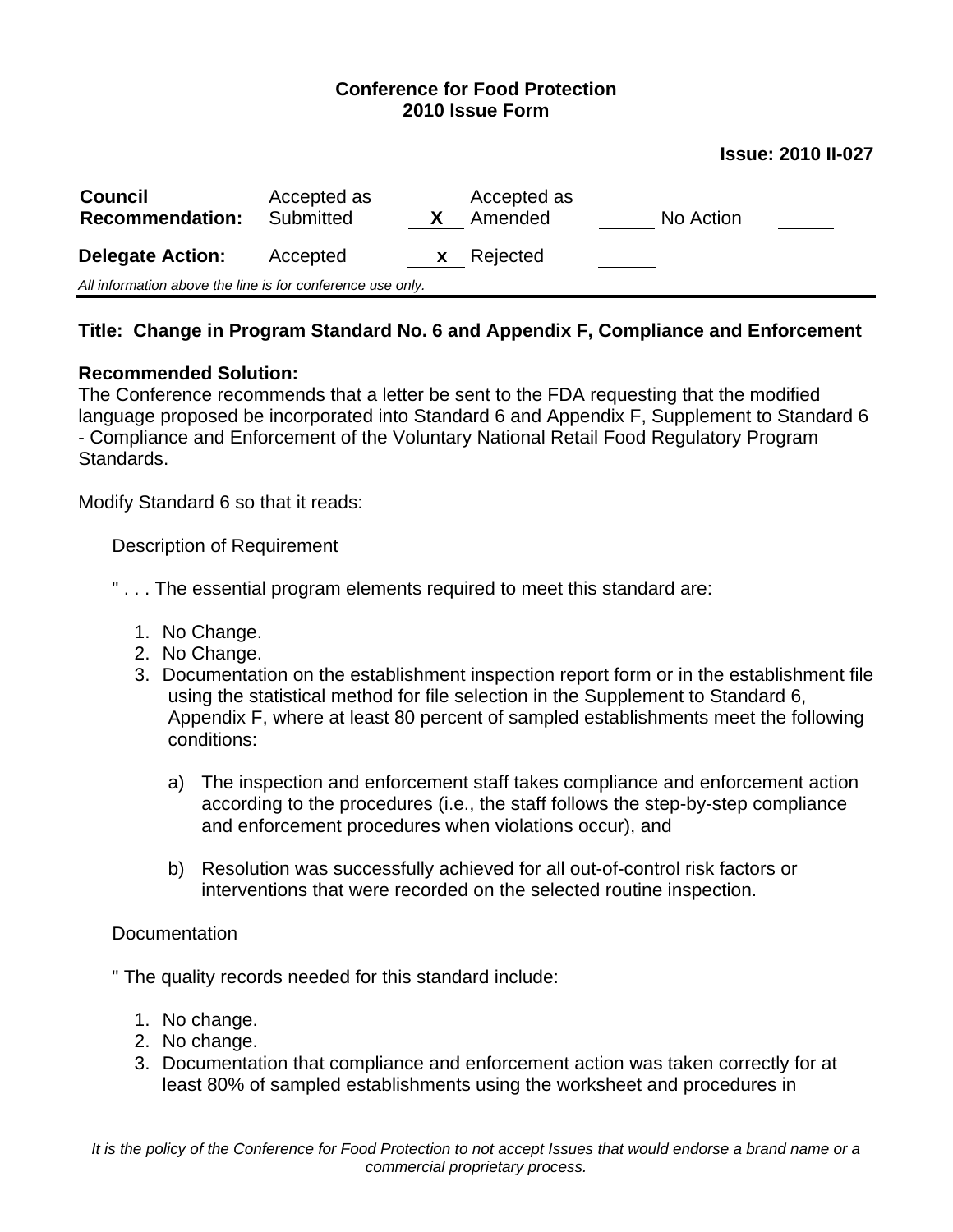Supplement to Standard 6, Appendix F, when out-of-control risk factors or code interventions are recorded on routine inspections.

4. No change.

Modify Appendix F, Supplement to Standard 6 - Compliance and Enforcement so that it reads:

## Selecting the Sample

Jurisdictions with under 800 total establishments will select 40 files for review, or if they have less than 40 establishments in the inventory, then all files are to be reviewed. Jurisdictions with 800 or more establishments will select a sample equal to 5% of the total establishments up to a maximum of 70 files. This initial selection of sample files will be the initial sample and will be the first files reviewed. Sample selection using a table of random numbers or a random number generator is the preferred method of sample selection and can be used with a card file, ledger, list, or automated data system. However, two alternative sample selection techniques acceptable for retail food program self-assessments are presented here.

- 1. Method 1. No change.
- 2. Method 2. The second alternative technique to the use of a random number generator utilizes a card file, ledger, list or data processing record system. When this procedure is used, all the establishments in the program must be subject to sampling. The frequency interval may be determined by dividing the total number of retail food establishments by the number of files needed in the sample. (For example, if there are 800 establishments within the jurisdiction, a sample of 40 would be needed (5% of 800). The frequency interval would be 800 divided by 40, or 20. Thus every  $20<sup>th</sup>$ establishment shall be selected to make up the initial sample.) To establish a starting point when using a frequency interval of 20, write numbers 1 - 20, inclusive, on separate strips of paper and draw one slip at random. The number appearing on that strip of paper represents the first establishment to be drawn. If a ledger or list is being used for sampling and the number drawn is 7, then the seventh entry in the ledger or list would be the first establishment in the sample. The second establishment would be the 27<sup>th</sup> entry, the third would be the 47<sup>th</sup> entry and so forth, until the sample of 40 is drawn.

## **Alternate Sample List**

Paragraphs 1 -4: No Change.

Paragraph 5, Change to read:

If method 1 is used for the random selection, the alternate sample files will be the last files drawn. For example, if the sample size required is 40, then 52 files will be selected, and the last 12 files drawn will be designated as alternative files.

Paragraph 6 to end of Appendix F - No Change.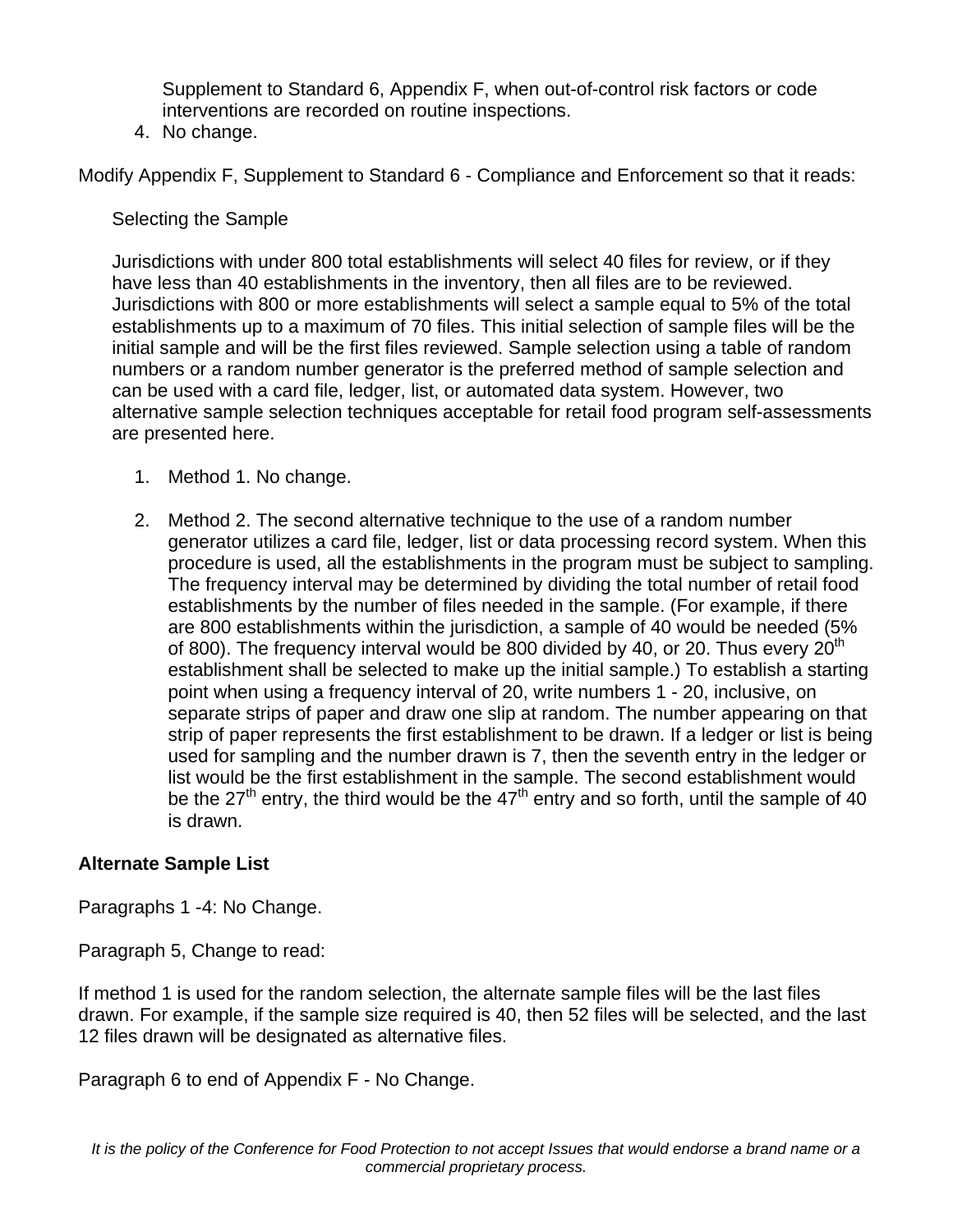#### **Issue: 2010 II-028**

| <b>Council</b><br><b>Recommendation:</b>                   | Accepted as<br>Submitted |    | Accepted as<br>Amended | No Action |  |
|------------------------------------------------------------|--------------------------|----|------------------------|-----------|--|
| <b>Delegate Action:</b>                                    | Accepted                 | X. | Rejected               |           |  |
| All information above the line is for conference use only. |                          |    |                        |           |  |

#### **Title: Report – Constitution and Bylaws Committee**

#### **Recommended Solution:**

The Conference recommends acknowledgement of the submitted report and appreciation for the work of the Committee members.

The Conference further recommends that the Constitution and Bylaws/Procedures Committee continue their review of the provisions concerning definitions of membership categories, report back to the Executive Board, and submit, if deemed necessary, recommended changes as an issue at the 2012 Biennial Meeting.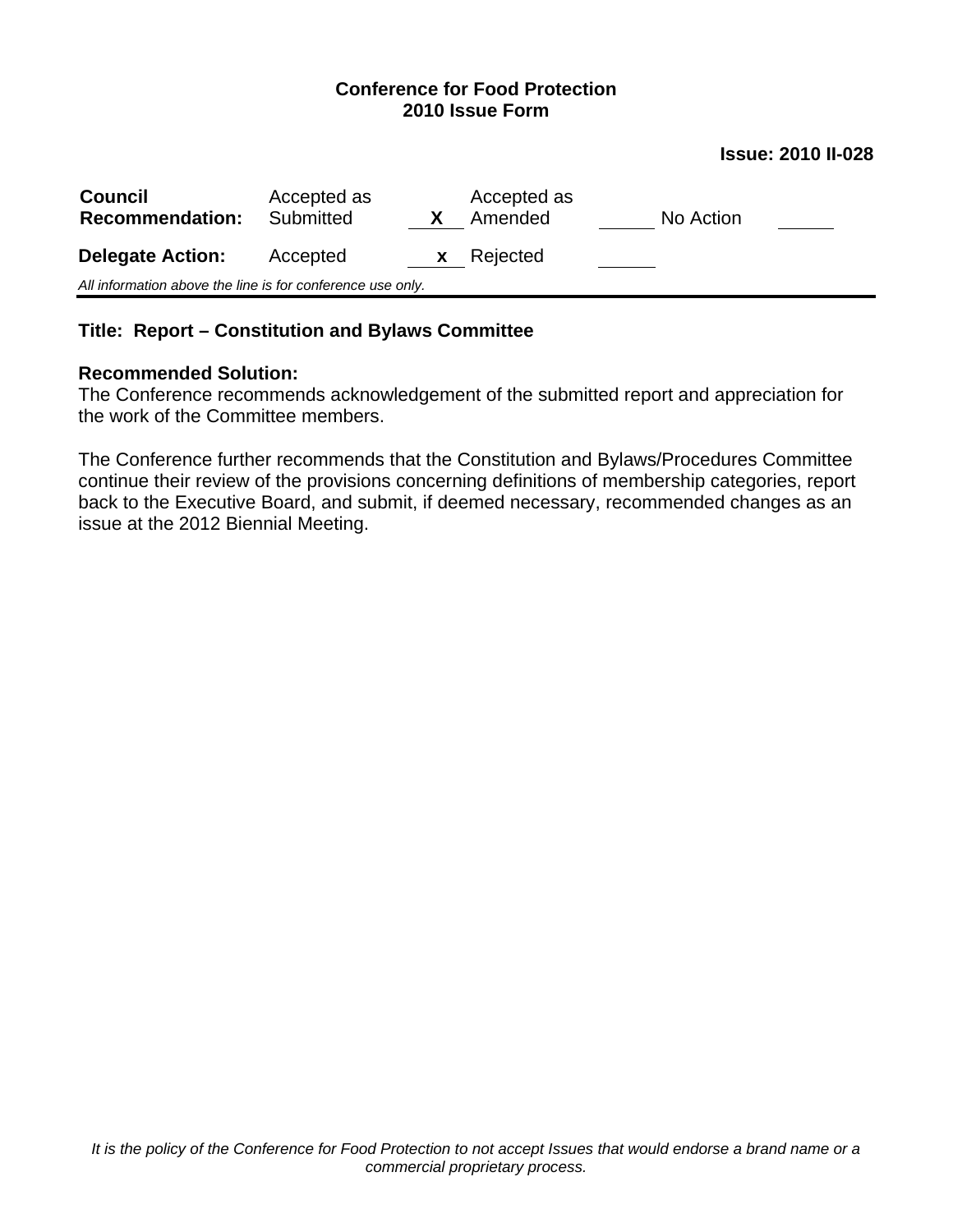#### **Issue: 2010 II-029**

| <b>Council</b><br><b>Recommendation:</b>                   | Accepted as<br>Submitted |   | Accepted as<br>Amended | No Action |  |
|------------------------------------------------------------|--------------------------|---|------------------------|-----------|--|
| <b>Delegate Action:</b>                                    | Accepted                 | X | Rejected               |           |  |
| All information above the line is for conference use only. |                          |   |                        |           |  |

#### **Title: Constitution – New Article Titled "Parliamentary Authority"**

#### **Recommended Solution:**

The Conference recommends that a new Article, entitled Parliamentary Authority, be added to the Constitution and Bylaws and placed before the current Article XIX of the Constitution. The new Article would become Article XIX, the current Article XIX would become Article XX, and the current Article XX would become Article XXI.

Article XIX Parliamentary Authority

The rules of parliamentary procedure comprised in the current edition of Roberts Rules of Order, Newly Revised, shall govern all proceedings of the Conference and the Executive Board, subject to such special rules as have been or may be adopted.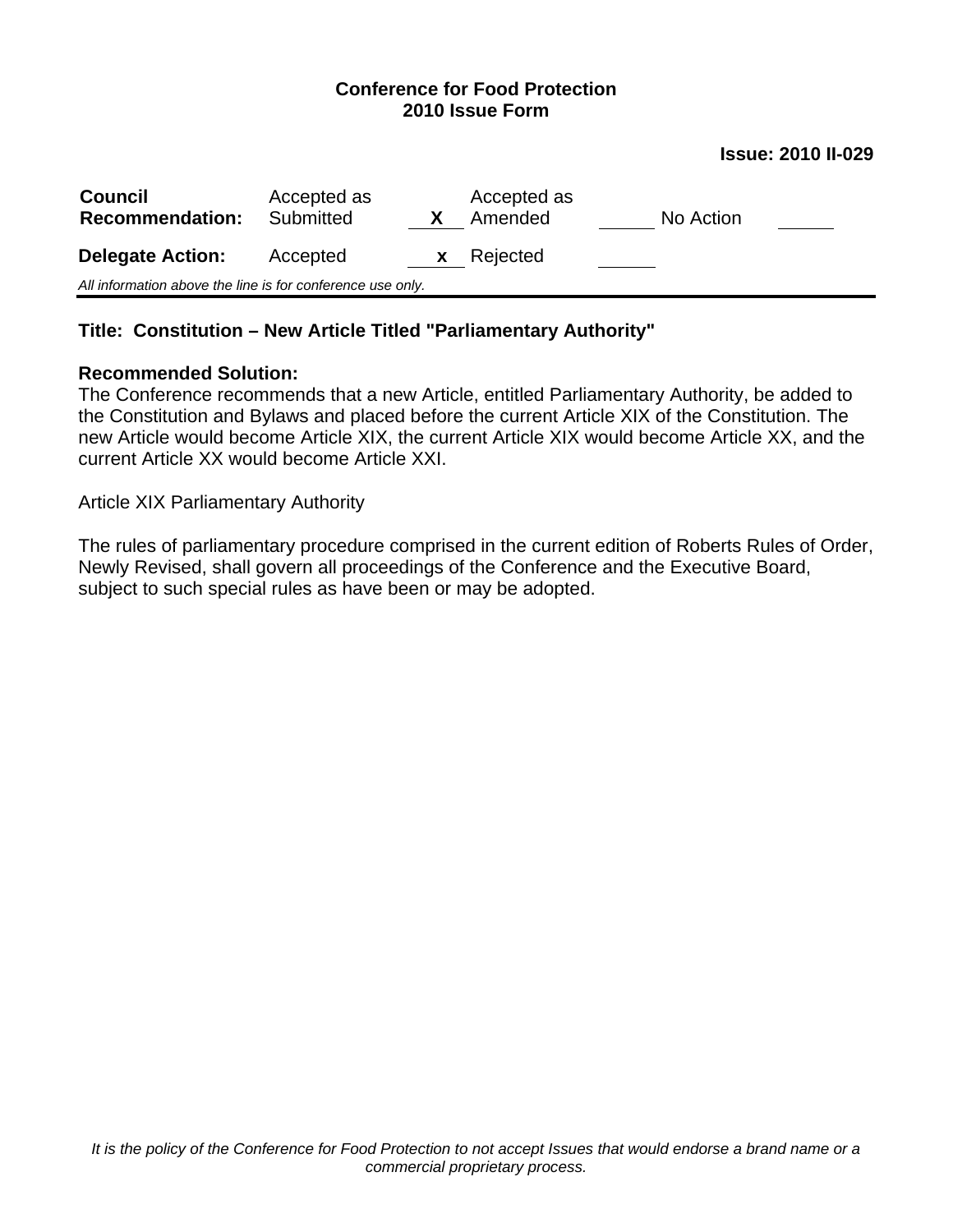#### **Issue: 2010 II-030**

| <b>Council</b><br><b>Recommendation:</b>                   | Accepted as<br>Submitted |    | Accepted as<br>Amended | No Action |  |
|------------------------------------------------------------|--------------------------|----|------------------------|-----------|--|
| <b>Delegate Action:</b>                                    | Accepted                 | X. | Rejected               |           |  |
| All information above the line is for conference use only. |                          |    |                        |           |  |

#### **Title: Expand Archive and Posting Capabilities of CFP Approved Documents**

#### **Recommended Solution:**

The Conference recommends expanding capabilities for archiving and posting documents on the Conference web site, and charging the Issue Committee with the development of a process and procedure to ensure posting of all:

- a) documents and attachments modified or edited after the Issue packets are made available with reference to the original Issue number and attachment titles;
- b) documents and attachments modified during and after Council deliberations at the Biennial Meetings; and
- c) final version of conference approved guides, documents and presentations in both PDF and the original editable format.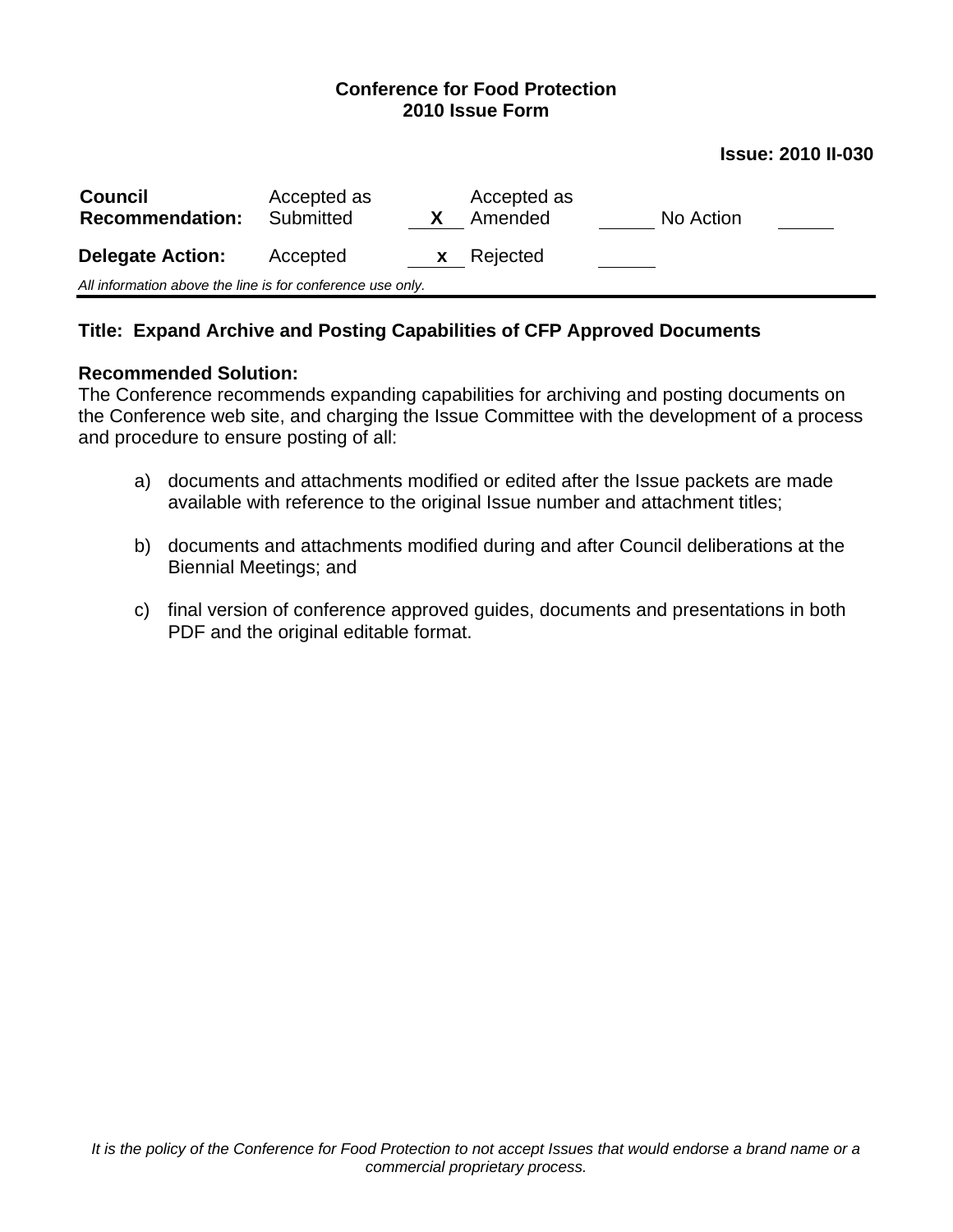**Issue: 2010 II-031** 

| <b>Council</b><br><b>Recommendation:</b>                   | Accepted as<br>Submitted |    | Accepted as<br>Amended | X | No Action |  |
|------------------------------------------------------------|--------------------------|----|------------------------|---|-----------|--|
| <b>Delegate Action:</b>                                    | Accepted                 | X. | Rejected               |   |           |  |
| All information above the line is for conference use only. |                          |    |                        |   |           |  |
|                                                            |                          |    |                        |   |           |  |

#### **Title: Coordination of the Two Current FDA Food Program Standards**

#### **Recommended Solution:**

The Conference recommends that a letter be sent to FDA asking them to work with appropriate interested parties to study the differences and similarities of both the Voluntary National Retail Food Regulatory Program Standards and the Manufactured Food Regulatory Program Standards and identify areas where harmonization can be achieved, and report back to the Conference.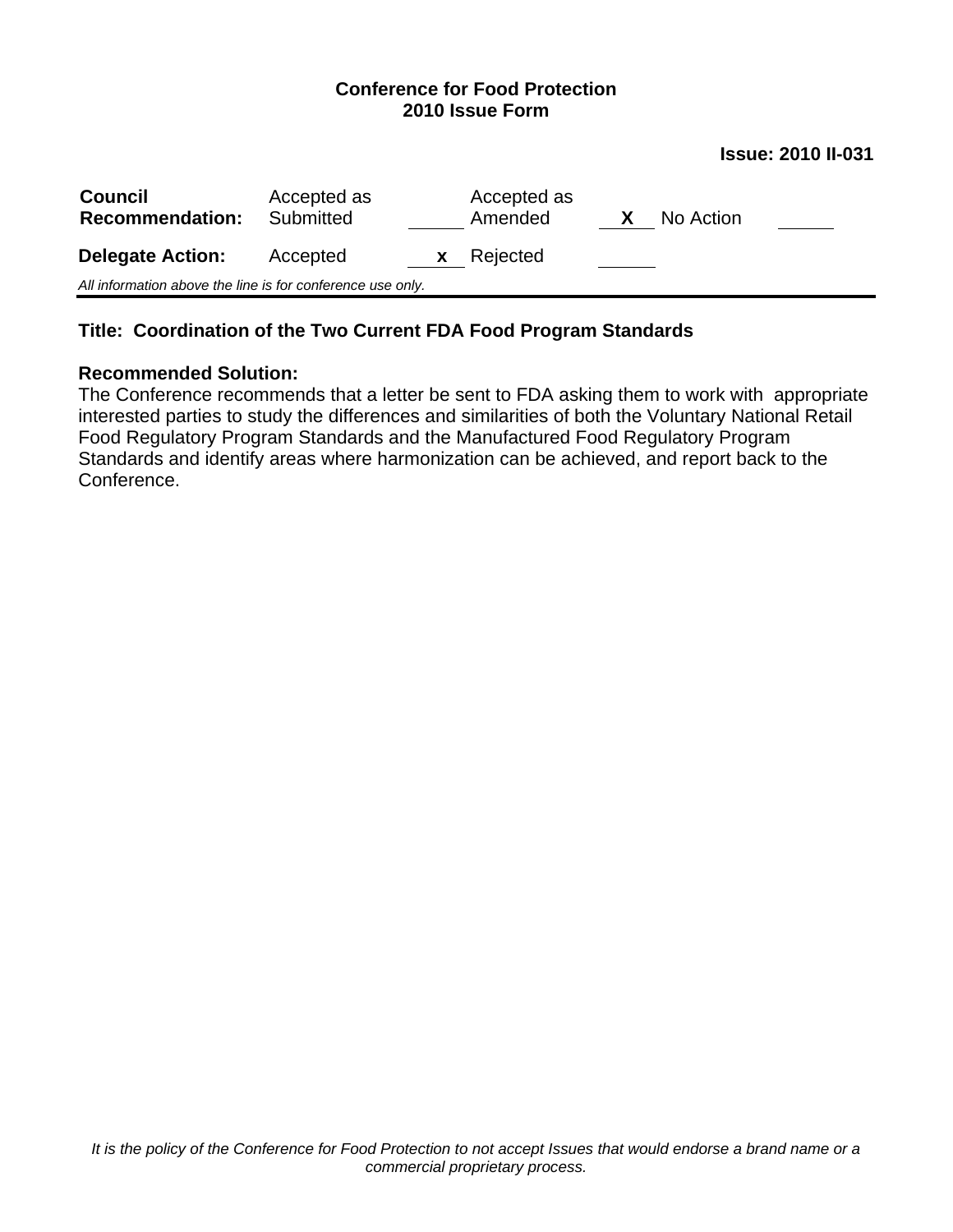#### **Issue: 2010 II-032**

| <b>Council</b><br><b>Recommendation:</b>                   | Accepted as<br>Submitted |              | Accepted as<br>Amended | No Action |  |
|------------------------------------------------------------|--------------------------|--------------|------------------------|-----------|--|
| <b>Delegate Action:</b>                                    | Accepted                 | $\mathbf{X}$ | Rejected               |           |  |
| All information above the line is for conference use only. |                          |              |                        |           |  |

#### **Title: Report – Food Contact and Utensil Barrier Usage Committee**

#### **Recommended Solution:**

The Conference recommends acknowledgement of the work of the Food Contact and Utensil Barrier Usage Committee and thanks the Committee for their hard work and dedication to this issue.

The Conference further recommends that this Committee be disbanded as they have completed their charges.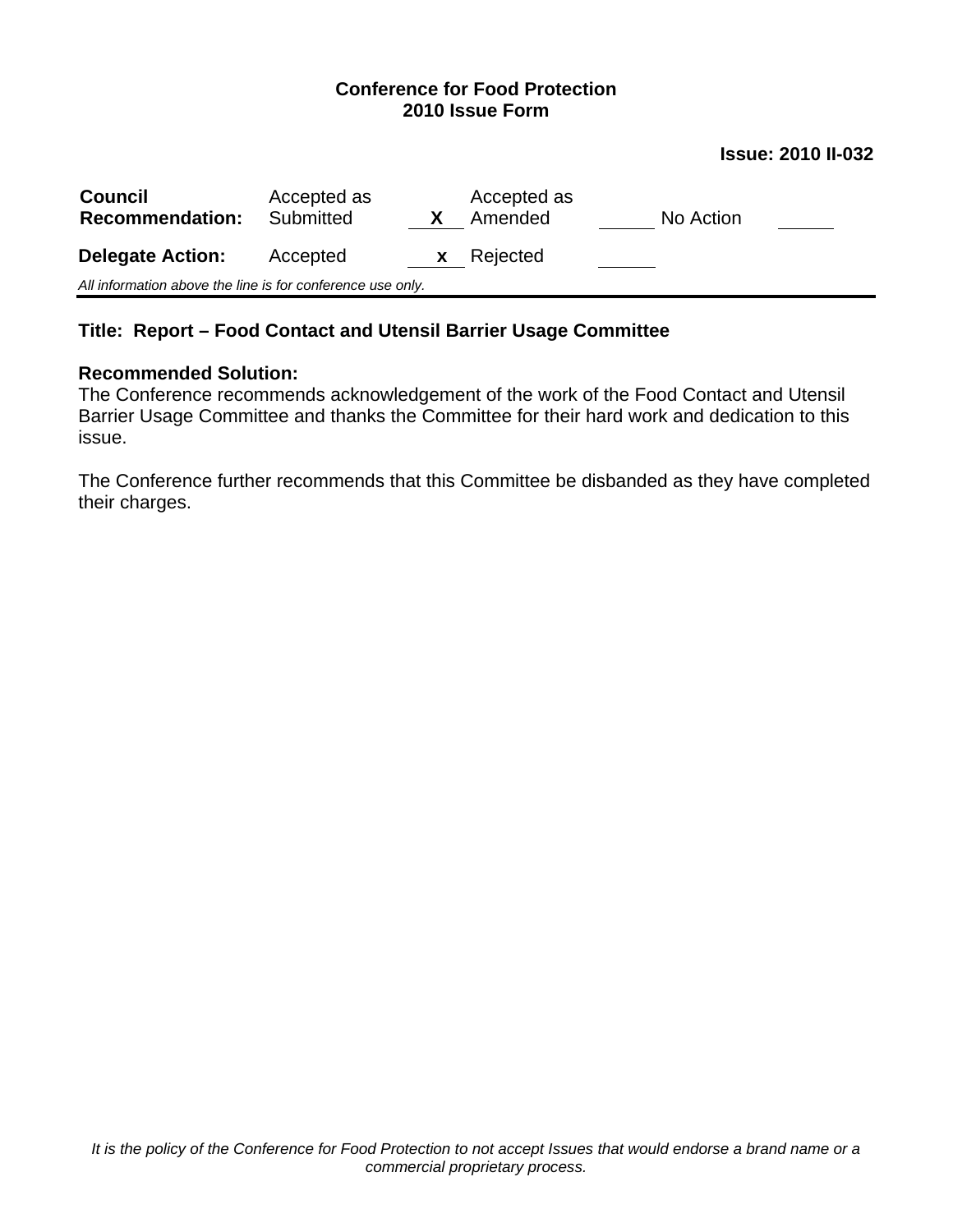#### **Issue: 2010 II-033**

| <b>Council</b><br><b>Recommendation:</b>                   | Accepted as<br>Submitted |    | Accepted as<br>Amended | No Action |  |
|------------------------------------------------------------|--------------------------|----|------------------------|-----------|--|
| <b>Delegate Action:</b>                                    | Accepted                 | X. | Rejected               |           |  |
| All information above the line is for conference use only. |                          |    |                        |           |  |

#### **Title: Barriers to Bare Hand Contact Training Materials**

#### **Recommended Solution:**

The Conference recommends approval of the following guidance documents (submitted as attachments to the Issue titled: *Report - Food Contact and Utensil Barrier Usage Committee)*:

- 1. Barrier to Bare Hand Contact Reference Document English and Spanish
- 2. Barrier to Bare Hand Contact PowerPoint Presentation English and Spanish

The Conference further recommends that these documents be posted to the CFP web site.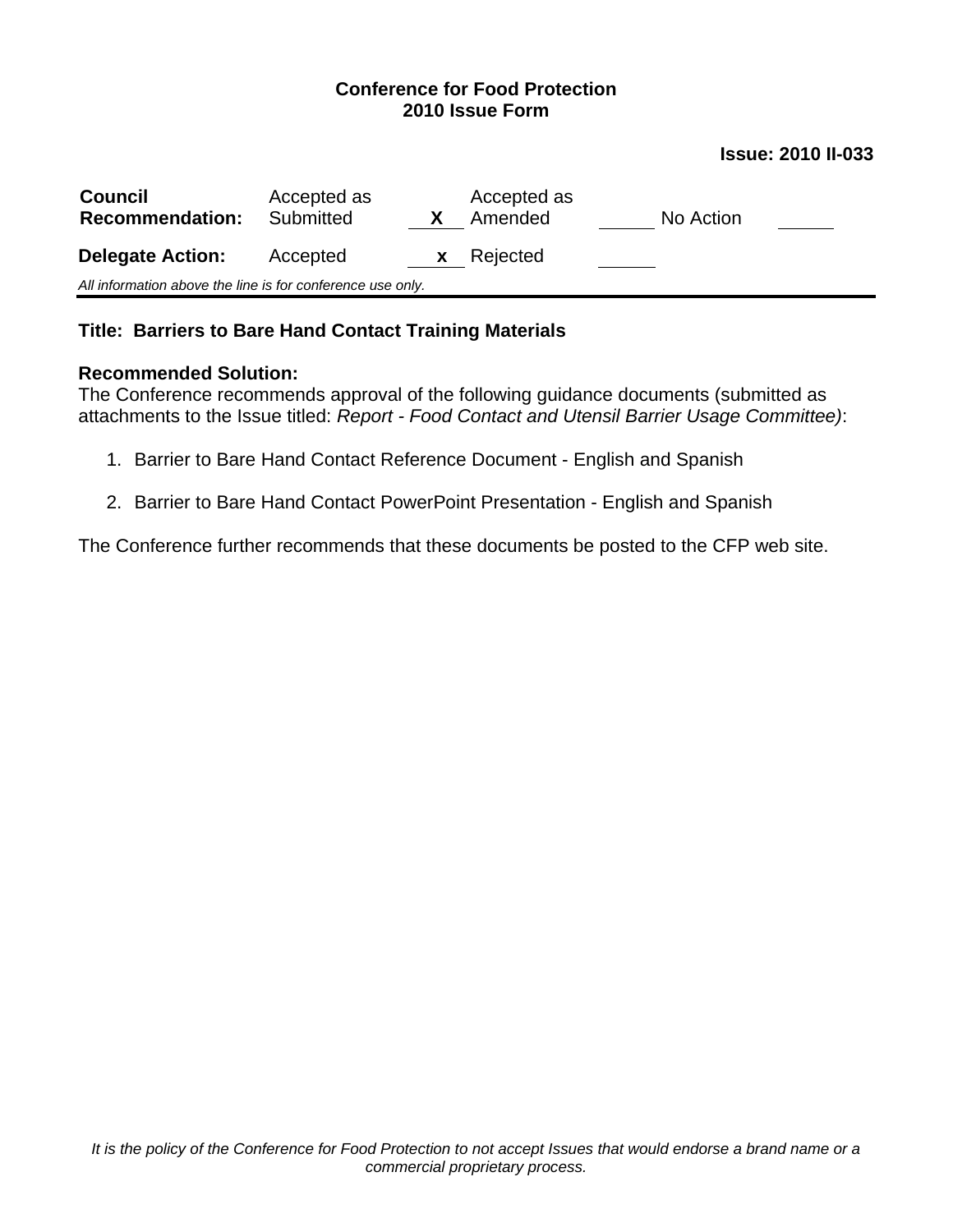#### **Issue: 2010 II-034**

| <b>Council</b><br><b>Recommendation:</b>                   | Accepted as<br>Submitted |          | Accepted as<br>Amended | No Action | X |
|------------------------------------------------------------|--------------------------|----------|------------------------|-----------|---|
| <b>Delegate Action:</b>                                    | Accepted                 | <b>X</b> | Rejected               |           |   |
| All information above the line is for conference use only. |                          |          |                        |           |   |

## **Title: Support and Funding for Consumer Participation at the CFP**

## **Recommended Solution:**

The Conference recommends no action.

#### **Reason:**

Out of scope of the Executive Board at this time.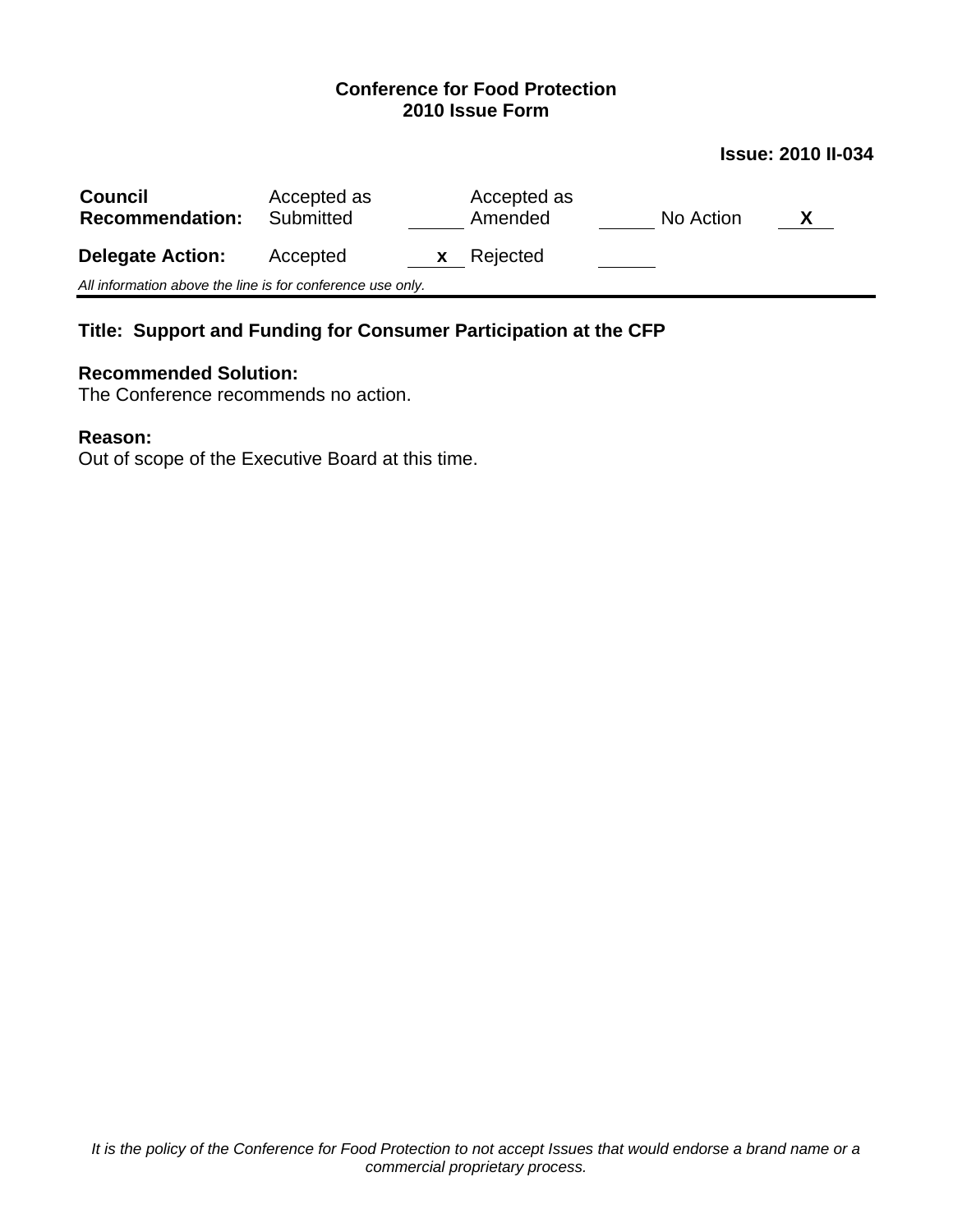| <b>Issue: 2010 II-035</b> |  |  |
|---------------------------|--|--|
|---------------------------|--|--|

| <b>Council</b><br><b>Recommendation:</b>                   | Accepted as<br>Submitted |              | Accepted as<br>Amended | X | No Action |  |
|------------------------------------------------------------|--------------------------|--------------|------------------------|---|-----------|--|
| <b>Delegate Action:</b>                                    | Accepted                 | $\mathbf{x}$ | Rejected               |   |           |  |
| All information above the line is for conference use only. |                          |              |                        |   |           |  |
|                                                            |                          |              |                        |   |           |  |

#### **Title: Limiting Committee Member Numbers (title changed: Committee Participation)**

#### **Recommended Solution:**

The Conference recommends the Constitution and Bylaws Committee develop guidelines regarding committee structure, participant responsibilities, membership size, and constituency representation and report back to the Executive Board no later than the August 2011 Executive Board Meeting with recommendations regarding proposed changes to policies and/or governing documents.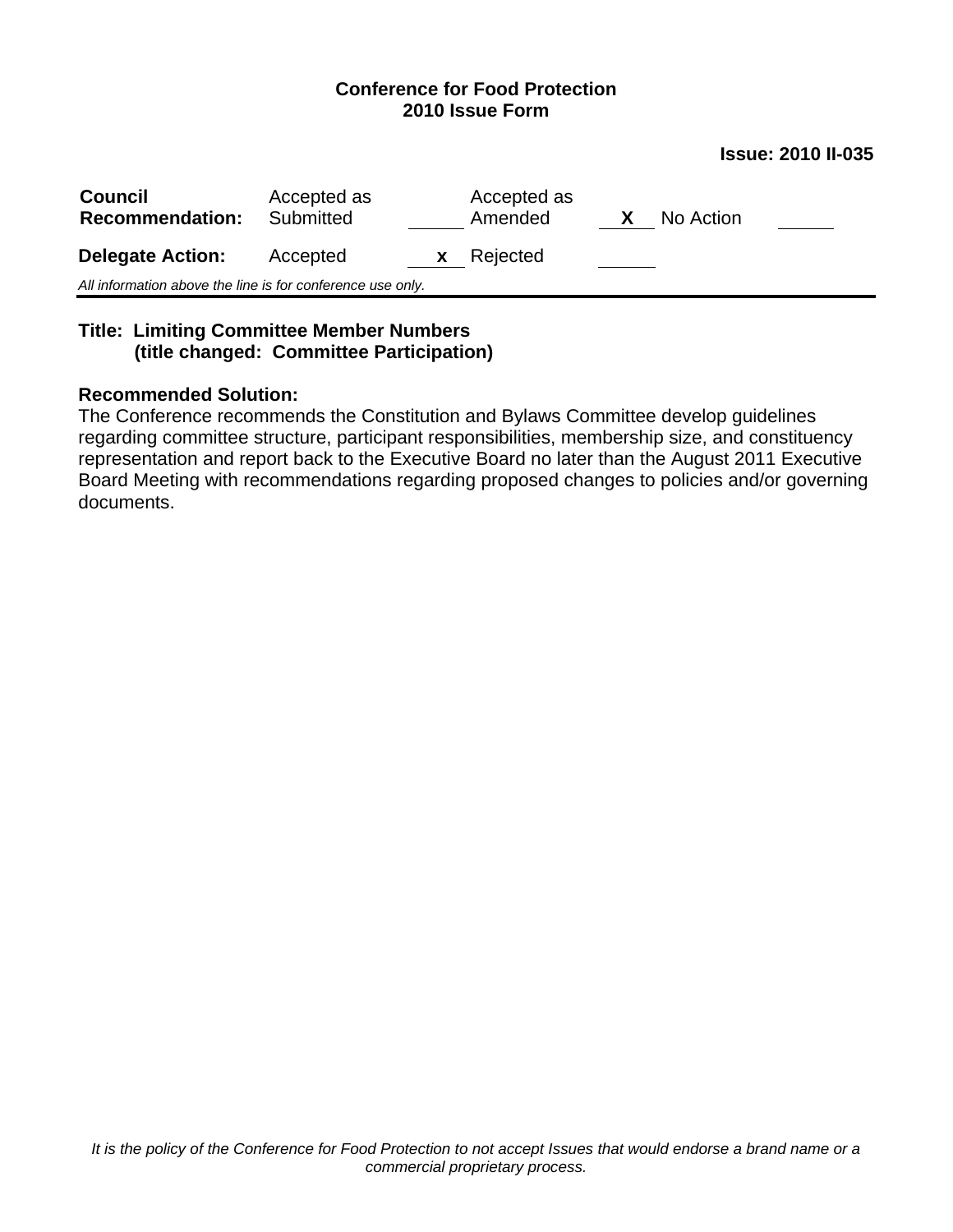#### **Issue: 2010 I-003**

| <b>Council</b><br><b>Recommendation:</b>                   | Accepted as<br>Submitted |          | Accepted as<br>Amended |  | No Action |  |  |
|------------------------------------------------------------|--------------------------|----------|------------------------|--|-----------|--|--|
| <b>Delegate Action:</b>                                    | Accepted                 | <b>X</b> | Rejected               |  |           |  |  |
| All information above the line is for conference use only. |                          |          |                        |  |           |  |  |

## **Title: Addition to Section 8-4 Inspection and Correction of Violations**

#### **Recommended Solution:**

The Conference recommends no action.

#### **Reason:**

This issue should be subject to individual state or local laws.